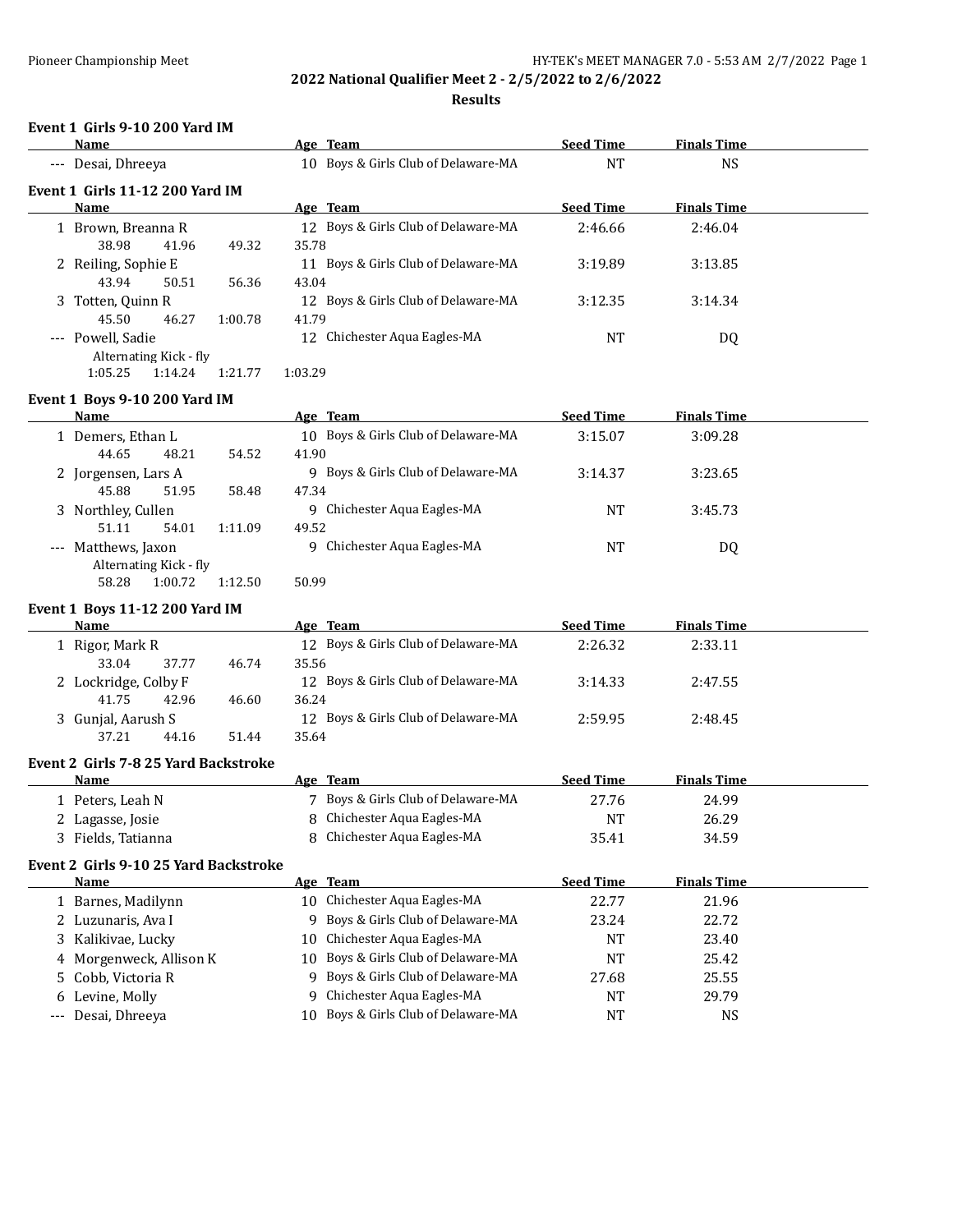|    | Event 2 Girls 11-12 25 Yard Backstroke<br>Name   |       |       |                                                                |                  |                    |  |
|----|--------------------------------------------------|-------|-------|----------------------------------------------------------------|------------------|--------------------|--|
|    |                                                  |       |       | Age Team<br>12 Boys & Girls Club of Delaware-MA                | <b>Seed Time</b> | <b>Finals Time</b> |  |
|    | 1 Miller, Katie T                                |       |       |                                                                | 19.99            | 18.27              |  |
|    | 2 Nickle, Jordan                                 |       |       | 11 Chichester Aqua Eagles-MA                                   | 16.99            | 18.81              |  |
|    | Event 2 Boys 6 & Under 25 Yard Backstroke        |       |       |                                                                |                  |                    |  |
|    | Name                                             |       |       | Age Team                                                       | <b>Seed Time</b> | <b>Finals Time</b> |  |
|    | 1 Strain, Cole                                   |       |       | 6 Chichester Aqua Eagles-MA                                    | 1:01.00          | 31.82              |  |
|    | 2 Hodgson, Liam                                  |       |       | 6 Chichester Aqua Eagles-MA                                    | 30.62            | 34.11              |  |
|    | Event 2 Boys 7-8 25 Yard Backstroke              |       |       |                                                                |                  |                    |  |
|    | Name                                             |       |       | Age Team                                                       | <b>Seed Time</b> | <b>Finals Time</b> |  |
|    | 1 Malipeddi, Vihan                               |       |       | 8 Boys & Girls Club of Delaware-MA                             | 23.12            | 23.21              |  |
|    | 2 Wan, Jason                                     |       |       | 8 Boys & Girls Club of Delaware-MA                             | <b>NT</b>        | 25.76              |  |
|    | 3 Paulding, Blake                                |       |       | 7 Chichester Aqua Eagles-MA                                    | 24.75            | 29.71              |  |
| 4  | Matthews, Declan                                 |       |       | 7 Chichester Aqua Eagles-MA                                    | 43.03            | 30.36              |  |
| 5. | Helkonski, Robert                                |       |       | 7 Chichester Aqua Eagles-MA                                    | <b>NT</b>        | 32.42              |  |
|    | 6 Snyder, Lev                                    |       |       | 7 Chichester Aqua Eagles-MA                                    | <b>NT</b>        | 52.06              |  |
|    | Event 2 Boys 9-10 25 Yard Backstroke             |       |       |                                                                |                  |                    |  |
|    | Name                                             |       |       | Age Team                                                       | <b>Seed Time</b> | <b>Finals Time</b> |  |
|    | 1 Malipeddi, Srihan                              |       |       | 10 Boys & Girls Club of Delaware-MA                            | 20.59            | 21.03              |  |
|    | 2 Northley, Cullen                               |       |       | 9 Chichester Aqua Eagles-MA                                    | NT               | 21.19              |  |
|    | 3 Kapoosian, Owen                                |       |       | 9 Chichester Aqua Eagles-MA                                    | NT               | 26.98              |  |
|    | Event 2 Boys 11-12 25 Yard Backstroke            |       |       |                                                                |                  |                    |  |
|    | Name                                             |       |       | Age Team                                                       | <b>Seed Time</b> | <b>Finals Time</b> |  |
|    | 1 Young, Quincy A                                |       |       | 11 Boys & Girls Club of Delaware-MA                            | 20.24            | 16.62              |  |
|    | 2 Van Rensler, Cooper J                          |       |       | 11 Boys & Girls Club of Delaware-MA                            | 33.78            | 23.46              |  |
|    | --- Virani, Neil K                               |       |       | 11 Boys & Girls Club of Delaware-MA                            | 22.58            | <b>NS</b>          |  |
|    |                                                  |       |       |                                                                |                  |                    |  |
|    | Event 3 Girls 9-10 200 Yard Breaststroke<br>Name |       |       | Age Team                                                       | <b>Seed Time</b> | <b>Finals Time</b> |  |
|    | 1 Bennett, Malyn M                               |       |       | 10 Boys & Girls Club of Delaware-MA                            | 3:30.90          | 3:20.30            |  |
|    | 20.37<br>24.83                                   | 24.70 | 26.11 | 25.65<br>26.45<br>25.89                                        | 26.30            |                    |  |
|    | --- Desai, Dhreeya                               |       |       | 10 Boys & Girls Club of Delaware-MA                            | <b>NT</b>        | <b>NS</b>          |  |
|    |                                                  |       |       |                                                                |                  |                    |  |
|    | Event 3 Girls 11-12 200 Yard Breaststroke        |       |       |                                                                |                  |                    |  |
|    | <b>Name</b>                                      |       |       | Age Team                                                       | <b>Seed Time</b> | <b>Finals Time</b> |  |
|    | 1 Edge, Olivia Q                                 |       |       | 11 Boys & Girls Club of Delaware-MA                            | <b>NT</b>        | 3:00.88            |  |
|    | 41.34<br>45.45                                   | 46.59 | 24.31 | 23.19                                                          |                  |                    |  |
|    | 2 Miller, Katie T<br>20.29                       |       | 25.37 | 12 Boys & Girls Club of Delaware-MA<br>25.27<br>25.72<br>25.30 | 3:15.01          | 3:15.43            |  |
|    | 24.36                                            | 24.49 |       |                                                                | 24.63            |                    |  |
|    | Event 3 Boys 9-10 200 Yard Breaststroke          |       |       |                                                                |                  |                    |  |
|    | Name                                             |       |       | Age Team                                                       | <b>Seed Time</b> | <b>Finals Time</b> |  |
|    | 1 McConnell, Lucas A                             |       |       | 10 Boys & Girls Club of Delaware-MA                            | 3:23.43          | 3:13.40            |  |
|    | 22.17<br>23.52                                   | 24.57 | 24.29 | 25.10<br>24.89<br>24.38                                        | 24.48            |                    |  |
|    | 2 Demers, Ethan L                                |       |       | 10 Boys & Girls Club of Delaware-MA                            | 3:31.52          | 3:38.39            |  |
|    | 49.55<br>57.22                                   | 56.77 | 28.95 | 25.90                                                          |                  |                    |  |
|    | Event 3 Boys 11-12 200 Yard Breaststroke         |       |       |                                                                |                  |                    |  |
|    | Name                                             |       |       | Age Team                                                       | <b>Seed Time</b> | <b>Finals Time</b> |  |
|    | 1 Rigor, Mark R                                  |       |       | 12 Boys & Girls Club of Delaware-MA                            | 3:04.09          | 2:57.83            |  |
|    | 18.39<br>21.62                                   | 22.41 | 22.27 | 23.82<br>23.18<br>23.44                                        | 22.70            |                    |  |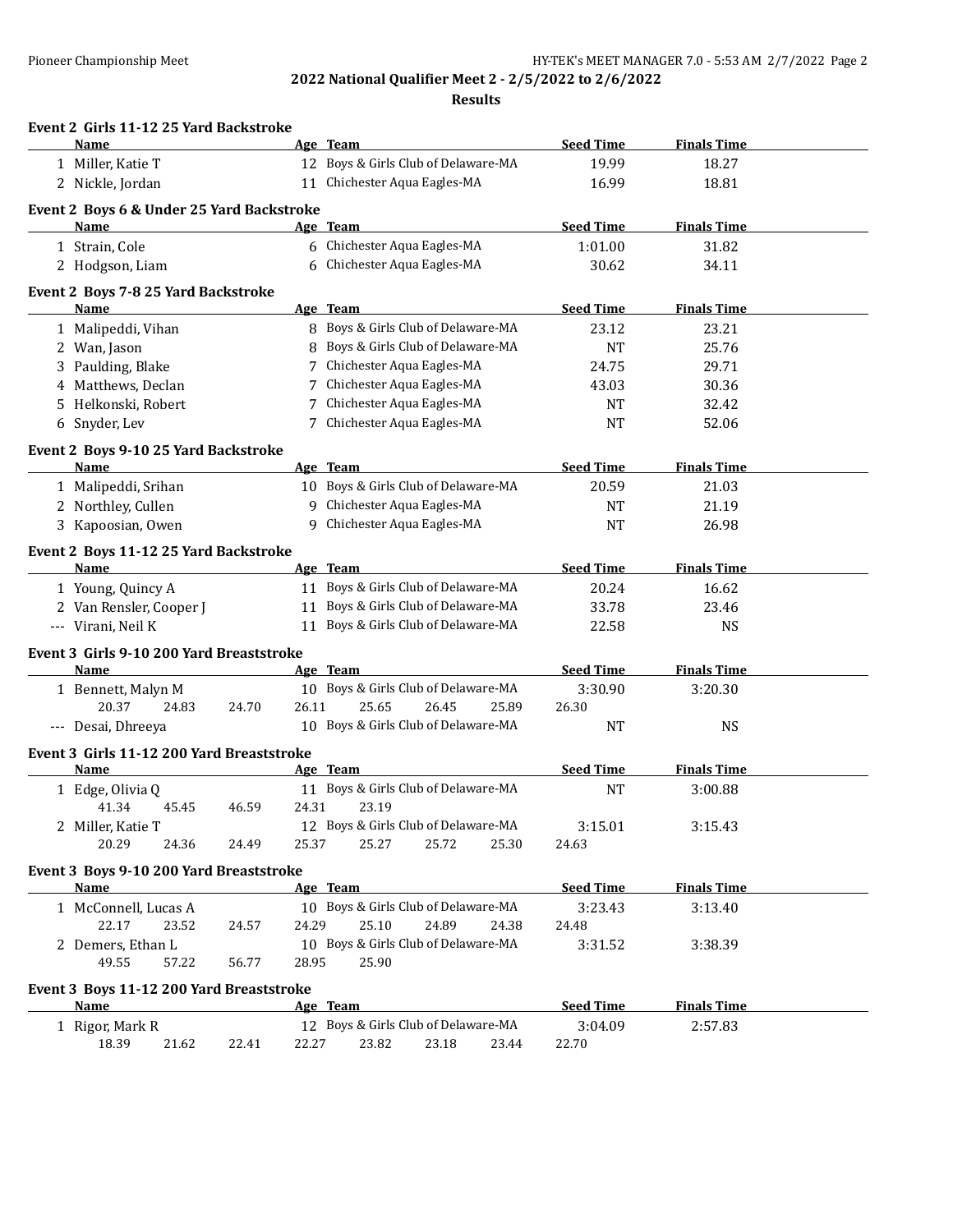**Results**

| <b>Name</b>                                        |       | Age Team                                                       | <b>Seed Time</b> | <b>Finals Time</b> |  |
|----------------------------------------------------|-------|----------------------------------------------------------------|------------------|--------------------|--|
| 2 Lockridge, Colby F<br>20.60<br>22.55<br>23.66    | 24.29 | 12 Boys & Girls Club of Delaware-MA<br>24.55<br>24.50<br>25.06 | 3:10.12<br>23.99 | 3:09.20            |  |
| Event 4 Girls 7-8 50 Yard Freestyle<br><b>Name</b> |       | Age Team                                                       | <b>Seed Time</b> | <b>Finals Time</b> |  |
| 1 Peters, Leah N<br>24.45<br>25.39                 |       | 7 Boys & Girls Club of Delaware-MA                             | 51.77            | 49.84              |  |
| 2 Lagasse, Josie<br>26.79<br>31.07                 | 8     | Chichester Aqua Eagles-MA                                      | <b>NT</b>        | 57.86              |  |
| 3 Fields, Tatianna<br>33.31<br>39.31               |       | Chichester Aqua Eagles-MA                                      | <b>NT</b>        | 1:12.62            |  |
| Event 4 Girls 9-10 50 Yard Freestyle<br>Name       |       | Age Team                                                       | <b>Seed Time</b> | <b>Finals Time</b> |  |
| 1 Watkins, Ariel L<br>16.37<br>17.19               |       | 10 Boys & Girls Club of Delaware-MA                            | 33.63            | 33.56              |  |
| 2 Bennett, Malyn M<br>17.12<br>18.35               |       | 10 Boys & Girls Club of Delaware-MA                            | 34.90            | 35.47              |  |
| 3 Barnes, Madilynn<br>20.77<br>21.31               | 10    | Chichester Aqua Eagles-MA                                      | 43.42            | 42.08              |  |
| 4 Luzunaris, Ava I<br>20.16<br>23.88               |       | 9 Boys & Girls Club of Delaware-MA                             | 45.48            | 44.04              |  |
| 5 Tower, Abby<br>21.62<br>22.67                    |       | 10 Boys & Girls Club of Delaware-MA                            | 50.25            | 44.29              |  |
| 6 Krishnamurthy, Avantika<br>24.10<br>23.30        |       | 10 Boys & Girls Club of Delaware-MA                            | 52.12            | 47.40              |  |
| 7 Morgenweck, Allison K<br>23.00<br>26.56          |       | 10 Boys & Girls Club of Delaware-MA                            | <b>NT</b>        | 49.56              |  |
| 8 Kalikivae, Lucky<br>25.51<br>26.24               |       | 10 Chichester Aqua Eagles-MA                                   | <b>NT</b>        | 51.75              |  |
| 9 Cobb, Victoria R<br>26.38<br>27.75               |       | 9 Boys & Girls Club of Delaware-MA                             | <b>NT</b>        | 54.13              |  |
| 10 Parag, Isabella                                 |       | 9 Chichester Aqua Eagles-MA                                    | 57.12            | 56.73              |  |
| 11 Levine, Molly<br>26.74<br>34.54                 | q     | Chichester Aqua Eagles-MA                                      | 1:04.60          | 1:01.28            |  |

#### **Event 4 Girls 11-12 50 Yard Freestyle**

|   | Name                                    |    | Age Team                            | <b>Seed Time</b> | <b>Finals Time</b> |
|---|-----------------------------------------|----|-------------------------------------|------------------|--------------------|
|   | 1 Kotowski, Kaitlyn G<br>14.54<br>15.68 | 12 | Boys & Girls Club of Delaware-MA    | 30.25            | 30.22              |
|   | 2 McMillan, Simone E<br>15.12<br>15.87  |    | 12 Boys & Girls Club of Delaware-MA | 32.56            | 30.99              |
|   | 3 Brown, Breanna R<br>15.73<br>15.34    |    | 12 Boys & Girls Club of Delaware-MA | 30.93            | 31.07              |
|   | 4 Murray, Mia J<br>17.18<br>17.83       | 11 | Boys & Girls Club of Delaware-MA    | 35.82            | 35.01              |
|   | 5 Totten, Quinn R<br>17.69<br>18.84     |    | 12 Boys & Girls Club of Delaware-MA | 37.30            | 36.53              |
|   | 6 Reiling, Sophie E<br>18.83<br>18.11   | 11 | Boys & Girls Club of Delaware-MA    | 36.45            | 36.94              |
|   | 7 Nickle, Jordan<br>17.79<br>19.27      | 11 | Chichester Aqua Eagles-MA           | 34.27            | 37.06              |
| 8 | Archangelo, Heather R<br>19.54<br>17.73 |    | Boys & Girls Club of Delaware-MA    | 38.10            | 37.27              |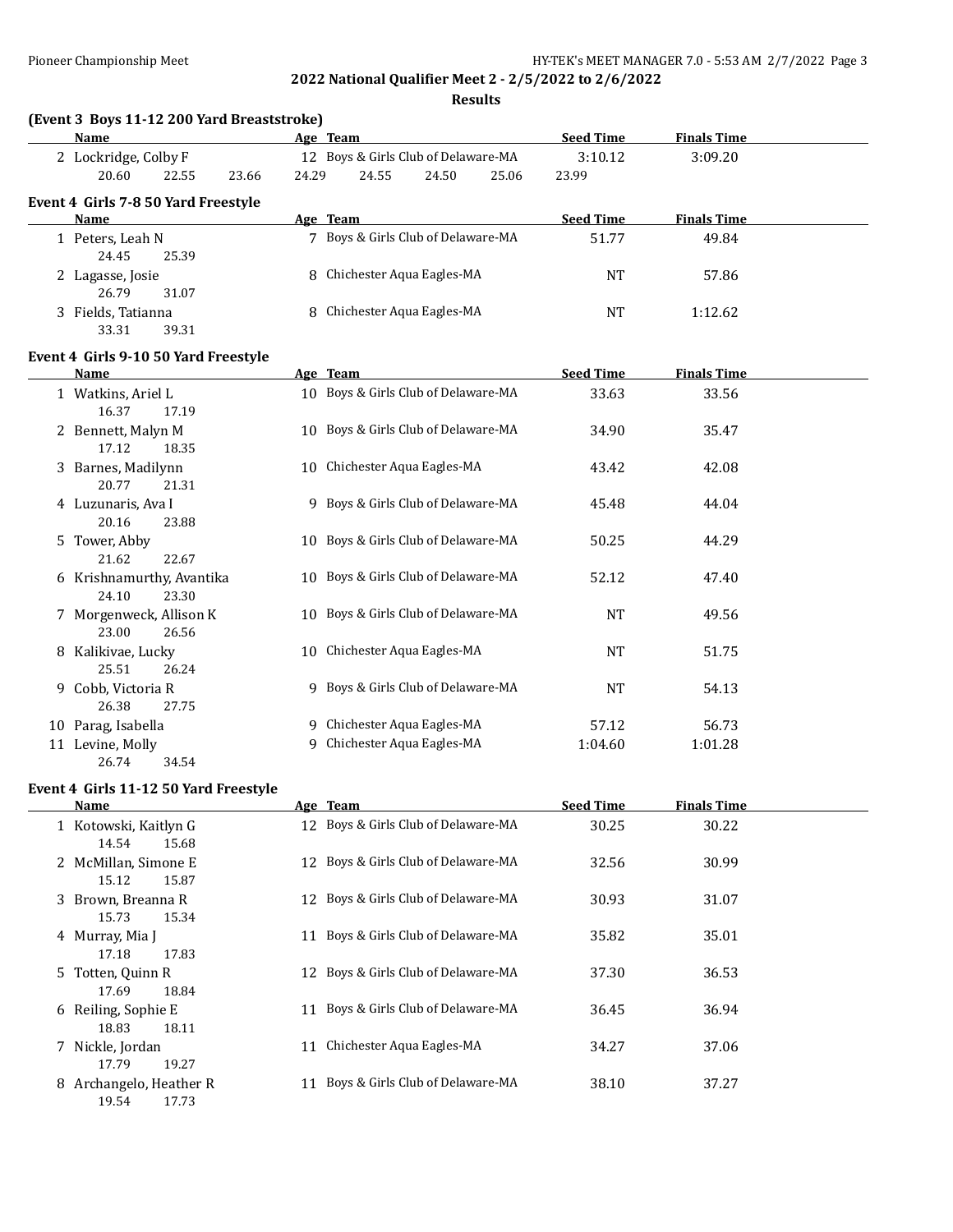**Results**

| (Event 4 Girls 11-12 50 Yard Freestyle)  |                                    |                  |                    |  |
|------------------------------------------|------------------------------------|------------------|--------------------|--|
| Name                                     | Age Team                           | <b>Seed Time</b> | <b>Finals Time</b> |  |
| Powell, Sadie<br>9.<br>24.05<br>26.59    | Chichester Aqua Eagles-MA<br>12    | 34.54            | 50.64              |  |
| Event 4 Boys 6 & Under 50 Yard Freestyle |                                    |                  |                    |  |
| Name                                     | Age Team                           | <b>Seed Time</b> | <b>Finals Time</b> |  |
| 1 Strain, Cole<br>26.71<br>32.49         | 6 Chichester Aqua Eagles-MA        | NT               | 59.20              |  |
| 2 Hodgson, Liam<br>32.00<br>44.46        | 6 Chichester Aqua Eagles-MA        | NT               | 1:16.46            |  |
| Event 4 Boys 7-8 50 Yard Freestyle       |                                    |                  |                    |  |
| Name                                     | Age Team                           | <b>Seed Time</b> | <b>Finals Time</b> |  |
| 1 Hughes, Gavin L<br>20.14<br>20.42      | 8 Boys & Girls Club of Delaware-MA | 55.75            | 40.56              |  |
| 2 Wan, Jason<br>20.67<br>22.01           | 8 Boys & Girls Club of Delaware-MA | NT               | 42.68              |  |

| ---         | -----               |                                    |           |         |
|-------------|---------------------|------------------------------------|-----------|---------|
| 3           | Malipeddi, Vihan    | 8 Boys & Girls Club of Delaware-MA | 50.76     | 45.04   |
| 21.06       | 23.98               |                                    |           |         |
| 4           | Matthews, Declan    | 7 Chichester Aqua Eagles-MA        | NT        | 59.38   |
| 26.09       | 33.29               |                                    |           |         |
|             | 5 Helkonski, Robert | 7 Chichester Aqua Eagles-MA        | NT        | 1:04.01 |
| 28.25       | 35.76               |                                    |           |         |
| 6           | Paulding, Blake     | 7 Chichester Aqua Eagles-MA        | 1:15.84   | 1:06.74 |
| 30.60       | 36.14               |                                    |           |         |
| Snyder, Lev |                     | Chichester Aqua Eagles-MA          | <b>NT</b> | 2:00.83 |
| 59.74       | 1:01.09             |                                    |           |         |

## **Event 4 Boys 9-10 50 Yard Freestyle**

| Name                                    | Age Team                            | <b>Seed Time</b> | <b>Finals Time</b> |  |
|-----------------------------------------|-------------------------------------|------------------|--------------------|--|
| 1 McConnell, Lucas A<br>17.77<br>17.41  | 10 Boys & Girls Club of Delaware-MA | 35.52            | 35.18              |  |
| 2 Jorgensen, Lars A<br>18.62<br>17.48   | 9 Boys & Girls Club of Delaware-MA  | 35.65            | 36.10              |  |
| 3 Kotowski, Jackson D<br>19.20<br>20.56 | 10 Boys & Girls Club of Delaware-MA | 39.65            | 39.76              |  |
| 4 Malipeddi, Srihan<br>21.38<br>20.29   | 10 Boys & Girls Club of Delaware-MA | 40.48            | 41.67              |  |
| 5 Northley, Cullen<br>21.58<br>20.49    | Chichester Aqua Eagles-MA<br>9      | <b>NT</b>        | 42.07              |  |
| 6 Strain, Lucas<br>22.32<br>19.84       | 10 Chichester Aqua Eagles-MA        | <b>NT</b>        | 42.16              |  |
| 7 Matthews, Jaxon<br>20.48<br>22.92     | Chichester Aqua Eagles-MA<br>9      | 45.63            | 43.40              |  |
| 8 Kapoosian, Owen<br>25.81<br>24.96     | Chichester Aqua Eagles-MA<br>9      | NT               | 50.77              |  |

## **Event 4 Boys 11-12 50 Yard Freestyle**

| Name               | Age Team                            | <b>Seed Time</b> | <b>Finals Time</b> |  |
|--------------------|-------------------------------------|------------------|--------------------|--|
| l Rigor, Mark R    | 12 Boys & Girls Club of Delaware-MA | 28.46            | 28.46              |  |
| 14.16<br>14.30     |                                     |                  |                    |  |
| 2 Young, Quincy A  | 11 Boys & Girls Club of Delaware-MA | 28.84            | 29.31              |  |
| 14.60<br>14.71     |                                     |                  |                    |  |
| 3 Gunjal, Aarush S | 12 Boys & Girls Club of Delaware-MA | 30.47            | 29.84              |  |
| 15.01<br>14.83     |                                     |                  |                    |  |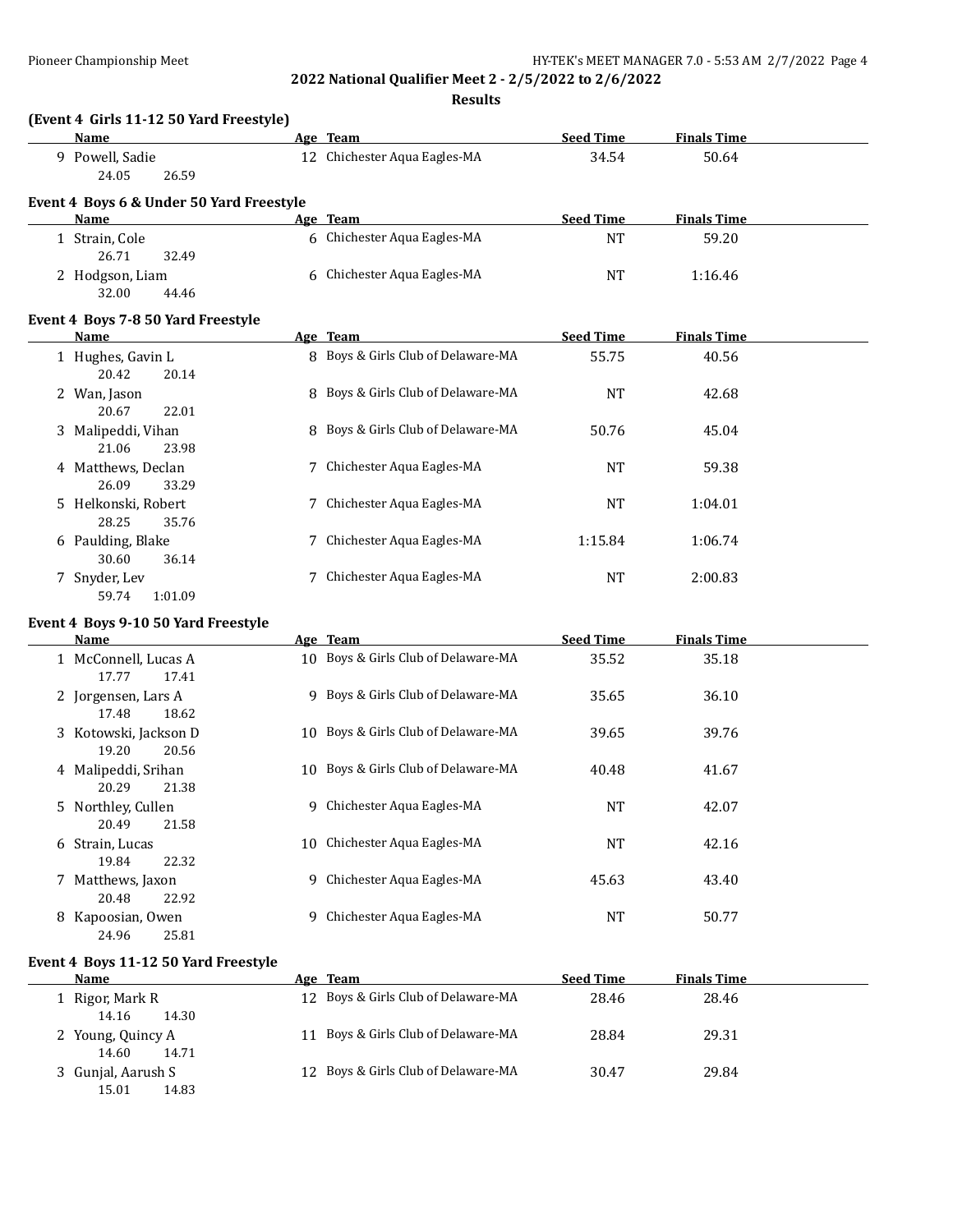### **Results**

## **(Event 4 Boys 11-12 50 Yard Freestyle)**

| Name                    |    | Age Team                            | <b>Seed Time</b> | <b>Finals Time</b> |
|-------------------------|----|-------------------------------------|------------------|--------------------|
| 4 Wan, Eric             | 11 | Boys & Girls Club of Delaware-MA    | NT               | 32.44              |
| 15.33<br>17.11          |    |                                     |                  |                    |
| 5 Lockridge, Colby F    |    | 12 Boys & Girls Club of Delaware-MA | 32.93            | 32.46              |
| 16.12<br>16.34          |    |                                     |                  |                    |
| 6 Stambaugh, Luke E     |    | Boys & Girls Club of Delaware-MA    | 34.88            | 36.65              |
| 17.17<br>19.48          |    |                                     |                  |                    |
| 7 Van Rensler, Cooper J |    | Boys & Girls Club of Delaware-MA    | 50.17            | 41.40              |
| 20.14<br>21.26          |    |                                     |                  |                    |
| --- Virani, Neil K      |    | Boys & Girls Club of Delaware-MA    | 40.51            | <b>DFS</b>         |
| Declared false start    |    |                                     |                  |                    |
| 33.83                   |    |                                     |                  |                    |

#### **Event 6 Girls 7-8 50 Yard Breaststroke**

| Name             | <b>Team</b><br>Age        | <b>Seed Time</b> | <b>Finals Time</b> |  |
|------------------|---------------------------|------------------|--------------------|--|
| Fields, Tatianna | Chichester Aqua Eagles-MA | 1:07.56          | .:13.83            |  |
| 36.55<br>37.28   |                           |                  |                    |  |

#### **Event 6 Girls 9-10 50 Yard Breaststroke**

|                     | Name                                                                                 |    | Age Team                            | <b>Seed Time</b> | Finals Time |  |
|---------------------|--------------------------------------------------------------------------------------|----|-------------------------------------|------------------|-------------|--|
|                     | 1 Barnes, Madilynn<br>31.23<br>30.15                                                 |    | 10 Chichester Aqua Eagles-MA        | <b>NT</b>        | 1:01.38     |  |
|                     | 2 Krishnamurthy, Avantika<br>30.99<br>32.03                                          |    | 10 Boys & Girls Club of Delaware-MA | <b>NT</b>        | 1:03.02     |  |
|                     | 3 Parag, Isabella<br>32.61<br>33.97                                                  |    | 9 Chichester Aqua Eagles-MA         | 1:15.16          | 1:06.58     |  |
|                     | 4 Morgenweck, Allison K<br>30.74<br>42.58                                            |    | 10 Boys & Girls Club of Delaware-MA | NT               | 1:13.32     |  |
| $---$               | Kalikiyae, Lucky<br>Hands brought beyond the hipline during stroke<br>33.81<br>38.66 | 10 | Chichester Aqua Eagles-MA           | <b>NT</b>        | DQ          |  |
| $---$               | Cobb, Victoria R<br>Hands brought beyond the hipline during stroke<br>34.41<br>37.70 |    | 9 Boys & Girls Club of Delaware-MA  | NT               | DQ          |  |
| $\qquad \qquad -$   | Tower, Abby<br>Downward butterfly kick<br>32.82<br>36.84                             |    | 10 Boys & Girls Club of Delaware-MA | NT               | DQ          |  |
| $\qquad \qquad - -$ | Levine, Molly<br>Alternating Kick<br>36.05<br>42.78                                  | 9  | Chichester Aqua Eagles-MA           | NT               | DQ          |  |

## **Event 6 Girls 11-12 50 Yard Breaststroke**

| <b>Name</b>                                                   | Age Team                            | <b>Seed Time</b> | <b>Finals Time</b> |  |
|---------------------------------------------------------------|-------------------------------------|------------------|--------------------|--|
| 1 McMillan, Simone E<br>18.05<br>20.52                        | 12 Boys & Girls Club of Delaware-MA | 42.67            | 38.57              |  |
| 2 Murray, Mia J<br>22.36<br>24.86                             | 11 Boys & Girls Club of Delaware-MA | 48.98            | 47.22              |  |
| --- Powell, Sadie<br>One hand touch<br>38.62<br>36.41         | 12 Chichester Aqua Eagles-MA        | 1:19.13          | DQ                 |  |
| --- Archangelo, Heather R<br>One hand touch<br>27.67<br>23.69 | 11 Boys & Girls Club of Delaware-MA | 51.36            | DQ                 |  |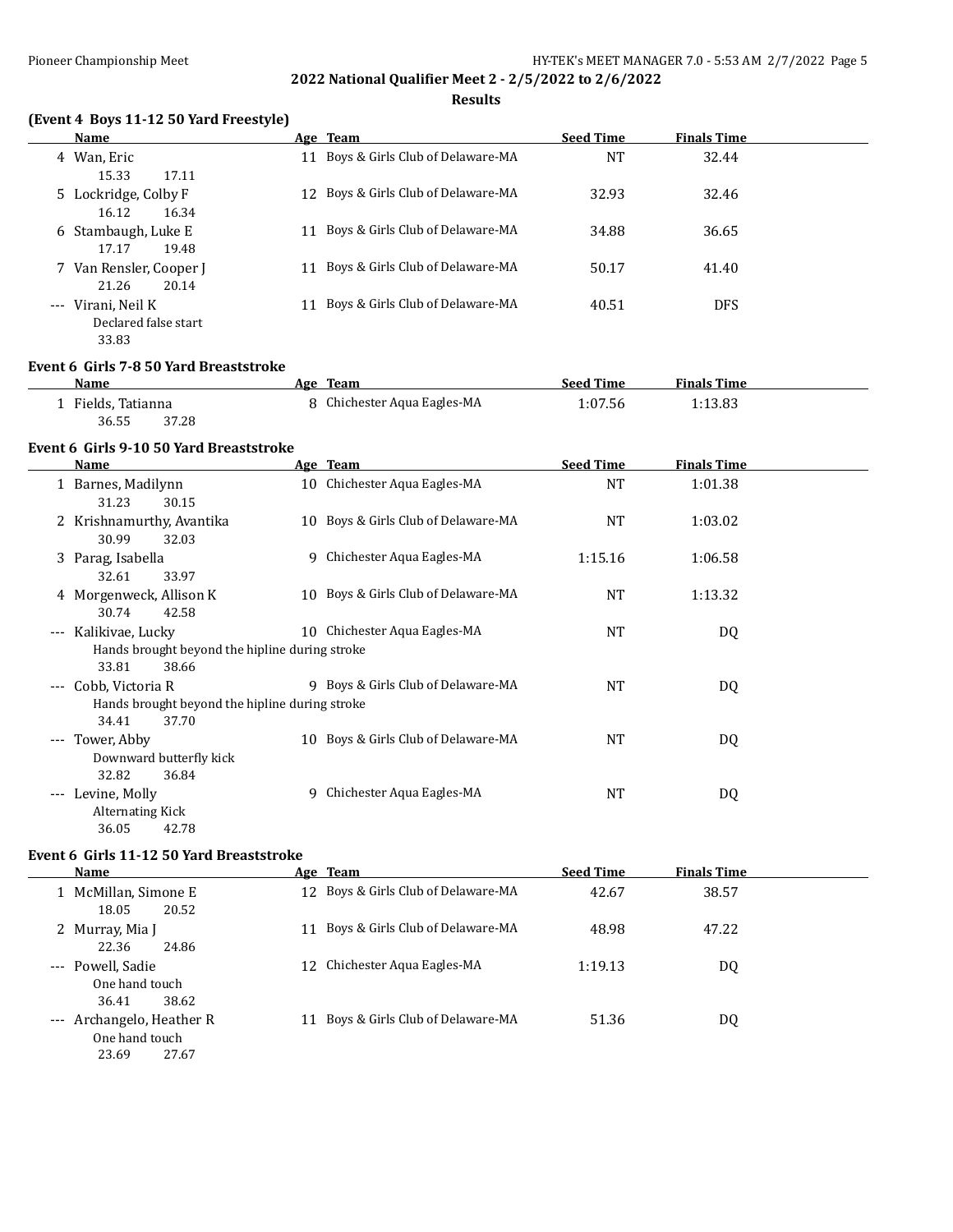**Results**

| Event 6 Boys 6 & Under 50 Yard Breaststroke<br>Name |   | Age Team                           | <b>Seed Time</b> | <b>Finals Time</b> |  |
|-----------------------------------------------------|---|------------------------------------|------------------|--------------------|--|
| --- Hodgson, Liam                                   |   | 6 Chichester Aqua Eagles-MA        | <b>NT</b>        | DQ                 |  |
| Hands brought beyond the hipline during stroke      |   |                                    |                  |                    |  |
| 45.74<br>54.42                                      |   |                                    |                  |                    |  |
| --- Strain, Cole                                    |   | 6 Chichester Aqua Eagles-MA        | <b>NT</b>        | DQ                 |  |
| Downward butterfly kick                             |   |                                    |                  |                    |  |
| 44.36<br>51.70                                      |   |                                    |                  |                    |  |
| Event 6 Boys 7-8 50 Yard Breaststroke               |   |                                    |                  |                    |  |
| Name                                                |   | Age Team                           | <b>Seed Time</b> | <b>Finals Time</b> |  |
| 1 Wan, Jason                                        |   | 8 Boys & Girls Club of Delaware-MA | <b>NT</b>        | 55.24              |  |
| 26.88<br>28.36                                      |   |                                    |                  |                    |  |
| 2 Malipeddi, Vihan                                  |   | 8 Boys & Girls Club of Delaware-MA | 57.01            | 56.44              |  |
| 27.87<br>28.57                                      |   |                                    |                  |                    |  |
| 3 Helkonski, Robert                                 | 7 | Chichester Aqua Eagles-MA          | NT               | 1:34.51            |  |
| 43.78<br>50.73                                      |   |                                    |                  |                    |  |
| --- Matthews, Declan                                | 7 | Chichester Aqua Eagles-MA          | <b>NT</b>        | DQ                 |  |
| <b>Alternating Kick</b>                             |   |                                    |                  |                    |  |
| 46.99<br>53.42                                      |   |                                    |                  |                    |  |
| --- Snyder, Lev                                     |   | 7 Chichester Aqua Eagles-MA        | NT               | DQ                 |  |
| <b>Alternating Kick</b>                             |   |                                    |                  |                    |  |
| 1:19.16<br>1:19.85                                  |   |                                    |                  |                    |  |
| --- Paulding, Blake                                 |   | 7 Chichester Aqua Eagles-MA        | <b>NT</b>        | DQ                 |  |
| Scissors kick                                       |   |                                    |                  |                    |  |
| 52.69<br>46.51                                      |   |                                    |                  |                    |  |

#### **Event 6 Boys 9-10 50 Yard Breaststroke**

| Name                                                                                    |    | Age Team                            | <b>Seed Time</b> | <b>Finals Time</b> |  |
|-----------------------------------------------------------------------------------------|----|-------------------------------------|------------------|--------------------|--|
| 1 McConnell, Lucas A<br>20.97<br>23.18                                                  |    | 10 Boys & Girls Club of Delaware-MA | 43.53            | 44.15              |  |
| 2 Kotowski, Jackson D<br>24.31<br>26.26                                                 |    | 10 Boys & Girls Club of Delaware-MA | 51.81            | 50.57              |  |
| 3 Jorgensen, Lars A<br>27.03<br>24.05                                                   |    | 9 Boys & Girls Club of Delaware-MA  | 49.07            | 51.08              |  |
| 4 Malipeddi, Srihan<br>25.26<br>26.90                                                   |    | 10 Boys & Girls Club of Delaware-MA | 53.70            | 52.16              |  |
| 5 Matthews, Jaxon<br>31.81<br>30.18                                                     | 9  | Chichester Aqua Eagles-MA           | NT               | 1:01.99            |  |
| --- Strain. Lucas<br>Downward butterfly kick                                            | 10 | Chichester Aqua Eagles-MA           | NT               | DQ                 |  |
| 29.00<br>31.64<br>--- Kapoosian, Owen<br>Hands brought beyond the hipline during stroke | 9  | Chichester Aqua Eagles-MA           | NT               | DQ                 |  |

## **Event 6 Boys 11-12 50 Yard Breaststroke**

| <b>Name</b>                               |       | Age Team                            | <b>Seed Time</b> | <b>Finals Time</b> |  |
|-------------------------------------------|-------|-------------------------------------|------------------|--------------------|--|
| Wan, Eric<br>19.39                        | 22.20 | 11 Boys & Girls Club of Delaware-MA | <b>NT</b>        | 41.59              |  |
| 2 Van Rensler, Cooper J<br>24.29<br>26.69 |       | 11 Boys & Girls Club of Delaware-MA | 1:00.72          | 50.98              |  |
| 3 Stambaugh, Luke E<br>24.38              | 26.86 | 11 Boys & Girls Club of Delaware-MA | 51.92            | 51.24              |  |
| Virani, Neil K                            | 11    | Boys & Girls Club of Delaware-MA    | 50.21            | NS                 |  |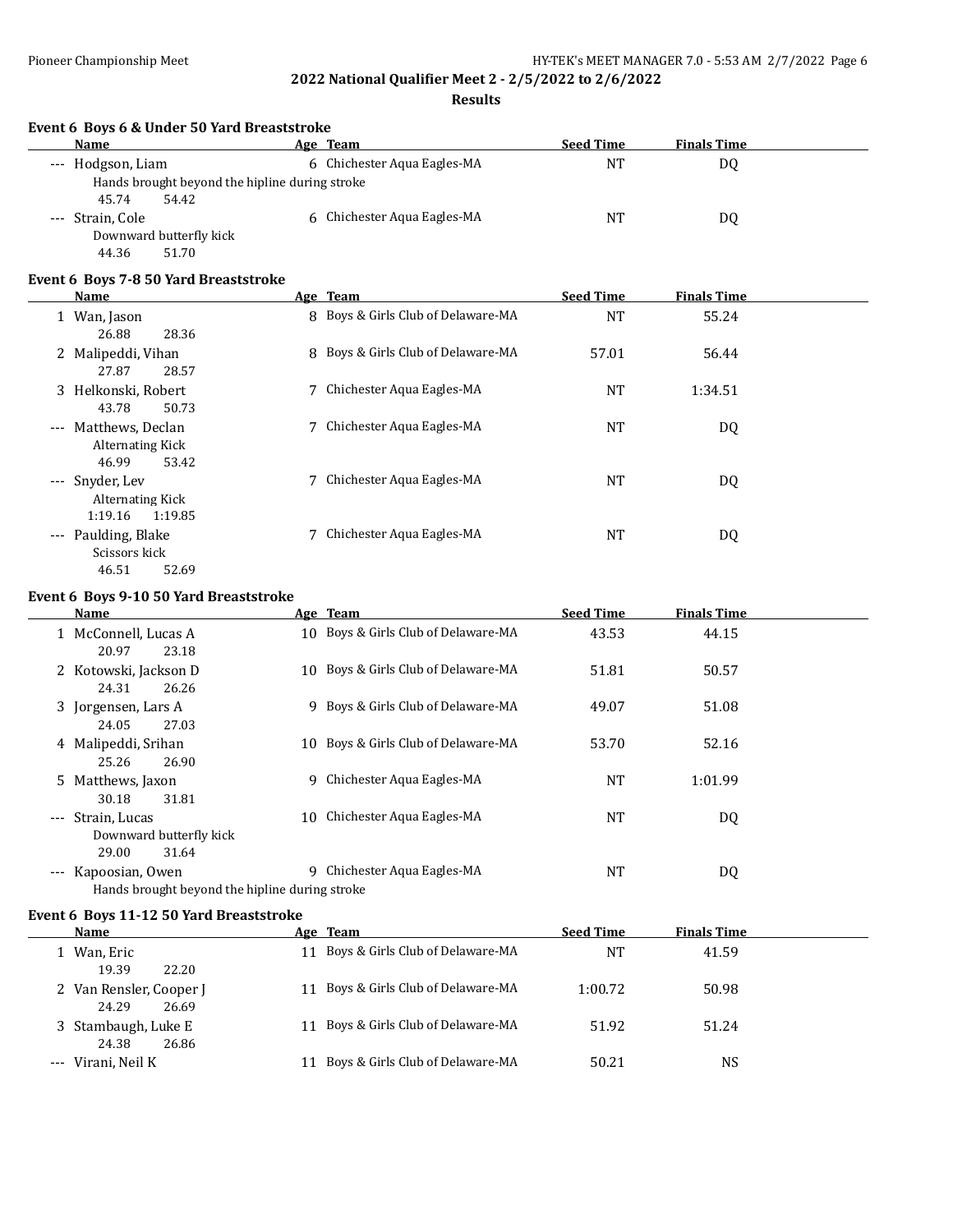| Event 7 Girls 7-8 100 Yard Backstroke<br>Name        |       | Age Team                            | <b>Seed Time</b> | <b>Finals Time</b> |  |
|------------------------------------------------------|-------|-------------------------------------|------------------|--------------------|--|
| 1 Lagasse, Josie                                     |       | 8 Chichester Aqua Eagles-MA         | <b>NT</b>        | 2:17.51            |  |
| 31.54<br>33.50                                       | 35.91 | 36.56                               |                  |                    |  |
| 2 Fields, Tatianna                                   |       | 8 Chichester Aqua Eagles-MA         | NT               | 2:38.51            |  |
| 37.99<br>40.78                                       | 39.00 | 40.74                               |                  |                    |  |
| Event 7 Girls 9-10 100 Yard Backstroke               |       |                                     |                  |                    |  |
| Name                                                 |       | Age Team                            | <b>Seed Time</b> | <b>Finals Time</b> |  |
| 1 Bennett, Malyn M                                   |       | 10 Boys & Girls Club of Delaware-MA | <b>NT</b>        | 1:29.24            |  |
| 20.07<br>21.90                                       | 23.79 | 23.48                               |                  |                    |  |
| Event 7 Girls 11-12 100 Yard Backstroke              |       |                                     |                  |                    |  |
| <b>Name</b>                                          |       | Age Team                            | <b>Seed Time</b> | <b>Finals Time</b> |  |
|                                                      |       | 12 Boys & Girls Club of Delaware-MA | 1:15.63          | 1:15.69            |  |
| 1 Kotowski, Kaitlyn G<br>17.54<br>18.80              | 19.57 | 19.78                               |                  |                    |  |
| 2 Edge, Olivia Q                                     |       | 11 Boys & Girls Club of Delaware-MA | 1:29.44          | 1:18.50            |  |
| 17.97<br>19.76                                       | 20.93 | 19.84                               |                  |                    |  |
| 3 Miller, Katie T                                    |       | 12 Boys & Girls Club of Delaware-MA | 1:24.77          | 1:24.76            |  |
|                                                      | 43.33 |                                     |                  |                    |  |
| 4 Totten, Quinn R                                    |       | 12 Boys & Girls Club of Delaware-MA | 1:24.97          | 1:28.08            |  |
| 21.60<br>22.10                                       | 22.49 | 21.89                               |                  |                    |  |
| 5 Reiling, Sophie E                                  |       | 11 Boys & Girls Club of Delaware-MA | <b>NT</b>        | 1:33.79            |  |
| 22.94<br>24.46                                       | 24.38 | 22.01                               |                  |                    |  |
| --- Powell, Sadie                                    |       | 12 Chichester Aqua Eagles-MA        | <b>NT</b>        | DQ                 |  |
| No touch at turn                                     |       |                                     |                  |                    |  |
| 30.67<br>1:57.44                                     |       |                                     |                  |                    |  |
|                                                      |       |                                     |                  |                    |  |
| Event 7 Boys 9-10 100 Yard Backstroke<br><b>Name</b> |       | Age Team                            | <b>Seed Time</b> | <b>Finals Time</b> |  |
| 1 Demers, Ethan L                                    |       | 10 Boys & Girls Club of Delaware-MA | 1:31.69          | 1:32.41            |  |
| 2 McConnell, Lucas A                                 |       | 10 Boys & Girls Club of Delaware-MA | 1:30.50          | 1:35.61            |  |
| 23.14<br>23.60                                       | 25.57 | 23.30                               |                  |                    |  |
| 3 Matthews, Jaxon                                    |       | 9 Chichester Aqua Eagles-MA         | <b>NT</b>        | 1:59.63            |  |
| 26.98                                                |       | 30.63                               |                  |                    |  |
|                                                      |       |                                     |                  |                    |  |
| Event 7 Boys 11-12 100 Yard Backstroke               |       |                                     |                  |                    |  |
| Name                                                 |       |                                     |                  |                    |  |
|                                                      |       | Age Team                            | <b>Seed Time</b> | <b>Finals Time</b> |  |
| 1 Rigor, Mark R                                      |       | 12 Boys & Girls Club of Delaware-MA | 1:07.36          | 1:08.83            |  |
| 17.04<br>16.05                                       | 17.97 | 17.77                               |                  |                    |  |
| 2 Young, Quincy A                                    |       | 11 Boys & Girls Club of Delaware-MA | 1:18.67          | 1:22.43            |  |
| 18.38<br>20.48                                       | 21.86 | 21.71                               |                  |                    |  |
| 3 Stambaugh, Luke E                                  |       | 11 Boys & Girls Club of Delaware-MA | 1:28.14          | 1:26.33            |  |
| 20.33<br>22.31                                       | 22.37 | 21.32                               |                  |                    |  |
| --- Martin, Aiden A                                  |       | 11 Boys & Girls Club of Delaware-MA | NT               | DQ                 |  |
| Multiple strokes past vertical at turn               |       |                                     |                  |                    |  |
| Event 8 Girls 7-8 50 Yard Butterfly                  |       |                                     |                  |                    |  |
| Name                                                 |       | Age Team                            | <b>Seed Time</b> | <b>Finals Time</b> |  |
| 1 Peters, Leah N                                     |       | 7 Boys & Girls Club of Delaware-MA  | <b>NT</b>        | 1:11.36            |  |
| 32.28<br>39.08                                       |       |                                     |                  |                    |  |
|                                                      |       |                                     |                  |                    |  |
| Event 8 Girls 9-10 50 Yard Butterfly                 |       |                                     |                  |                    |  |
| <b>Name</b>                                          |       | Age Team                            | <b>Seed Time</b> | <b>Finals Time</b> |  |
| 1 Watkins, Ariel L<br>20.26<br>23.94                 |       | 10 Boys & Girls Club of Delaware-MA | 40.01            | 44.20              |  |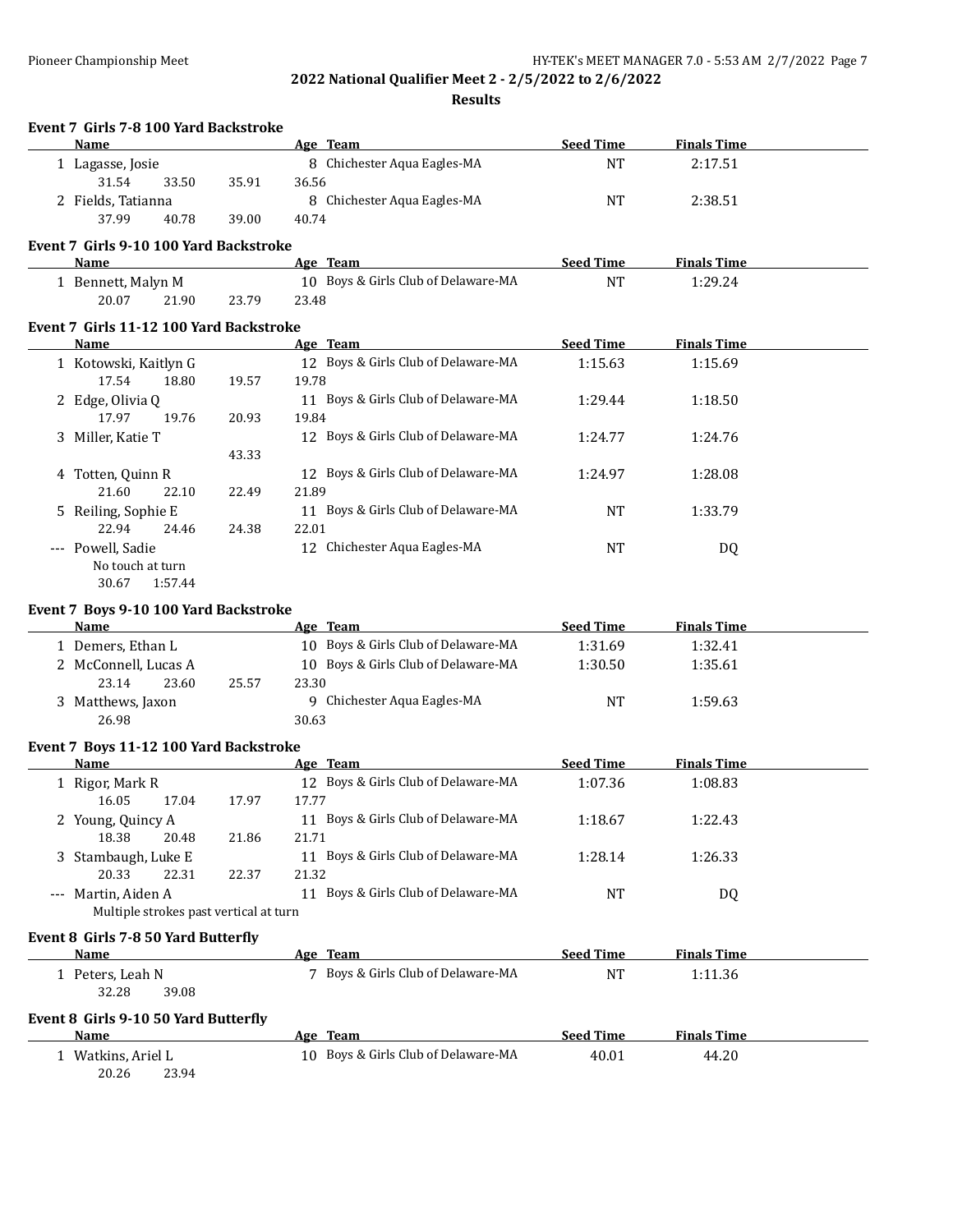#### **Results**

## **(Event 8 Girls 9-10 50 Yard Butterfly)**

| <b>Name</b>                                 | Age Team                            | <b>Seed Time</b> | <b>Finals Time</b> |
|---------------------------------------------|-------------------------------------|------------------|--------------------|
| 2 Luzunaris, Ava I<br>30.53<br>25.18        | 9 Boys & Girls Club of Delaware-MA  | 1:03.32          | 55.71              |
| 3 Krishnamurthy, Avantika<br>29.40<br>27.07 | 10 Boys & Girls Club of Delaware-MA | 1:00.71          | 56.47              |
| 4 Tower, Abby<br>26.01<br>31.70             | 10 Boys & Girls Club of Delaware-MA | NT               | 57.71              |
| 5 Parag, Isabella<br>33.39<br>41.25         | 9 Chichester Aqua Eagles-MA         | NΤ               | 1:14.64            |

#### **Event 8 Girls 11-12 50 Yard Butterfly**

| <b>Name</b>                               | Age Team                            | <b>Seed Time</b> | <b>Finals Time</b> |
|-------------------------------------------|-------------------------------------|------------------|--------------------|
| 1 Murray, Mia J<br>19.94<br>22.70         | 11 Boys & Girls Club of Delaware-MA | 42.20            | 42.64              |
| 2 Reiling, Sophie E<br>21.57<br>24.79     | 11 Boys & Girls Club of Delaware-MA | 45.15            | 46.36              |
| 3 Archangelo, Heather R<br>22.28<br>24.98 | 11 Boys & Girls Club of Delaware-MA | 59.76            | 47.26              |
| --- McMillan, Simone E<br>False start     | 12 Boys & Girls Club of Delaware-MA | 34.68            | DQ                 |

# 15.75 18.07 **Event 8 Boys 7-8 50 Yard Butterfly**

| Name                       | Age Team                           | <b>Seed Time</b> | <b>Finals Time</b> |  |
|----------------------------|------------------------------------|------------------|--------------------|--|
| 1 Hughes, Gavin L          | 8 Boys & Girls Club of Delaware-MA | NT               | 53.19              |  |
| 24.82<br>28.37             |                                    |                  |                    |  |
| 2 Matthews, Declan         | 7 Chichester Aqua Eagles-MA        | NT               | 1:32.94            |  |
| 39.64<br>53.30             |                                    |                  |                    |  |
| Helkonski, Robert<br>$---$ | 7 Chichester Aqua Eagles-MA        | <b>NT</b>        | DQ                 |  |
| <b>Alternating Kick</b>    |                                    |                  |                    |  |

## 41.24 51.77 **Event 8 Boys 9-10 50 Yard Butterfly**

| Name                                    | Age Team                            | <b>Seed Time</b> | <b>Finals Time</b> |  |
|-----------------------------------------|-------------------------------------|------------------|--------------------|--|
| 1 Kotowski, Jackson D<br>20.38<br>25.31 | 10 Boys & Girls Club of Delaware-MA | 45.52            | 45.69              |  |
| 2 Strain, Lucas<br>27.01<br>34.20       | 10 Chichester Aqua Eagles-MA        | NT               | 1:01.21            |  |

#### **Event 8 Boys 11-12 50 Yard Butterfly**

| <b>Name</b>        | Age Team                            | <b>Seed Time</b> | <b>Finals Time</b> |  |
|--------------------|-------------------------------------|------------------|--------------------|--|
| 1 Gunjal, Aarush S | 12 Boys & Girls Club of Delaware-MA | 35.37            | 35.16              |  |
| 16.63<br>18.53     |                                     |                  |                    |  |
| 2 Wan, Eric        | 11 Boys & Girls Club of Delaware-MA | NT               | 37.97              |  |
| 16.83<br>21.14     |                                     |                  |                    |  |
| 3 Martin, Aiden A  | 11 Boys & Girls Club of Delaware-MA | 1:09.54          | 1:02.07            |  |
| 34.40<br>27.67     |                                     |                  |                    |  |

## **Event 9 Girls 11-12 500 Yard Freestyle**

| Name                  |       |       | Age Team |                                     |       |       | <b>Seed Time</b> | <b>Finals Time</b> |  |
|-----------------------|-------|-------|----------|-------------------------------------|-------|-------|------------------|--------------------|--|
| 1 Brown, Breanna R    |       |       |          | 12 Boys & Girls Club of Delaware-MA |       |       | 6:45.60          | 6:35.63            |  |
| 17.34                 | 18.13 | 19.57 | 19.85    | 19.89                               | 19.36 | 20.02 | 20.33            |                    |  |
| 20.08                 | 20.10 | 41.47 | 42.55    | 41.18                               | 38.58 | 37.18 |                  |                    |  |
| 2 Kotowski, Kaitlyn G |       |       |          | 12 Boys & Girls Club of Delaware-MA |       |       | 6:20.64          | 6:36.97            |  |
| 15.88                 | 17.66 | 19.10 | 19.92    | 20.64                               | 20.29 | 20.63 | 20.44            |                    |  |
| 20.99                 | 20.80 | 42.23 | 41.81    | 40.56                               | 38.33 | 37.69 |                  |                    |  |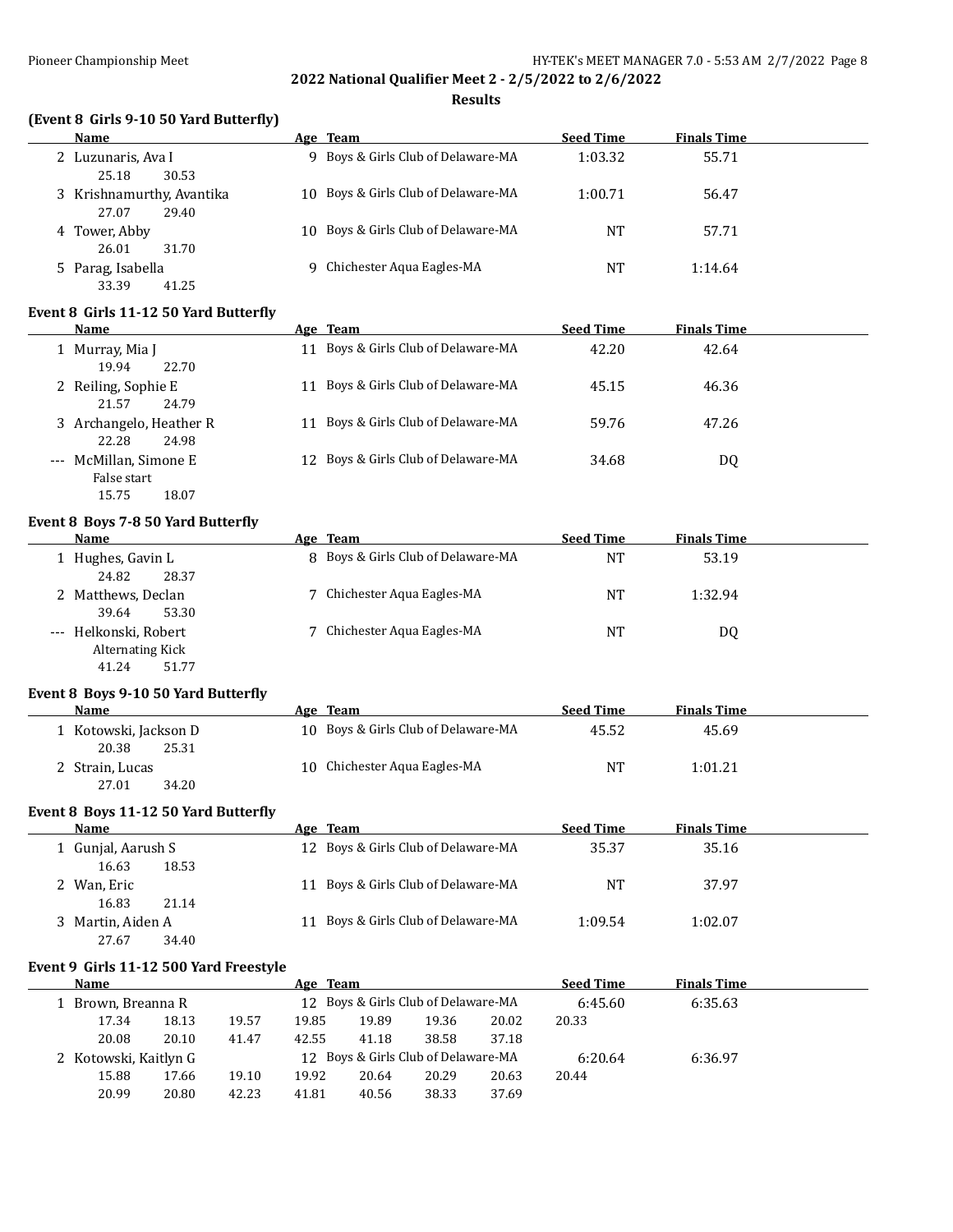**Results**

## **(Event 9 Girls 11-12 500 Yard Freestyle)**

| <b>Name</b>       |         |       | Age Team |       |                                     |       | <b>Seed Time</b> | <b>Finals Time</b> |  |
|-------------------|---------|-------|----------|-------|-------------------------------------|-------|------------------|--------------------|--|
| 3 Miller, Katie T |         |       |          |       | 12 Boys & Girls Club of Delaware-MA |       | 8:15.87          | 7:12.41            |  |
| 17.87             | 20.41   | 21.88 | 21.87    | 22.88 | 21.02                               | 22.48 | 21.47            |                    |  |
| 21.28             | 23.11   | 22.47 | 21.83    | 22.57 | 22.12                               | 22.34 | 22.40            |                    |  |
| 22.83             | 21.30   | 18.30 | 21.98    |       |                                     |       |                  |                    |  |
| 4 Totten, Quinn R |         |       |          |       | 12 Boys & Girls Club of Delaware-MA |       | 8:15.77          | 7:41.05            |  |
| 19.36             | 20.87   | 22.43 | 23.15    | 23.00 | 23.44                               | 23.57 | 23.94            |                    |  |
| 15.83             | 1:19.88 | 48.09 | 46.48    | 46.56 | 44.45                               |       |                  |                    |  |

# **Event 9 Boys 9-10 500 Yard Freestyle**

| Name                 |       |       | Age Team |       |                                     |       | <b>Seed Time</b> | <b>Finals Time</b> |  |
|----------------------|-------|-------|----------|-------|-------------------------------------|-------|------------------|--------------------|--|
| 1 McConnell, Lucas A |       |       |          |       | 10 Boys & Girls Club of Delaware-MA |       | 8:06.84          | 7:47.24            |  |
| 19.64                | 21.48 | 22.53 | 23.72    | 23.56 | 23.44                               | 23.10 | 24.75            |                    |  |
| 23.64                | 24.55 | 48.66 | 48.54    | 48.23 | 46.65                               | 44.75 |                  |                    |  |
| 2 Demers, Ethan L    |       |       |          |       | 10 Boys & Girls Club of Delaware-MA |       | 8:41.53          | 8:00.60            |  |
| 21.46                | 22.63 | 23.86 | 25.07    | 24.09 | 26.36                               | 23.72 | 26.56            |                    |  |
| 25.75                | 23.35 | 22.86 | 24.37    | 23.79 | 24.37                               | 25.03 | 24.46            |                    |  |
| 17.81                | 29.97 | 23.62 | 21.47    |       |                                     |       |                  |                    |  |
| 3 Jorgensen, Lars A  |       |       |          |       | 9 Boys & Girls Club of Delaware-MA  |       | NT               | 8:08.37            |  |
| 19.38                | 22.59 | 24.03 | 25.05    | 24.96 | 25.52                               | 25.35 | 23.08            |                    |  |
| 23.61                | 26.77 | 25.81 | 23.16    | 24.50 | 25.78                               | 26.30 | 24.00            |                    |  |
| 25.18                | 26.33 | 25.57 | 21.40    |       |                                     |       |                  |                    |  |

#### **Event 9 Boys 11-12 500 Yard Freestyle**

| Name               |       |                     |       | Age Team |       |                                     |       | <b>Seed Time</b> | <b>Finals Time</b> |  |
|--------------------|-------|---------------------|-------|----------|-------|-------------------------------------|-------|------------------|--------------------|--|
| 1 Gunjal, Aarush S |       |                     |       |          |       | 12 Boys & Girls Club of Delaware-MA |       | 7:22.83          | 6:46.00            |  |
|                    | 15.17 | 20.18               | 19.22 | 19.73    | 16.56 | 24.42                               | 20.59 | 21.12            |                    |  |
|                    | 12.77 | 1:12.48             | 40.22 | 41.93    | 41.46 | 40.15                               |       |                  |                    |  |
|                    |       | 2 Stambaugh, Luke E |       |          |       | 11 Boys & Girls Club of Delaware-MA |       | 8:00.03          | 7:47.63            |  |
|                    | 14.67 | 23.95               | 22.55 | 22.51    | 19.20 | 28.15                               | 15.28 | 30.77            |                    |  |
|                    | 16.66 | 30.44               | 49.97 | 48.06    | 49.30 | 48.63                               | 47.49 |                  |                    |  |

#### **Event 10 Girls 13-14 200 Yard IM**

| Name                  |         | Age Team                               | <b>Seed Time</b> | <b>Finals Time</b> |  |
|-----------------------|---------|----------------------------------------|------------------|--------------------|--|
| 1 Thayer, Jordan C    |         | 14 Boys & Girls Club of Delaware-MA    | 2:30.57          | 2:31.81            |  |
| 33.88<br>37.76        | 45.38   | 34.79                                  |                  |                    |  |
| 2 Thayer, Mia M       |         | Boys & Girls Club of Delaware-MA<br>13 | 2:34.69          | 2:45.16            |  |
| 1:20.46               |         | 38.04                                  |                  |                    |  |
| 3 McConnell, Jordan R |         | 13 Boys & Girls Club of Delaware-MA    | 2:52.55          | 2:46.66            |  |
| 38.96<br>42.05        | 46.85   | 38.80                                  |                  |                    |  |
| 4 Peters, Rachael M   |         | 14 Boys & Girls Club of Delaware-MA    | 2:51.96          | 2:48.65            |  |
| 43.11<br>34.06        | 52.97   | 38.51                                  |                  |                    |  |
| 5 Pennington, Cara G  |         | 14 Boys & Girls Club of Delaware-MA    | 3:02.13          | 3:00.43            |  |
| 37.76<br>44.48        | 58.99   | 39.20                                  |                  |                    |  |
| 6 Muniz, Isabella     |         | 14 Chichester Aqua Eagles-MA           | 3:25.67          | 3:32.58            |  |
| 55.81<br>42.25        | 1:00.83 | 53.69                                  |                  |                    |  |

#### **Event 10 Women 15 & Over 200 Yard IM**

| <b>Name</b>        |       | Age Team                            | <b>Seed Time</b> | <b>Finals Time</b> |  |
|--------------------|-------|-------------------------------------|------------------|--------------------|--|
| Fontaine, Aisha N  |       | 15 Boys & Girls Club of Delaware-MA | 2:20.95          | 2:22.73            |  |
| 30.34<br>37.39     | 39.81 | 35.19                               |                  |                    |  |
| 2 Freeman, Kaila M |       | 16 Boys & Girls Club of Delaware-MA | 2:23.58          | 2:26.32            |  |
| 31.50<br>35.65     | 45.23 | 33.94                               |                  |                    |  |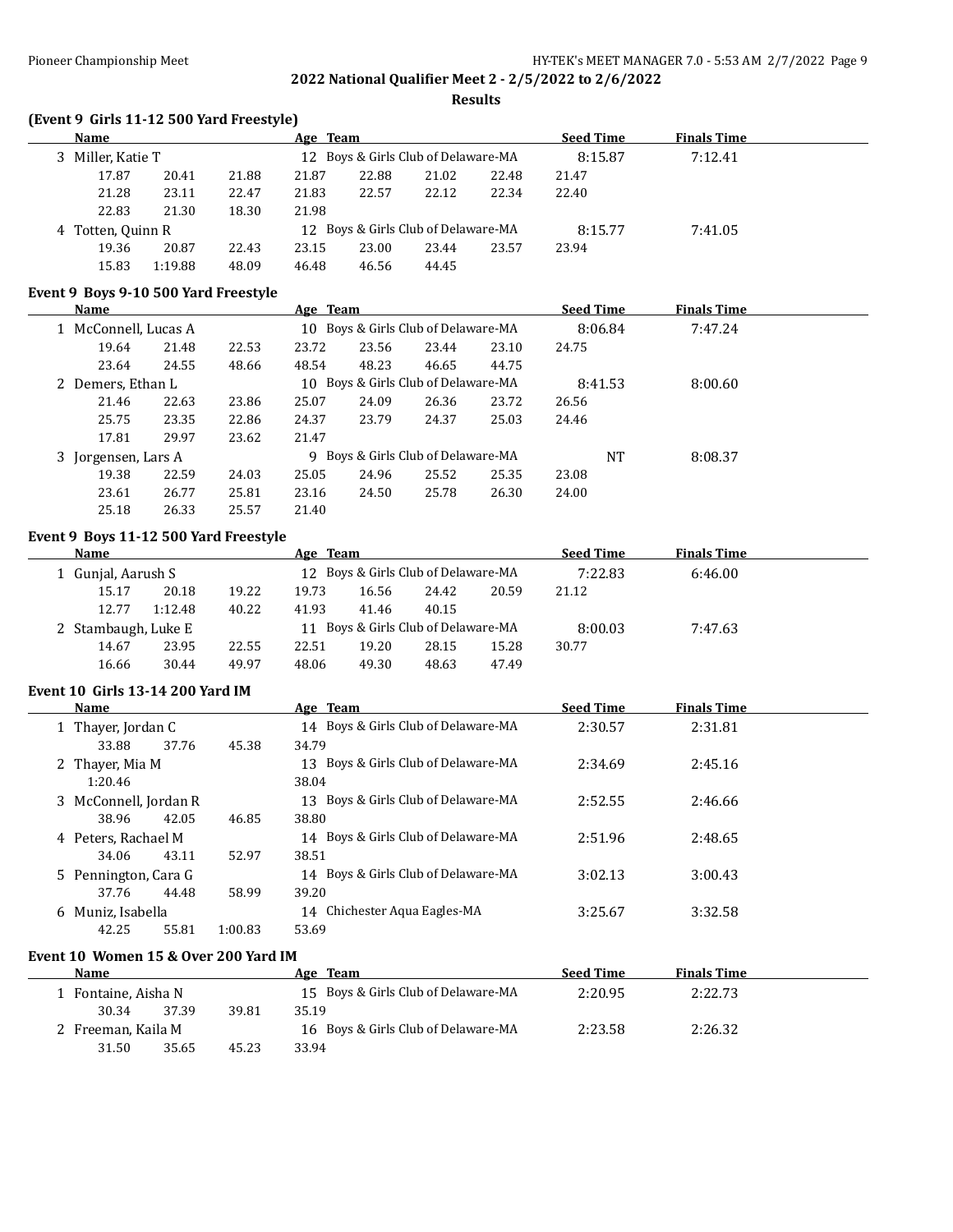**Results**

### **Event 10 Boys 13-14 200 Yard IM**

| Name                   |       |       | Age Team                            | <b>Seed Time</b> | <b>Finals Time</b> |  |
|------------------------|-------|-------|-------------------------------------|------------------|--------------------|--|
| 1 Sigle, Cohen K       |       |       | 13 Boys & Girls Club of Delaware-MA | 2:44.48          | 2:37.60            |  |
| 33.31                  | 39.44 | 47.90 | 36.95                               |                  |                    |  |
| 2 Tower, Will          |       |       | 14 Boys & Girls Club of Delaware-MA | 2:42.99          | 2:40.00            |  |
| 33.38                  | 39.44 | 50.29 | 36.89                               |                  |                    |  |
| 3 Stambaugh, Cameron A |       |       | 14 Boys & Girls Club of Delaware-MA | 3:11.73          | 2:49.45            |  |
| 41.71                  | 42.16 | 51.03 | 34.55                               |                  |                    |  |
| --- Kammerzelt, Beau J |       |       | 13 Boys & Girls Club of Delaware-MA | 2:27.00          | NS                 |  |
|                        |       |       |                                     |                  |                    |  |

## **Event 10 Men 15 & Over 200 Yard IM**

| Name                  |       | Age Team                            | <b>Seed Time</b> | <b>Finals Time</b> |  |
|-----------------------|-------|-------------------------------------|------------------|--------------------|--|
| 1 Duquette, Joseph P  |       | 15 Boys & Girls Club of Delaware-MA | 2:03.14          | 2:03.88            |  |
| 27.82<br>30.30        | 37.76 | 28.00                               |                  |                    |  |
| 2 Gupta, Agrim        |       | 16 Boys & Girls Club of Delaware-MA | 2:27.32          | 2:24.63            |  |
| 36.00<br>29.12        | 43.13 | 36.38                               |                  |                    |  |
| --- Anderson, Michael |       | 18 Boys & Girls Club of Delaware-MA | NT               | X1:01.12           |  |
| 27.08<br>34.04        |       |                                     |                  |                    |  |

#### **Event 11 Girls 13-14 50 Yard Butterfly**

| Name                                       |    | Age Team                                                                                         | <b>Seed Time</b>     | <b>Finals Time</b>   |  |
|--------------------------------------------|----|--------------------------------------------------------------------------------------------------|----------------------|----------------------|--|
| 1 McGurk, Aoife M                          |    | 14 Boys & Girls Club of Delaware-MA                                                              | 39.03                | 31.29                |  |
| 2 Howard, Gianna R                         |    | 14 Boys & Girls Club of Delaware-MA                                                              | 32.18                | 31.47                |  |
| 3 King, Madison K                          | 13 | Boys & Girls Club of Delaware-MA                                                                 | 31.64                | 32.67                |  |
| 4 Peters, Rachael M                        |    | 14 Boys & Girls Club of Delaware-MA                                                              | 34.68                | 33.67                |  |
| 5 Freeman, Kendyl N                        | 13 | Boys & Girls Club of Delaware-MA                                                                 | 34.73                | 34.11                |  |
| 6 McConnell, Jordan R                      |    | 13 Boys & Girls Club of Delaware-MA                                                              | 38.66                | 37.64                |  |
| 7 Muniz, Isabella                          |    | 14 Chichester Aqua Eagles-MA                                                                     | 40.98                | 43.11                |  |
| Event 11 Women 15 & Over 50 Yard Butterfly |    |                                                                                                  |                      |                      |  |
| Name                                       |    | Age Team                                                                                         | <b>Seed Time</b>     | <b>Finals Time</b>   |  |
| .                                          |    | $\sim$ $\sim$ $\sim$ $\sim$ $\sim$ $\sim$ $\sim$<br>$\sim$ $\sim$ $\sim$<br>$\sim$ $\sim$ $\sim$ | $\sim$ $\sim$ $\sim$ | $\sim$ $\sim$ $\sim$ |  |

# 1 Tierney, Jordan E 18 Boys & Girls Club of Delaware-MA 28.02 27.31 2 Miller, Katelyn E 15 Boys & Girls Club of Delaware-MA 33.40 32.24 3 Conte, Amanda 17 Chichester Aqua Eagles-MA 1:00.07 40.38

### **Event 11 Boys 13-14 50 Yard Butterfly**

| Name                   | Age Team                            | <b>Seed Time</b> | <b>Finals Time</b> |  |
|------------------------|-------------------------------------|------------------|--------------------|--|
| 1 Konkle, Andrew D     | 14 Boys & Girls Club of Delaware-MA | 28.83            | 30.31              |  |
| 2 Parag, Joshua        | 13 Chichester Aqua Eagles-MA        | 32.21            | 31.26              |  |
| 3 Rodgers, Micah J     | 13 Boys & Girls Club of Delaware-MA | 46.53            | 39.90              |  |
| --- Kammerzelt, Beau J | 13 Boys & Girls Club of Delaware-MA | 28.74            | NS                 |  |

## **Event 11 Men 15 & Over 50 Yard Butterfly**

| <b>Name</b>             | Team<br>Age                         | <b>Seed Time</b> | <b>Finals Time</b> |  |
|-------------------------|-------------------------------------|------------------|--------------------|--|
| 1   McGurk, Francis H   | 17 Boys & Girls Club of Delaware-MA | 27.09            | 27.31              |  |
| 2 Kleinmeulman, Aiden J | 17 Boys & Girls Club of Delaware-MA | 28.70            | 28.45              |  |
| 3 Gupta, Agrim          | 16 Boys & Girls Club of Delaware-MA | 30.57            | 32.47              |  |
|                         |                                     |                  |                    |  |

# **Event 12 Girls 13-14 25 Yard Backstroke**

| <b>Name</b>      | Age Team                            | <b>Seed Time</b> | <b>Finals Time</b> |  |
|------------------|-------------------------------------|------------------|--------------------|--|
| Wayland, Kyra D  | 13 Boys & Girls Club of Delaware-MA | 15.54            | 15.72              |  |
| 2 Nickle, Juliet | 13 Chichester Aqua Eagles-MA        | NΤ               | 18.62              |  |
| Benson, Lillie   | 13 Chichester Aqua Eagles-MA        | NT               | 19.22              |  |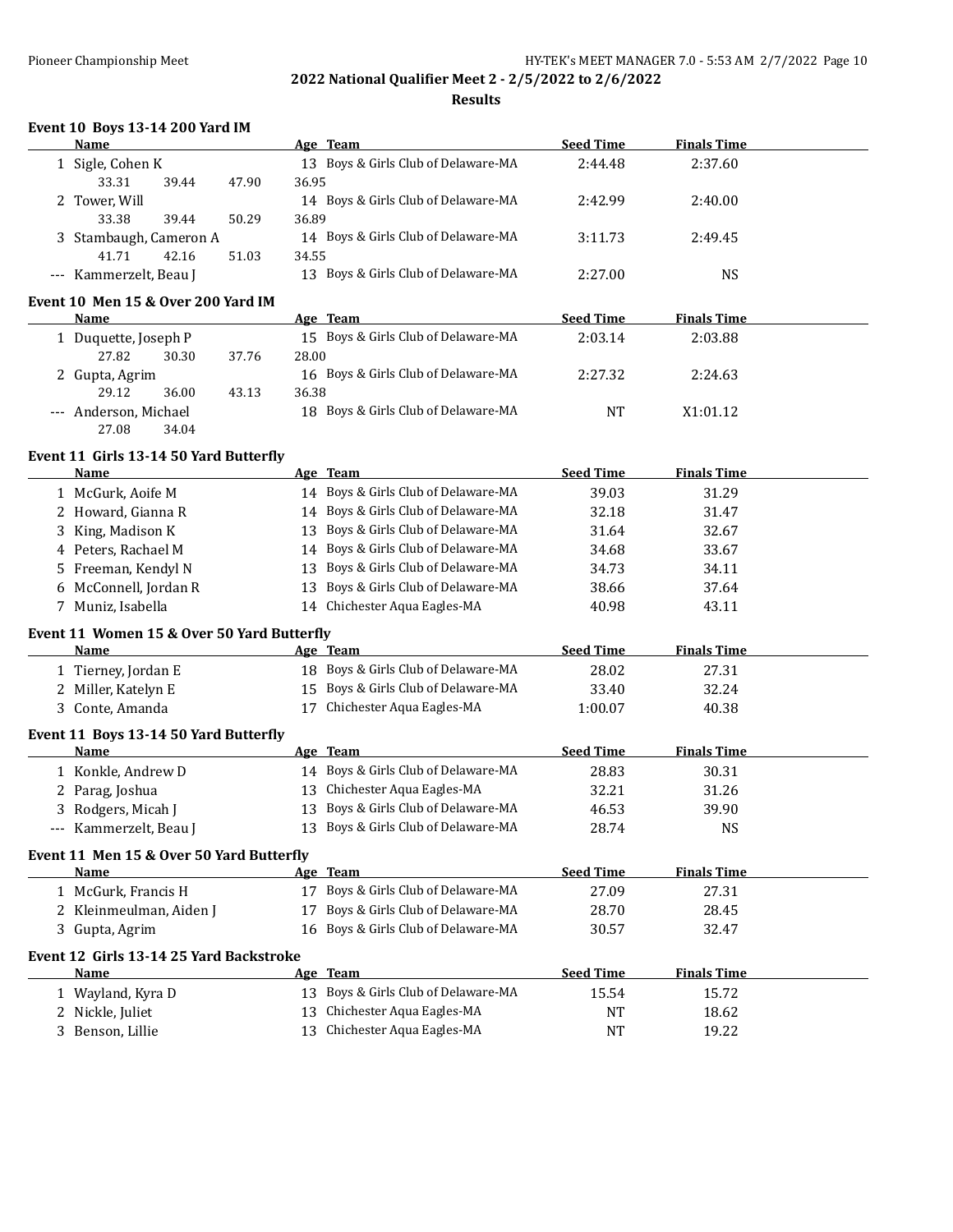|           | Event 12 Women 15 & Over 25 Yard Backstroke<br><b>Name</b> |          |                                                                      | <b>Seed Time</b>          |                             |  |
|-----------|------------------------------------------------------------|----------|----------------------------------------------------------------------|---------------------------|-----------------------------|--|
|           |                                                            |          | <u>Age Team</u><br>15 Boys & Girls Club of Delaware-MA               | 14.74                     | <b>Finals Time</b><br>15.20 |  |
|           | 1 Kleinmeulman, Cayla E                                    |          |                                                                      |                           |                             |  |
|           | Event 12 Boys 13-14 25 Yard Backstroke                     |          |                                                                      | <b>Seed Time</b>          |                             |  |
|           | Name                                                       |          | Age Team<br>13 Boys & Girls Club of Delaware-MA                      |                           | <b>Finals Time</b>          |  |
|           | 1 Rodgers, Micah J<br>2 Smith, Owen                        |          | 13 Chichester Aqua Eagles-MA                                         | 23.03<br>NT               | 18.52<br>21.20              |  |
|           |                                                            |          |                                                                      |                           |                             |  |
|           | Event 13 Girls 13-14 50 Yard Breaststroke                  |          |                                                                      |                           |                             |  |
|           | Name<br>1 Brown, Kira A                                    |          | Age Team<br>14 Boys & Girls Club of Delaware-MA                      | <b>Seed Time</b><br>34.66 | <b>Finals Time</b><br>34.53 |  |
|           | 2 McGurk, Aoife M                                          |          | 14 Boys & Girls Club of Delaware-MA                                  | 45.95                     | 38.33                       |  |
|           | 17.96<br>20.37                                             |          |                                                                      |                           |                             |  |
|           | 3 Thayer, Jordan C                                         |          | 14 Boys & Girls Club of Delaware-MA                                  | 38.87                     | 39.20                       |  |
|           | 4 Benson, Lillie                                           |          | 13 Chichester Aqua Eagles-MA                                         | 44.76                     | 44.58                       |  |
|           | Event 13 Women 15 & Over 50 Yard Breaststroke              |          |                                                                      |                           |                             |  |
|           | <b>Name</b>                                                |          | <u>Age Team</u>                                                      | <b>Seed Time</b>          | <b>Finals Time</b>          |  |
|           | 1 Fontaine, Aisha N                                        |          | 15 Boys & Girls Club of Delaware-MA                                  | 32.40                     | 32.45                       |  |
|           | 2 Freeman, Kaila M                                         |          | 16 Boys & Girls Club of Delaware-MA                                  | 41.32                     | 38.06                       |  |
|           | Event 13 Boys 13-14 50 Yard Breaststroke                   |          |                                                                      |                           |                             |  |
|           | Name                                                       |          | Age Team                                                             | <b>Seed Time</b>          | <b>Finals Time</b>          |  |
|           | 1 Konkle, Andrew D                                         |          | 14 Boys & Girls Club of Delaware-MA                                  | 34.78                     | 35.77                       |  |
|           | 2 Tower, Will                                              |          | 14 Boys & Girls Club of Delaware-MA                                  | 39.24                     | 38.61                       |  |
| 3         | Sigle, Cohen K                                             |          | 13 Boys & Girls Club of Delaware-MA                                  | 40.90                     | 39.96                       |  |
|           | 4 Glatt, Jayden                                            |          | 14 Chichester Aqua Eagles-MA                                         | 41.48                     | 39.99                       |  |
|           | 5 Muniz, Ramon                                             | 13       | Chichester Aqua Eagles-MA                                            | 45.80                     | 46.59                       |  |
|           | 22.24<br>24.35                                             |          |                                                                      |                           |                             |  |
|           | 6 Smith, Owen                                              |          | 13 Chichester Aqua Eagles-MA                                         | NT                        | 52.82                       |  |
|           | 24.12<br>28.70                                             |          |                                                                      |                           |                             |  |
|           | Event 13 Men 15 & Over 50 Yard Breaststroke                |          |                                                                      |                           |                             |  |
|           | Name                                                       |          | <u>Age Team</u>                                                      | <b>Seed Time</b>          | <b>Finals Time</b>          |  |
|           | 1 McGurk, Francis H                                        |          | 17 Boys & Girls Club of Delaware-MA                                  | 30.86                     | 30.68                       |  |
|           | 2 Kleinmeulman, Aiden J                                    |          | 17 Boys & Girls Club of Delaware-MA                                  | 35.98                     | 34.96                       |  |
|           | Event 14 Girls 13-14 50 Yard Freestyle                     |          |                                                                      |                           |                             |  |
|           | Name                                                       |          | Age Team                                                             | <b>Seed Time</b>          | <b>Finals Time</b>          |  |
|           | 1 Howard, Gianna R                                         |          | 14 Boys & Girls Club of Delaware-MA                                  | 27.94                     | 28.15                       |  |
|           | 2 Wayland, Kyra D                                          | 13       | Boys & Girls Club of Delaware-MA                                     | 27.52                     | 28.59                       |  |
| 3         | Thayer, Jordan C                                           | 14       | Boys & Girls Club of Delaware-MA                                     | 29.19                     | 29.24                       |  |
| 4         | McGurk, Aoife M                                            | 14       | Boys & Girls Club of Delaware-MA<br>Boys & Girls Club of Delaware-MA | 34.59                     | 30.34                       |  |
| 5.        | Thayer, Mia M                                              | 13       |                                                                      | 28.55                     | 30.67                       |  |
| 6         | McConnell, Jordan R                                        | 13       | Boys & Girls Club of Delaware-MA                                     | 30.27                     | 30.83                       |  |
| 7         | Freeman, Kendyl N                                          | 13       | Boys & Girls Club of Delaware-MA                                     | 30.28                     | 30.99                       |  |
| 8         | Peters, Rachael M                                          | 14       | Boys & Girls Club of Delaware-MA<br>Chichester Aqua Eagles-MA        | 33.46                     | 33.13                       |  |
| 9         | Benson, Lillie                                             | 13       | Boys & Girls Club of Delaware-MA                                     | 36.77                     | 34.67                       |  |
| 10        | Pennington, Cara G                                         | 14       | Chichester Aqua Eagles-MA                                            | 32.89<br>35.90            | 35.88                       |  |
| 11        | Nickle, Juliet                                             | 13<br>14 | Chichester Aqua Eagles-MA                                            | 36.51                     | 37.40<br>38.20              |  |
| 12<br>--- | Muniz, Isabella<br>King, Madison K                         | 13       | Boys & Girls Club of Delaware-MA                                     | 28.59                     | DQ                          |  |
|           | False start                                                |          |                                                                      |                           |                             |  |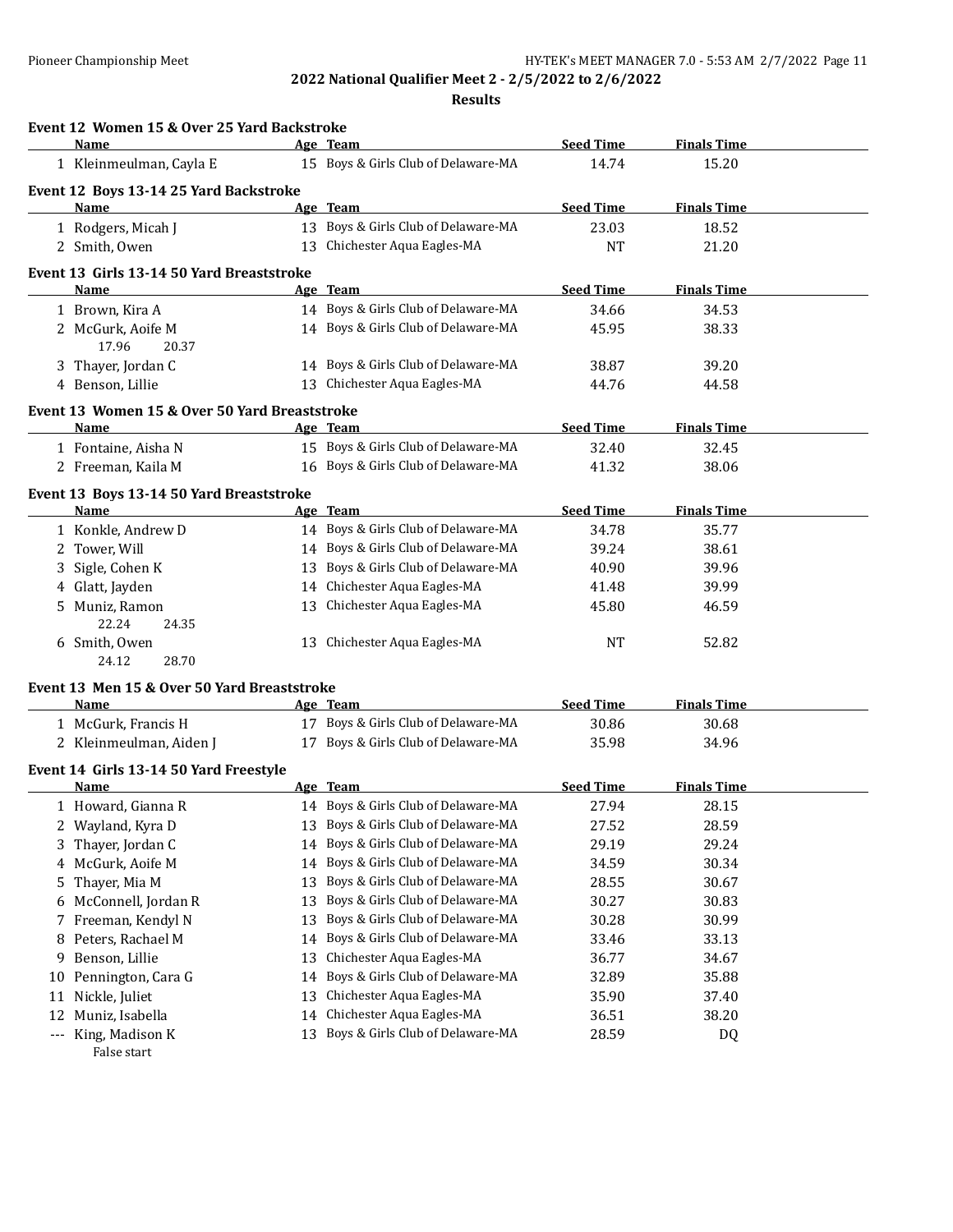**Results**

|  |  | Event 14 Women 15 & Over 50 Yard Freestyle |
|--|--|--------------------------------------------|
|  |  |                                            |

| <b>Name</b>             | Age Team                            | <b>Seed Time</b> | <b>Finals Time</b> |  |
|-------------------------|-------------------------------------|------------------|--------------------|--|
| 1 Tierney, Jordan E     | 18 Boys & Girls Club of Delaware-MA | 24.21            | 25.20              |  |
| 2 Pennington, Ella M    | 17 Boys & Girls Club of Delaware-MA | 26.12            | 25.84              |  |
| 3 Fontaine, Aisha N     | 15 Boys & Girls Club of Delaware-MA | 26.84            | 27.01              |  |
| 4 Kleinmeulman, Cayla E | 15 Boys & Girls Club of Delaware-MA | 27.95            | 28.48              |  |
| 5 Miller, Katelyn E     | 15 Boys & Girls Club of Delaware-MA | 30.03            | 29.02              |  |

### **Event 14 Boys 13-14 50 Yard Freestyle**

|     | Name                                      |       | Age Team                            | <b>Seed Time</b> | <b>Finals Time</b> |  |
|-----|-------------------------------------------|-------|-------------------------------------|------------------|--------------------|--|
|     | 1 Konkle, Andrew D                        |       | 14 Boys & Girls Club of Delaware-MA | 25.39            | 27.07              |  |
| 2   | Tower, Will                               | 14    | Boys & Girls Club of Delaware-MA    | 27.61            | 27.21              |  |
| 3   | Parag, Joshua                             | 13    | Chichester Aqua Eagles-MA           | 29.15            | 29.12              |  |
| 4   | Glatt, Jayden                             | 14    | Chichester Aqua Eagles-MA           | 30.98            | 30.46              |  |
| 5   | Sigle, Cohen K                            | 13    | Boys & Girls Club of Delaware-MA    | 34.78            | 31.83              |  |
| 6   | Muniz, Ramon                              | 13    | Chichester Aqua Eagles-MA           | 32.63            | 32.20              |  |
|     | Stambaugh, Cameron A                      | 14    | Boys & Girls Club of Delaware-MA    | 31.44            | 33.03              |  |
| 8   | Smith, Owen                               | 13    | Chichester Aqua Eagles-MA           | <b>NT</b>        | 35.29              |  |
| --- | Kammerzelt, Beau J                        | 13    | Boys & Girls Club of Delaware-MA    | 28.58            | <b>NS</b>          |  |
|     | Event 14 Men 15 & Over 50 Yard Freestyle  |       |                                     |                  |                    |  |
|     | <b>Name</b>                               |       | Age Team                            | <b>Seed Time</b> | <b>Finals Time</b> |  |
|     | 1 McGurk, Francis H                       | 17    | Boys & Girls Club of Delaware-MA    | 24.15            | 24.59              |  |
|     | 2 Anderson, Michael                       | 18    | Boys & Girls Club of Delaware-MA    | <b>NT</b>        | 24.70              |  |
|     | 3 Kleinmeulman, Aiden J                   | 17    | Boys & Girls Club of Delaware-MA    | 26.10            | 26.24              |  |
|     | Event 15 Men 15 & Over 200 Yard Butterfly |       |                                     |                  |                    |  |
|     | <b>Name</b>                               |       | Age Team                            | <b>Seed Time</b> | <b>Finals Time</b> |  |
|     | 1 Duquette, Joseph P                      |       | 15 Boys & Girls Club of Delaware-MA | 2:15.14          | 2:12.44            |  |
|     | 29.67<br>33.72<br>34.76                   | 34.29 |                                     |                  |                    |  |
|     | Event 16 Girls 13-14 100 Yard Backstroke  |       |                                     |                  |                    |  |
|     | <b>Name</b>                               |       | Age Team                            | <b>Seed Time</b> | <b>Finals Time</b> |  |
|     | 1 King, Madison K                         |       | 13 Boys & Girls Club of Delaware-MA | 1:07.60          | 1:08.19            |  |
|     | 33.08<br>35.11                            |       |                                     |                  |                    |  |
|     | 2 Howard, Gianna R                        |       | 14 Boys & Girls Club of Delaware-MA | 1:11.52          | 1:10.82            |  |
|     | 34.69<br>36.13                            |       |                                     |                  |                    |  |
|     | 3 Freeman, Kendyl N                       |       | 13 Boys & Girls Club of Delaware-MA | 1:10.22          | 1:11.32            |  |
|     | 34.77<br>36.55                            |       |                                     |                  |                    |  |
|     | 4 Wayland, Kyra D                         | 13    | Boys & Girls Club of Delaware-MA    | 1:14.86          | 1:21.62            |  |
|     | 37.89<br>43.73                            |       |                                     |                  |                    |  |
|     |                                           |       |                                     |                  |                    |  |

# **Event 16 Women 15 & Over 100 Yard Backstroke**

| Name                                                        | Age Team                            | <b>Seed Time</b> | <b>Finals Time</b> |  |
|-------------------------------------------------------------|-------------------------------------|------------------|--------------------|--|
| l - Freeman, Kaila M                                        | 16 Boys & Girls Club of Delaware-MA | 1:06.14          | 1:07.27            |  |
| 33.01<br>34.26<br>2 Kleinmeulman, Cayla E<br>34.41<br>37.19 | 15 Boys & Girls Club of Delaware-MA | 1:07.65          | 1:11.60            |  |
| Event 16 Boys 13-14 100 Yard Backstroke                     |                                     |                  |                    |  |

### **Age** Team **Seed Time Finals Time** 1 Parag, Joshua 13 Chichester Aqua Eagles-MA 1:18.19 1:22.03 39.06 42.97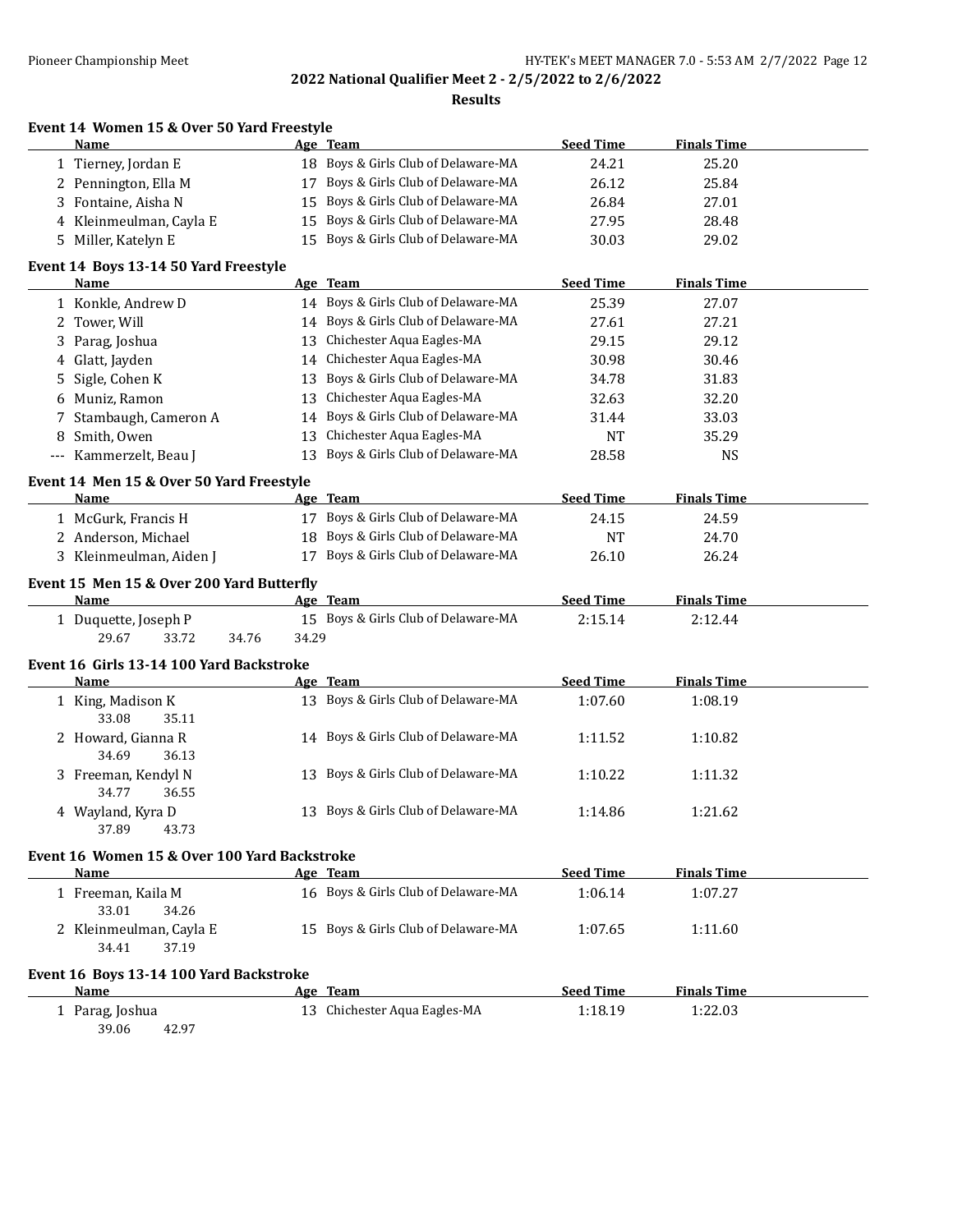**Event 16 Men 15 & Over 100 Yard Backstroke**

**2022 National Qualifier Meet 2 - 2/5/2022 to 2/6/2022**

| Name                                                |       |       | Age Team                            |       |       | <b>Seed Time</b> | <b>Finals Time</b> |  |
|-----------------------------------------------------|-------|-------|-------------------------------------|-------|-------|------------------|--------------------|--|
| 1 Gupta, Agrim<br>33.49<br>34.70                    |       |       | 16 Boys & Girls Club of Delaware-MA |       |       | 1:20.09          | 1:08.19            |  |
| 2 Kleinmeulman, Aiden J<br>34.34<br>36.53           |       |       | 17 Boys & Girls Club of Delaware-MA |       |       | 1:10.39          | 1:10.87            |  |
| Event 17 Girls 13-14 200 Yard Breaststroke          |       |       |                                     |       |       |                  |                    |  |
| Name                                                |       |       | Age Team                            |       |       | <b>Seed Time</b> | <b>Finals Time</b> |  |
| 1 Brown, Kira A                                     |       |       | 14 Boys & Girls Club of Delaware-MA |       |       | 2:38.91          | 2:37.49            |  |
| 36.90<br>39.59                                      | 40.50 | 40.50 |                                     |       |       |                  |                    |  |
| 2 Thayer, Jordan C                                  |       |       | 14 Boys & Girls Club of Delaware-MA |       |       | 2:56.16          | 2:56.00            |  |
| 40.67<br>44.90                                      | 45.52 | 44.91 |                                     |       |       |                  |                    |  |
| 3 McConnell, Jordan R                               |       |       | 13 Boys & Girls Club of Delaware-MA |       |       | 2:56.86          | 3:01.00            |  |
| 41.08<br>46.10                                      | 47.36 | 46.46 |                                     |       |       |                  |                    |  |
|                                                     |       |       | 13 Chichester Aqua Eagles-MA        |       |       |                  |                    |  |
| 4 Benson, Lillie<br>45.20                           | 52.59 | 52.41 |                                     |       |       | 3:22.82          | 3:21.04            |  |
| 50.84                                               |       |       |                                     |       |       |                  |                    |  |
| Event 17 Women 15 & Over 200 Yard Breaststroke      |       |       |                                     |       |       |                  |                    |  |
| <b>Name</b>                                         |       |       | Age Team                            |       |       | <b>Seed Time</b> | <b>Finals Time</b> |  |
| 1 Fontaine, Aisha N                                 |       |       | 15 Boys & Girls Club of Delaware-MA |       |       | 2:34.97          | 2:38.66            |  |
| 36.20<br>41.06                                      | 41.31 | 40.09 |                                     |       |       |                  |                    |  |
| 2 Miller, Katelyn E                                 |       |       | 15 Boys & Girls Club of Delaware-MA |       |       | 3:09.69          | 2:50.14            |  |
| 37.91<br>42.84                                      | 44.50 | 44.89 |                                     |       |       |                  |                    |  |
| 3 Conte, Amanda                                     |       |       | 17 Chichester Aqua Eagles-MA        |       |       | 3:18.16          | 3:29.33            |  |
| 45.80<br>52.67                                      | 54.82 | 56.04 |                                     |       |       |                  |                    |  |
|                                                     |       |       |                                     |       |       |                  |                    |  |
| Event 17 Boys 13-14 200 Yard Breaststroke<br>Name   |       |       | Age Team                            |       |       | <b>Seed Time</b> | <b>Finals Time</b> |  |
|                                                     |       |       | 14 Boys & Girls Club of Delaware-MA |       |       |                  |                    |  |
| 1 Tower, Will<br>40.48<br>47.03                     |       | 50.02 |                                     |       |       | 3:26.48          | 3:06.85            |  |
|                                                     | 49.32 |       |                                     |       |       |                  |                    |  |
| 2 Glatt, Jayden<br>49.75                            |       |       | 14 Chichester Aqua Eagles-MA        |       |       | 3:24.41          | 3:14.94            |  |
| 41.61                                               | 52.39 | 51.19 |                                     |       |       |                  |                    |  |
| 3 Rodgers, Micah J                                  |       |       | 13 Boys & Girls Club of Delaware-MA |       |       | 3:30.56          | 3:16.25            |  |
| 44.66<br>50.46                                      | 51.07 | 50.06 |                                     |       |       |                  |                    |  |
| Event 18 Girls 13-14 500 Yard Freestyle             |       |       |                                     |       |       |                  |                    |  |
| <b>Name</b>                                         |       |       | Age Team                            |       |       | <b>Seed Time</b> | <b>Finals Time</b> |  |
| 1 Brown, Kira A                                     |       |       | 14 Boys & Girls Club of Delaware-MA |       |       | 5:41.95          | 5:55.47            |  |
| 31.56<br>34.52                                      | 35.77 | 35.72 | 36.37                               | 36.02 | 36.48 | 37.04            |                    |  |
| 36.84<br>35.15                                      |       |       |                                     |       |       |                  |                    |  |
| 2 Howard, Gianna R                                  |       |       | 14 Boys & Girls Club of Delaware-MA |       |       | 6:07.55          | 6:16.30            |  |
| 34.22<br>37.29                                      | 38.10 | 38.33 | 38.38                               | 38.42 | 38.70 | 38.20            |                    |  |
| 37.73<br>36.93                                      |       |       |                                     |       |       |                  |                    |  |
| 3 McConnell, Jordan R                               |       |       | 13 Boys & Girls Club of Delaware-MA |       |       | 6:48.32          | 6:54.88            |  |
| 36.22<br>40.92                                      | 42.36 | 43.52 | 43.14                               | 42.73 | 43.04 | 42.51            |                    |  |
| 41.87<br>38.57                                      |       |       |                                     |       |       |                  |                    |  |
| --- Thayer, Mia M                                   |       |       | 13 Boys & Girls Club of Delaware-MA |       |       | 6:09.11          | <b>NS</b>          |  |
|                                                     |       |       |                                     |       |       |                  |                    |  |
| Event 18 Women 15 & Over 500 Yard Freestyle<br>Name |       |       |                                     |       |       | <b>Seed Time</b> | <b>Finals Time</b> |  |
|                                                     |       |       | Age Team                            |       |       |                  |                    |  |
| 1 Tierney, Jordan E                                 |       |       | 18 Boys & Girls Club of Delaware-MA |       |       | 5:22.16          | 5:48.46            |  |
| 30.65<br>33.79                                      | 34.58 | 35.19 | 35.28                               | 35.86 | 36.28 | 36.74            |                    |  |
| 35.54<br>34.55                                      |       |       |                                     |       |       |                  |                    |  |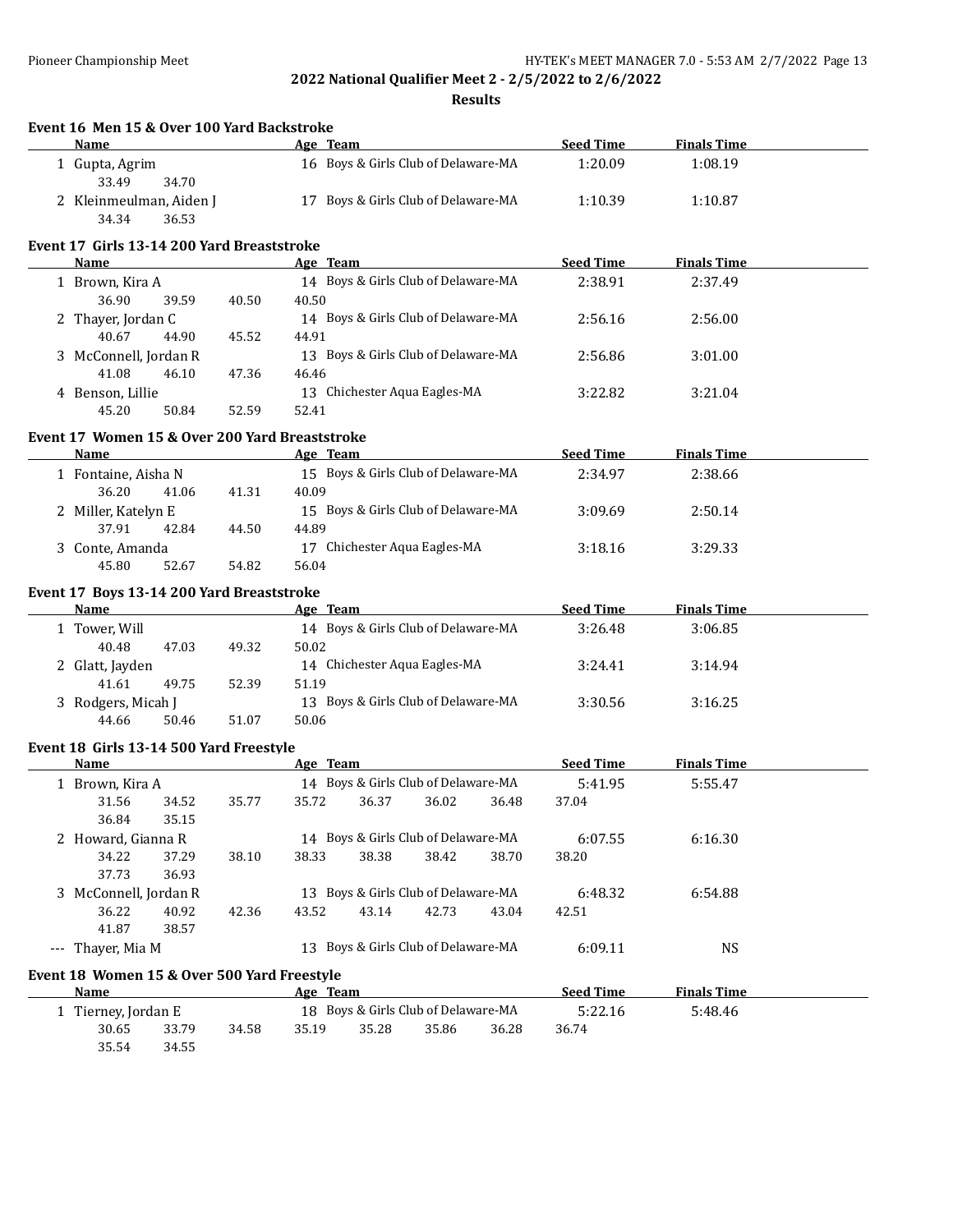| Event 18 Boys 13-14 500 Yard Freestyle          |          |                                     |       |                  |                    |  |
|-------------------------------------------------|----------|-------------------------------------|-------|------------------|--------------------|--|
| <b>Name</b>                                     | Age Team |                                     |       | <b>Seed Time</b> | <b>Finals Time</b> |  |
| 1 Stambaugh, Cameron A                          |          | 14 Boys & Girls Club of Delaware-MA |       | 6:44.02          | 6:35.76            |  |
| 34.39<br>39.13<br>40.25<br>40.55<br>37.82       | 40.83    | 40.70<br>39.83                      | 41.10 | 41.16            |                    |  |
| 2 Sigle, Cohen K                                |          | 13 Boys & Girls Club of Delaware-MA |       | <b>NT</b>        | 6:46.94            |  |
| 35.32<br>39.52<br>40.83                         | 42.25    | 41.43<br>41.19                      | 42.59 | 42.99            |                    |  |
| 42.48<br>38.34                                  |          |                                     |       |                  |                    |  |
| --- Kammerzelt, Beau J                          |          | 13 Boys & Girls Club of Delaware-MA |       | 6:12.58          | <b>NS</b>          |  |
| Event 18 Men 15 & Over 500 Yard Freestyle       |          |                                     |       |                  |                    |  |
| Name                                            | Age Team |                                     |       | <b>Seed Time</b> | <b>Finals Time</b> |  |
| 1 Duquette, Joseph P                            |          | 15 Boys & Girls Club of Delaware-MA |       | 4:59.55          | 5:05.34            |  |
| 27.29<br>29.93<br>31.10                         | 31.03    | 31.27<br>31.23                      | 31.33 | 31.47            |                    |  |
| 30.68<br>30.01                                  |          |                                     |       |                  |                    |  |
| Event 19 Girls 9-10 400 Yard IM                 |          |                                     |       |                  |                    |  |
| Name                                            | Age Team |                                     |       | <b>Seed Time</b> | <b>Finals Time</b> |  |
| --- Desai, Dhreeya                              |          | 10 Boys & Girls Club of Delaware-MA |       | <b>NT</b>        | <b>NS</b>          |  |
| Event 19 Girls 11-12 400 Yard IM                |          |                                     |       |                  |                    |  |
| Name                                            | Age Team |                                     |       | <b>Seed Time</b> | <b>Finals Time</b> |  |
| --- Brown, Breanna R                            |          | 12 Boys & Girls Club of Delaware-MA |       | 5:57.77          | DQ                 |  |
| Delay initiating arm pull at turn - back        |          |                                     |       |                  |                    |  |
| 41.02                                           | 23.17    | 22.38<br>21.62                      | 21.68 | 24.19            |                    |  |
| 25.99<br>24.82<br>24.76                         | 19.81    | 18.88<br>38.58                      |       |                  |                    |  |
| <b>Event 19 Boys 9-10 400 Yard IM</b><br>Name   | Age Team |                                     |       | <b>Seed Time</b> | <b>Finals Time</b> |  |
| 1 Demers, Ethan L                               |          | 10 Boys & Girls Club of Delaware-MA |       | 7:09.39          | 7:14.31            |  |
| 50.53                                           |          |                                     |       | 29.30            |                    |  |
| 30.88<br>29.27<br>28.85                         | 24.91    | 25.18<br>44.55                      |       |                  |                    |  |
|                                                 |          |                                     |       |                  |                    |  |
| Event 19 Boys 11-12 400 Yard IM<br>Name         | Age Team |                                     |       | <b>Seed Time</b> | <b>Finals Time</b> |  |
|                                                 |          | 11 Boys & Girls Club of Delaware-MA |       |                  |                    |  |
| 1 McGurk, Luka C<br>39.83                       | 24.11    | 22.69<br>23.15                      | 22.99 | 6:37.13<br>24.44 | 5:57.06            |  |
| 23.56<br>25.36<br>23.58                         | 20.87    | 20.72<br>39.43                      |       |                  |                    |  |
|                                                 |          |                                     |       |                  |                    |  |
| Event 20 Girls 7-8 25 Yard Breaststroke<br>Name | Age Team |                                     |       | <b>Seed Time</b> | <b>Finals Time</b> |  |
|                                                 |          | 7 Boys & Girls Club of Delaware-MA  |       | $\rm{NT}$        |                    |  |
| Peters, Leah N<br>Downward butterfly kick       |          |                                     |       |                  | DQ                 |  |
| Event 20 Girls 9-10 25 Yard Breaststroke        |          |                                     |       |                  |                    |  |
| Name                                            | Age Team |                                     |       | <b>Seed Time</b> | <b>Finals Time</b> |  |
| 1 Watkins, Ariel L                              |          | 10 Boys & Girls Club of Delaware-MA |       | 21.31            | 20.33              |  |
| 2 Huntley, Corinna I                            | 9        | Boys & Girls Club of Delaware-MA    |       | 30.07            | 26.54              |  |
| --- Desai, Dhreeya                              | 10       | Boys & Girls Club of Delaware-MA    |       | <b>NT</b>        | <b>NS</b>          |  |
| Event 20 Girls 11-12 25 Yard Breaststroke       |          |                                     |       |                  |                    |  |
| <b>Name</b>                                     | Age Team |                                     |       | <b>Seed Time</b> | <b>Finals Time</b> |  |
| 1 Kotowski, Kaitlyn G                           |          | 12 Boys & Girls Club of Delaware-MA |       | 26.86            | 19.67              |  |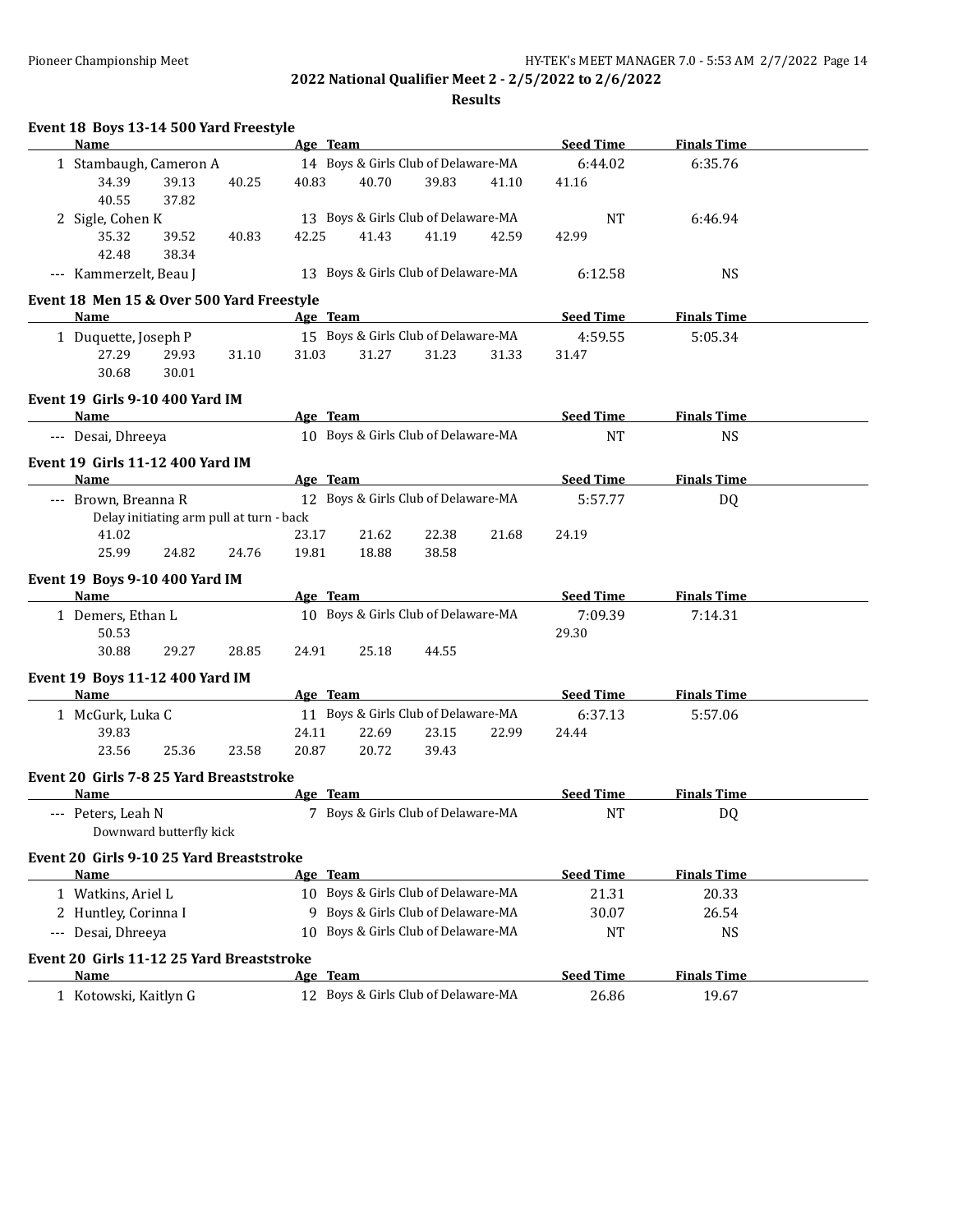| Event 20 Boys 7-8 25 Yard Breaststroke                                                     |                                                                         | <b>Seed Time</b> | <b>Finals Time</b> |
|--------------------------------------------------------------------------------------------|-------------------------------------------------------------------------|------------------|--------------------|
| Name                                                                                       | Age Team<br>7 Chichester Aqua Eagles-MA                                 | <b>NT</b>        |                    |
| --- Helkonski, Robert<br><b>Alternating Kick</b>                                           |                                                                         |                  | DQ                 |
| Event 20 Boys 9-10 25 Yard Breaststroke                                                    |                                                                         |                  |                    |
| Name                                                                                       | Age Team<br>10 Boys & Girls Club of Delaware-MA                         | <b>Seed Time</b> | <b>Finals Time</b> |
| --- Subramaniam, Shlok<br>Incomplete stroke cycle other than one pull followed by one kick |                                                                         | <b>NT</b>        | DQ                 |
| Event 20 Boys 11-12 25 Yard Breaststroke<br>Name                                           | Age Team                                                                | <b>Seed Time</b> | <b>Finals Time</b> |
| 1 Young, Quincy A                                                                          | 11 Boys & Girls Club of Delaware-MA                                     | 22.40            | 19.41              |
| Event 21 Girls 9-10 200 Yard Backstroke                                                    |                                                                         |                  |                    |
| Name                                                                                       | Age Team                                                                | <b>Seed Time</b> | <b>Finals Time</b> |
| --- Desai, Dhreeya                                                                         | 10 Boys & Girls Club of Delaware-MA                                     | <b>NT</b>        | <b>NS</b>          |
| Event 21 Girls 11-12 200 Yard Backstroke                                                   |                                                                         |                  |                    |
| Name                                                                                       | Age Team                                                                | <b>Seed Time</b> | <b>Finals Time</b> |
| 1 Jorgensen, Annika L<br>17.54<br>17.85<br>18.84                                           | 12 Boys & Girls Club of Delaware-MA<br>19.78<br>18.98<br>19.06<br>19.32 | 2:27.73<br>18.29 | 2:29.66            |
| 2 Totten, Quinn R                                                                          | 12 Boys & Girls Club of Delaware-MA                                     | 3:09.80          | 3:05.06            |
| 22.33<br>22.91<br>23.94                                                                    | 23.31<br>23.12<br>23.42<br>24.16                                        | 21.87            |                    |
|                                                                                            |                                                                         |                  |                    |
| Event 21 Boys 9-10 200 Yard Backstroke<br>Name                                             | Age Team                                                                | <b>Seed Time</b> | <b>Finals Time</b> |
| --- Jorgensen, Lars A                                                                      | 9 Boys & Girls Club of Delaware-MA                                      | 3:12.76          | DQ                 |
| Completely submerged prior to turn or finish                                               |                                                                         |                  |                    |
| 21.85<br>23.60<br>25.25                                                                    | 25.85<br>25.82<br>25.59<br>25.61                                        | 24.50            |                    |
| Event 21 Boys 11-12 200 Yard Backstroke                                                    |                                                                         |                  |                    |
| Name                                                                                       | Age Team                                                                | <b>Seed Time</b> | <b>Finals Time</b> |
| 1 Rigor, Mark R                                                                            | 12 Boys & Girls Club of Delaware-MA                                     | 2:29.17          | 2:30.62            |
| 16.96<br>18.07<br>19.20                                                                    | 20.08<br>19.32<br>19.30<br>19.92                                        | 17.77            |                    |
| 2 Gunjal, Aarush S                                                                         | 12 Boys & Girls Club of Delaware-MA                                     | 2:54.28          | 2:53.94            |
| 19.35<br>20.83<br>21.74                                                                    | 22.27<br>22.74<br>22.70<br>22.54                                        | 21.77            |                    |
| Event 22 Girls 7-8 25 Yard Freestyle                                                       |                                                                         |                  |                    |
| Name                                                                                       | Age Team                                                                | <b>Seed Time</b> | <b>Finals Time</b> |
| 1 Jackson, London R                                                                        | 8 Boys & Girls Club of Delaware-MA                                      | 20.52            | 20.93              |
| 2 Peters, Leah N                                                                           | 7 Boys & Girls Club of Delaware-MA                                      | 25.13            | 21.98              |
| Event 22 Girls 9-10 25 Yard Freestyle                                                      |                                                                         |                  |                    |
| Name                                                                                       | Age Team                                                                | <b>Seed Time</b> | <b>Finals Time</b> |
| 1 Bennett, Malyn M                                                                         | 10 Boys & Girls Club of Delaware-MA                                     | 16.71            | 15.70              |
| 2 Jackson, Madison S                                                                       | Boys & Girls Club of Delaware-MA<br>10                                  | 18.96            | 16.74              |
| 3 Huntley, Corinna I                                                                       | 9 Boys & Girls Club of Delaware-MA                                      | 20.83            | 20.84              |
| Event 22 Girls 11-12 25 Yard Freestyle                                                     |                                                                         |                  |                    |
| Name                                                                                       | Age Team                                                                | <b>Seed Time</b> | <b>Finals Time</b> |
| 1 Huntley, Cassandra S                                                                     | Boys & Girls Club of Delaware-MA<br>11                                  | 17.42            | 16.04              |
| Reiling, Sophie E<br>2                                                                     | Boys & Girls Club of Delaware-MA<br>11<br>Chichester Aqua Eagles-MA     | 17.65            | 16.19              |
| Brinkman, Hannah<br>3                                                                      | 12                                                                      | 22.81            | 16.67              |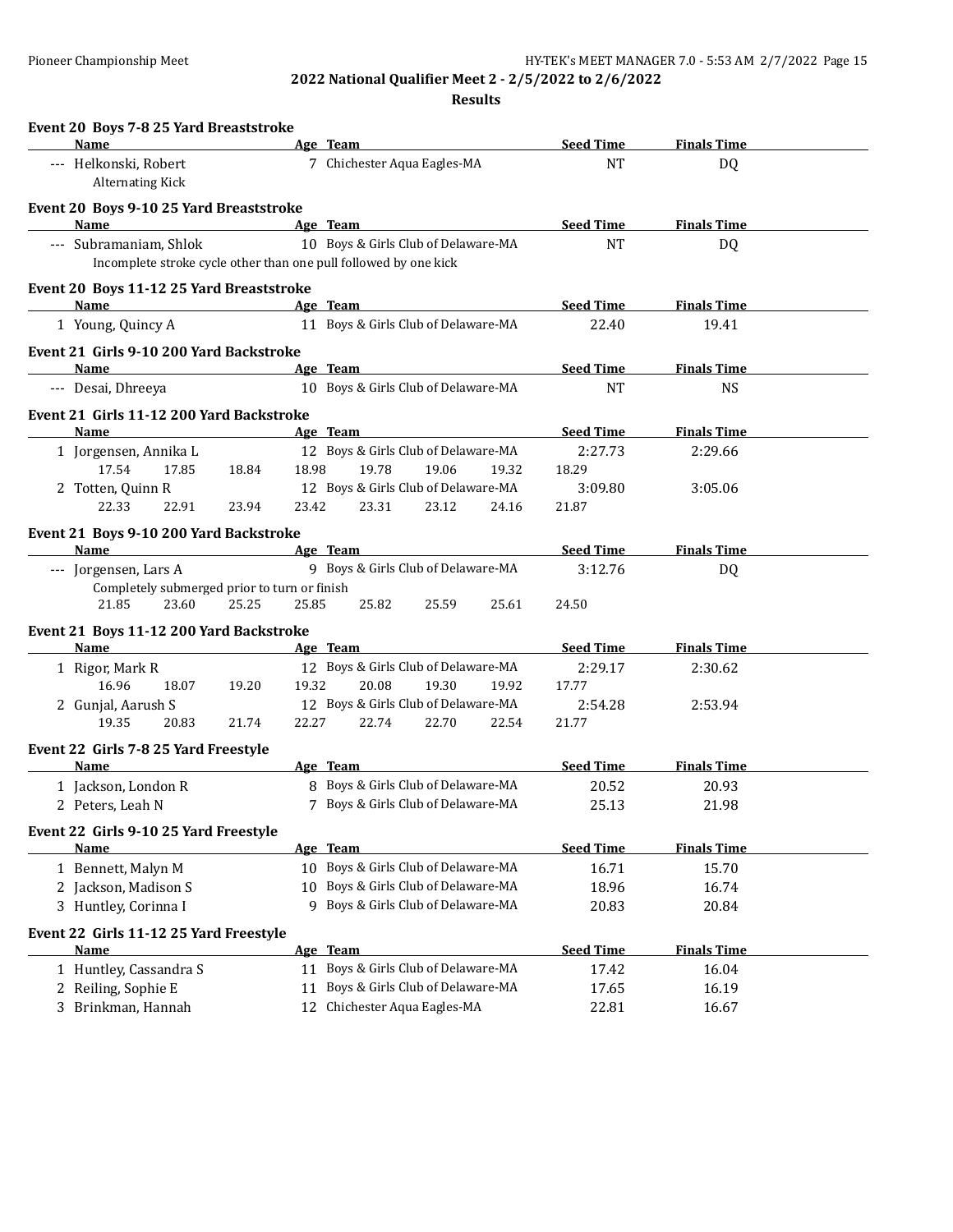| Event 22 Boys 7-8 25 Yard Freestyle<br>Name              |       |       | Age Team                            | <b>Seed Time</b> | <b>Finals Time</b> |  |
|----------------------------------------------------------|-------|-------|-------------------------------------|------------------|--------------------|--|
|                                                          |       |       |                                     |                  |                    |  |
| 1 Helkonski, Robert                                      |       |       | 7 Chichester Aqua Eagles-MA         | <b>NT</b>        | 28.58              |  |
| --- Rohit, Nishil V                                      |       |       | 7 Boys & Girls Club of Delaware-MA  | <b>NT</b>        | <b>NS</b>          |  |
| Event 22 Boys 9-10 25 Yard Freestyle                     |       |       |                                     |                  |                    |  |
| <b>Name</b>                                              |       |       | Age Team                            | <b>Seed Time</b> | <b>Finals Time</b> |  |
| 1 McConnell, Lucas A                                     |       |       | 10 Boys & Girls Club of Delaware-MA | 20.64            | 15.66              |  |
| 2 Kotowski, Jackson D                                    |       |       | 10 Boys & Girls Club of Delaware-MA | 19.98            | 18.50              |  |
| 3 Subramaniam, Shlok                                     |       |       | 10 Boys & Girls Club of Delaware-MA | NT               | 24.43              |  |
| Event 22 Boys 11-12 25 Yard Freestyle                    |       |       |                                     |                  |                    |  |
| Name                                                     |       |       | Age Team                            | <b>Seed Time</b> | <b>Finals Time</b> |  |
| 1 Young, Quincy A                                        |       |       | 11 Boys & Girls Club of Delaware-MA | 14.11            | 14.96              |  |
| 2 Rohit, Aarush V                                        |       |       | 11 Boys & Girls Club of Delaware-MA | 20.42            | 20.63              |  |
| Event 23 Girls 9-10 100 Yard Breaststroke                |       |       |                                     |                  |                    |  |
| Name                                                     |       |       | Age Team                            | <b>Seed Time</b> | <b>Finals Time</b> |  |
| 1 Bennett, Malyn M                                       |       |       | 10 Boys & Girls Club of Delaware-MA | 1:43.56          | 1:38.76            |  |
| 22.72<br>24.13                                           | 26.16 | 25.75 |                                     |                  |                    |  |
| Event 23 Girls 11-12 100 Yard Breaststroke               |       |       |                                     |                  |                    |  |
| <b>Name</b>                                              |       |       | Age Team                            | <b>Seed Time</b> | <b>Finals Time</b> |  |
| 1 Edge, Olivia Q                                         |       |       | 11 Boys & Girls Club of Delaware-MA | 1:24.11          | 1:25.78            |  |
| 19.52<br>21.99                                           | 23.07 | 21.20 |                                     |                  |                    |  |
| 2 Jorgensen, Annika L                                    |       |       | 12 Boys & Girls Club of Delaware-MA | 1:22.18          | 1:26.20            |  |
| 19.60<br>21.99                                           | 22.83 | 21.78 |                                     |                  |                    |  |
| 3 Miller, Katie T                                        |       |       | 12 Boys & Girls Club of Delaware-MA | 1:33.75          | 1:32.57            |  |
| 19.74<br>23.96                                           | 24.03 | 24.84 |                                     |                  |                    |  |
| Event 23 Boys 7-8 100 Yard Breaststroke                  |       |       |                                     |                  |                    |  |
| Name                                                     |       |       | Age Team                            | <b>Seed Time</b> | <b>Finals Time</b> |  |
| 1 Malipeddi, Vihan                                       |       |       | 8 Boys & Girls Club of Delaware-MA  | 2:00.41          | 1:58.48            |  |
| 28.80<br>29.86                                           | 30.02 | 29.80 |                                     |                  |                    |  |
| 2 Hughes, Gavin L                                        |       |       | 8 Boys & Girls Club of Delaware-MA  | <b>NT</b>        | 2:03.68            |  |
| 27.78<br>31.43                                           | 32.77 | 31.70 |                                     |                  |                    |  |
| --- Helkonski, Robert                                    |       |       | 7 Chichester Aqua Eagles-MA         | <b>NT</b>        | <b>NS</b>          |  |
| Event 23 Boys 9-10 100 Yard Breaststroke                 |       |       |                                     |                  |                    |  |
| Name                                                     |       |       | Age Team                            | <b>Seed Time</b> | <b>Finals Time</b> |  |
| 1 McConnell, Lucas A                                     |       |       | 10 Boys & Girls Club of Delaware-MA | 1:30.62          | 1:32.19            |  |
| 21.08<br>23.38                                           | 24.07 | 23.66 |                                     |                  |                    |  |
| 2 Demers, Ethan L                                        |       |       | 10 Boys & Girls Club of Delaware-MA | 1:37.61          | 1:38.82            |  |
| 22.47<br>25.80                                           | 25.01 | 25.54 |                                     |                  |                    |  |
| 3 Malipeddi, Srihan                                      |       |       | 10 Boys & Girls Club of Delaware-MA | 1:51.99          | 1:51.32            |  |
| 25.69<br>28.39                                           | 28.37 | 28.87 |                                     |                  |                    |  |
|                                                          |       |       |                                     |                  |                    |  |
| Event 23 Boys 11-12 100 Yard Breaststroke<br><b>Name</b> |       |       | Age Team                            | <b>Seed Time</b> | <b>Finals Time</b> |  |
|                                                          |       |       |                                     |                  |                    |  |
| 1 Gunjal, Aarush S<br>20.75                              |       | 23.27 | 12 Boys & Girls Club of Delaware-MA | 1:32.68          | 1:30.65            |  |
| 23.00                                                    | 23.63 |       |                                     |                  |                    |  |
| Event 24 Girls 11-12 100 Yard Butterfly                  |       |       |                                     |                  |                    |  |
| <b>Name</b>                                              |       |       | Age Team                            | <b>Seed Time</b> | <b>Finals Time</b> |  |
| 1 Totten, Quinn R                                        |       |       | 12 Boys & Girls Club of Delaware-MA | 1:33.35          | 1:38.81            |  |
| 20.31<br>25.23                                           | 26.59 | 26.68 |                                     |                  |                    |  |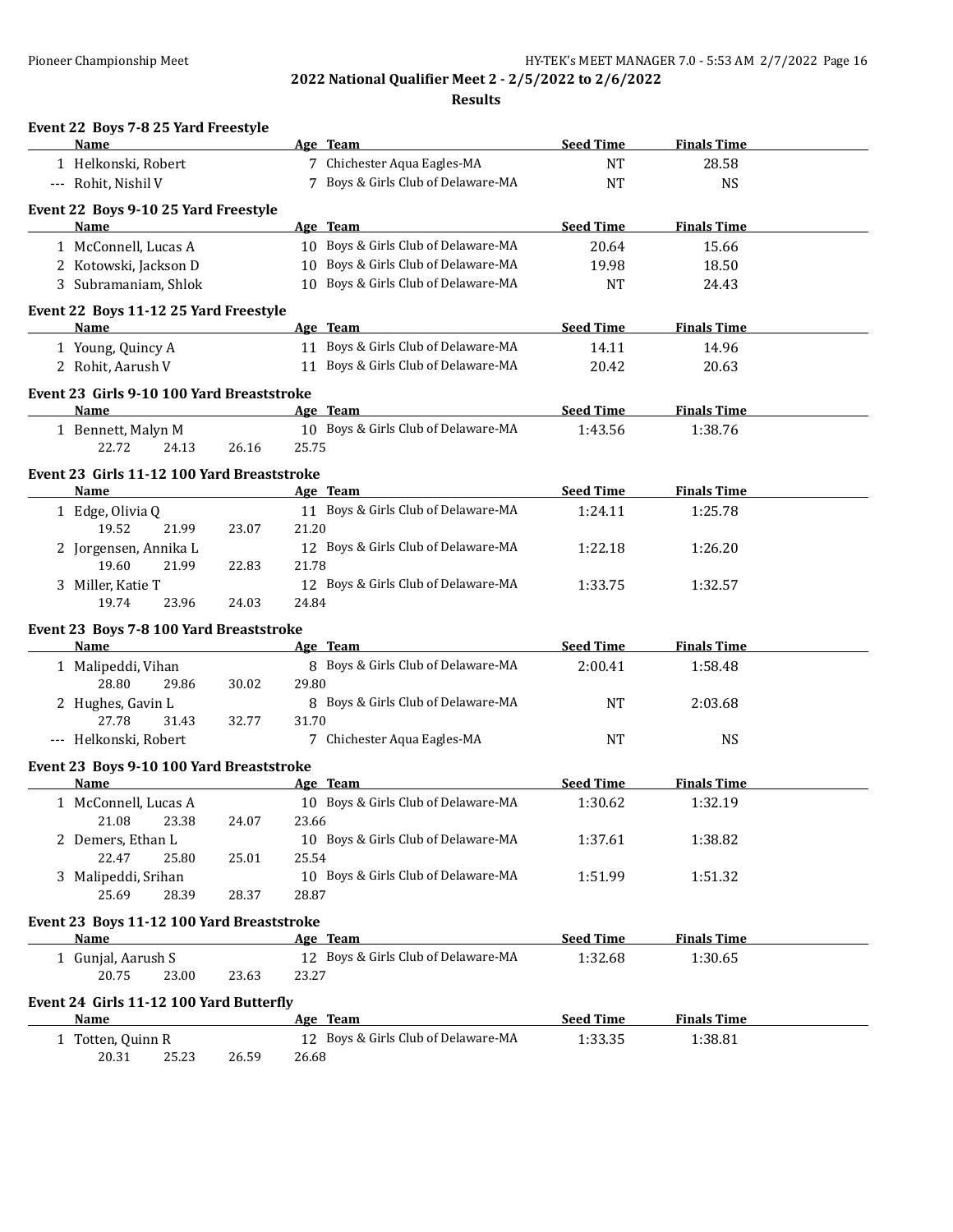| Event 24 Boys 9-10 100 Yard Butterfly<br>Name  |       | Age Team                            | <b>Seed Time</b> | <b>Finals Time</b> |  |
|------------------------------------------------|-------|-------------------------------------|------------------|--------------------|--|
|                                                |       |                                     |                  |                    |  |
| 1 Jorgensen, Lars A<br>22.15<br>26.81<br>31.06 | 29.23 | 9 Boys & Girls Club of Delaware-MA  | 1:47.53          | 1:49.25            |  |
| Event 24 Boys 11-12 100 Yard Butterfly         |       |                                     |                  |                    |  |
| <b>Name</b>                                    |       | Age Team                            | <b>Seed Time</b> | <b>Finals Time</b> |  |
| 1 Rigor, Mark R                                |       | 12 Boys & Girls Club of Delaware-MA | 1:10.69          | 1:13.85            |  |
| 16.20<br>18.80<br>19.58                        | 19.27 |                                     |                  |                    |  |
| 2 McGurk, Luka C                               |       | 11 Boys & Girls Club of Delaware-MA | 1:25.91          | 1:22.16            |  |
| 18.07<br>20.28<br>22.28                        | 21.53 |                                     |                  |                    |  |
| Event 25 Girls 7-8 50 Yard Backstroke          |       |                                     |                  |                    |  |
| Name                                           |       | Age Team                            | <b>Seed Time</b> | <b>Finals Time</b> |  |
| 1 Jackson, London R                            |       | 8 Boys & Girls Club of Delaware-MA  | <b>NT</b>        | 51.54              |  |
| Event 25 Girls 9-10 50 Yard Backstroke         |       |                                     |                  |                    |  |
| <b>Name</b>                                    |       | Age Team                            | <b>Seed Time</b> | <b>Finals Time</b> |  |
| 1 Watkins, Ariel L<br>20.41<br>20.56           |       | 10 Boys & Girls Club of Delaware-MA | 39.77            | 40.97              |  |
| 2 Jackson, Madison S<br>22.89<br>23.58         |       | 10 Boys & Girls Club of Delaware-MA | <b>NT</b>        | 46.47              |  |
| 3 Krishnamurthy, Avantika<br>27.44<br>27.78    |       | 10 Boys & Girls Club of Delaware-MA | 55.20            | 55.22              |  |
| Event 25 Girls 11-12 50 Yard Backstroke        |       |                                     |                  |                    |  |
| Name                                           |       | Age Team                            | <b>Seed Time</b> | <b>Finals Time</b> |  |
| 1 Jorgensen, Annika L<br>17.88<br>17.20        |       | 12 Boys & Girls Club of Delaware-MA | 32.90            | 35.08              |  |
| 2 Edge, Olivia Q<br>17.79<br>17.64             |       | 11 Boys & Girls Club of Delaware-MA | 34.32            | 35.43              |  |
| 3 Miller, Katie T<br>19.65<br>20.10            |       | 12 Boys & Girls Club of Delaware-MA | 38.65            | 39.75              |  |
| 4 Totten, Quinn R<br>20.45<br>21.46            |       | 12 Boys & Girls Club of Delaware-MA | 39.77            | 41.91              |  |
| 5 Brinkman, Hannah                             |       | 12 Chichester Aqua Eagles-MA        | 43.66            | 43.56              |  |
| 6 Huntley, Cassandra S<br>22.95<br>21.95       |       | 11 Boys & Girls Club of Delaware-MA | <b>NT</b>        | 44.90              |  |
| Event 25 Boys 7-8 50 Yard Backstroke           |       |                                     |                  |                    |  |
| Name                                           |       | <u>Age Team</u>                     | <b>Seed Time</b> | <b>Finals Time</b> |  |
| 1 Malipeddi, Vihan<br>25.17<br>26.83           |       | 8 Boys & Girls Club of Delaware-MA  | 51.68            | 52.00              |  |
| --- Rohit, Nishil V                            |       | 7 Boys & Girls Club of Delaware-MA  | <b>NT</b>        | <b>NS</b>          |  |
| Event 25 Boys 9-10 50 Yard Backstroke<br>Name  |       | Age Team                            | <b>Seed Time</b> | <b>Finals Time</b> |  |
| 1 McConnell, Lucas A                           |       | 10 Boys & Girls Club of Delaware-MA | 42.44            | 44.37              |  |
| 22.45<br>21.92                                 |       |                                     |                  |                    |  |
| Event 25 Boys 11-12 50 Yard Backstroke         |       |                                     |                  |                    |  |
| Name                                           |       | Age Team                            | <b>Seed Time</b> | <b>Finals Time</b> |  |
| 1 Gunjal, Aarush S<br>17.94<br>18.55           |       | 12 Boys & Girls Club of Delaware-MA | 36.77            | 36.49              |  |
| 2 Stambaugh, Luke E<br>20.13<br>19.88          |       | 11 Boys & Girls Club of Delaware-MA | 40.18            | 40.01              |  |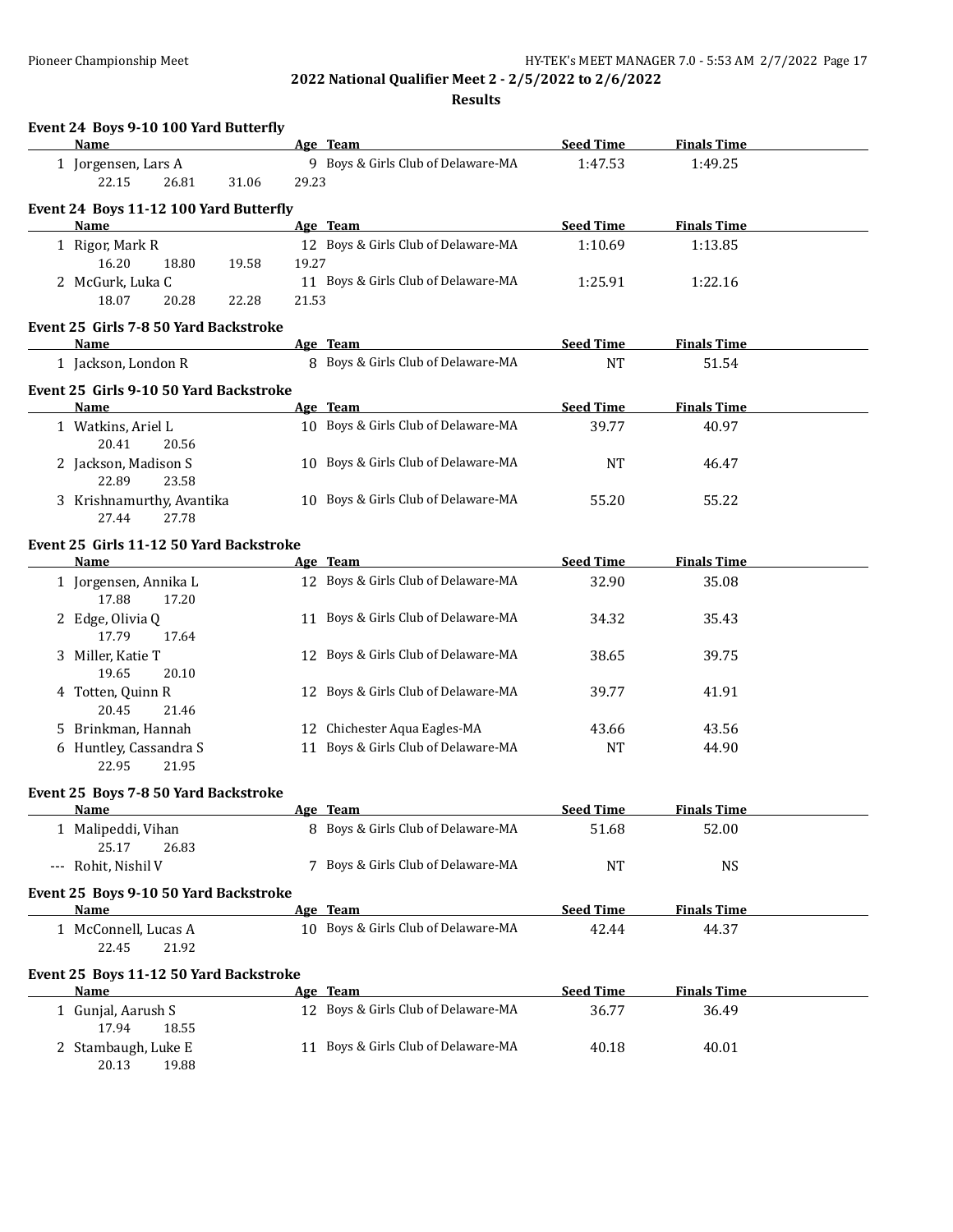| (Event 25 Boys 11-12 50 Yard Backstroke)<br><b>Name</b> |       | Age Team                                     | <b>Seed Time</b> | <b>Finals Time</b> |  |
|---------------------------------------------------------|-------|----------------------------------------------|------------------|--------------------|--|
| --- Rohit, Aarush V                                     |       | 11 Boys & Girls Club of Delaware-MA          | 54.33            | DQ                 |  |
| Delay initiating arm pull at turn<br>25.37<br>26.87     |       |                                              |                  |                    |  |
| Event 26 Girls 11-12 200 Yard Freestyle                 |       |                                              |                  |                    |  |
| Name                                                    |       | Age Team                                     | <b>Seed Time</b> | <b>Finals Time</b> |  |
| 1 Kotowski, Kaitlyn G                                   |       | 12 Boys & Girls Club of Delaware-MA          | 2:22.90          | 2:27.84            |  |
| 15.73<br>17.23                                          | 19.19 | 20.00<br>19.46<br>19.53<br>19.31             | 17.39            |                    |  |
| 2 Brown, Breanna R                                      |       | 12 Boys & Girls Club of Delaware-MA          | 2:26.16          | 2:33.54            |  |
| 17.36<br>18.37                                          | 19.64 | 19.96<br>20.51<br>19.63<br>19.67             | 18.40            |                    |  |
| 3 Reiling, Sophie E                                     |       | 11 Boys & Girls Club of Delaware-MA          | 3:02.55          | 2:55.46            |  |
| 19.27<br>21.10                                          | 22.81 | 23.01<br>22.95<br>23.37<br>22.91             | 20.04            |                    |  |
| Event 26 Boys 9-10 200 Yard Freestyle                   |       |                                              |                  |                    |  |
| Name                                                    |       | Age Team                                     | <b>Seed Time</b> | <b>Finals Time</b> |  |
| 1 McConnell, Lucas A                                    |       | 10 Boys & Girls Club of Delaware-MA          | 3:20.48          | 2:58.64            |  |
| 18.37<br>20.70                                          | 22.27 | 23.62<br>23.42<br>23.86<br>23.42             | 22.98            |                    |  |
| 2 Jorgensen, Lars A                                     |       | 9 Boys & Girls Club of Delaware-MA           | 2:58.68          | 3:06.63            |  |
| 19.20<br>22.88                                          | 24.66 | 24.68<br>24.28<br>25.20<br>24.81             | 20.92            |                    |  |
| 3 Kotowski, Jackson D                                   |       | 10 Boys & Girls Club of Delaware-MA          | 3:22.41          | 3:10.97            |  |
| 22.69<br>20.48                                          | 24.43 | 25.13<br>24.57<br>24.53<br>24.97             | 24.17            |                    |  |
| Event 27 Girls 9-10 100 Yard IM                         |       |                                              |                  |                    |  |
| <b>Name</b>                                             |       | Age Team                                     | <b>Seed Time</b> | <b>Finals Time</b> |  |
| 1 Bennett, Malyn M                                      |       | 10 Boys & Girls Club of Delaware-MA          | 1:31.29          | 1:30.31            |  |
| 20.77<br>22.20                                          | 26.70 | 20.64                                        |                  |                    |  |
| 2 Jackson, Madison S                                    |       | 10 Boys & Girls Club of Delaware-MA          | 1:40.88          | 1:41.08            |  |
| 24.14<br>25.07                                          | 29.99 | 21.88                                        |                  |                    |  |
| Event 27 Girls 11-12 100 Yard IM                        |       |                                              |                  |                    |  |
| Name                                                    |       | Age Team                                     | <b>Seed Time</b> | <b>Finals Time</b> |  |
| 1 Totten, Quinn R                                       |       | 12 Boys & Girls Club of Delaware-MA          | 1:31.61          | 1:32.44            |  |
| 20.09<br>23.64                                          | 28.22 | 20.49                                        |                  |                    |  |
| 2 Brinkman, Hannah                                      |       | 12 Chichester Aqua Eagles-MA                 | 1:45.23          | 1:41.41            |  |
| 20.94<br>23.99                                          | 34.47 | 22.01                                        |                  |                    |  |
| 3 Huntley, Cassandra S                                  |       | 11 Boys & Girls Club of Delaware-MA          | <b>NT</b>        | 1:42.21            |  |
| 22.97<br>24.92                                          | 31.03 | 23.29                                        |                  |                    |  |
|                                                         |       |                                              |                  |                    |  |
| <b>Event 27 Boys 7-8 100 Yard IM</b>                    |       |                                              |                  |                    |  |
| <u>Name</u>                                             |       | Age Team                                     | <b>Seed Time</b> | <b>Finals Time</b> |  |
| --- Helkonski, Robert                                   |       | 7 Chichester Aqua Eagles-MA                  | NT               | <b>DQ</b>          |  |
| Alternating Kick - fly                                  |       |                                              |                  |                    |  |
| 40.86<br>40.12                                          | 45.15 | 38.79                                        |                  |                    |  |
| --- Hughes, Gavin L                                     |       | 8 Boys & Girls Club of Delaware-MA           | 1:47.66          | DQ                 |  |
| Scissors kick - fly<br>25.50<br>30.52                   | 32.88 | 24.61                                        |                  |                    |  |
|                                                         |       |                                              |                  |                    |  |
| <b>Event 27 Boys 9-10 100 Yard IM</b>                   |       |                                              |                  |                    |  |
| <u>Name</u>                                             |       | <u>Age Team</u>                              | <b>Seed Time</b> | <b>Finals Time</b> |  |
| 1 Demers, Ethan L                                       |       | 10 Boys & Girls Club of Delaware-MA          | 1:27.86          | 1:30.39            |  |
|                                                         |       |                                              |                  |                    |  |
| 20.82<br>22.05                                          | 27.08 | 20.44                                        |                  |                    |  |
| 2 Malipeddi, Srihan<br>21.68<br>25.54                   | 29.79 | 10 Boys & Girls Club of Delaware-MA<br>22.50 | 1:39.95          | 1:39.51            |  |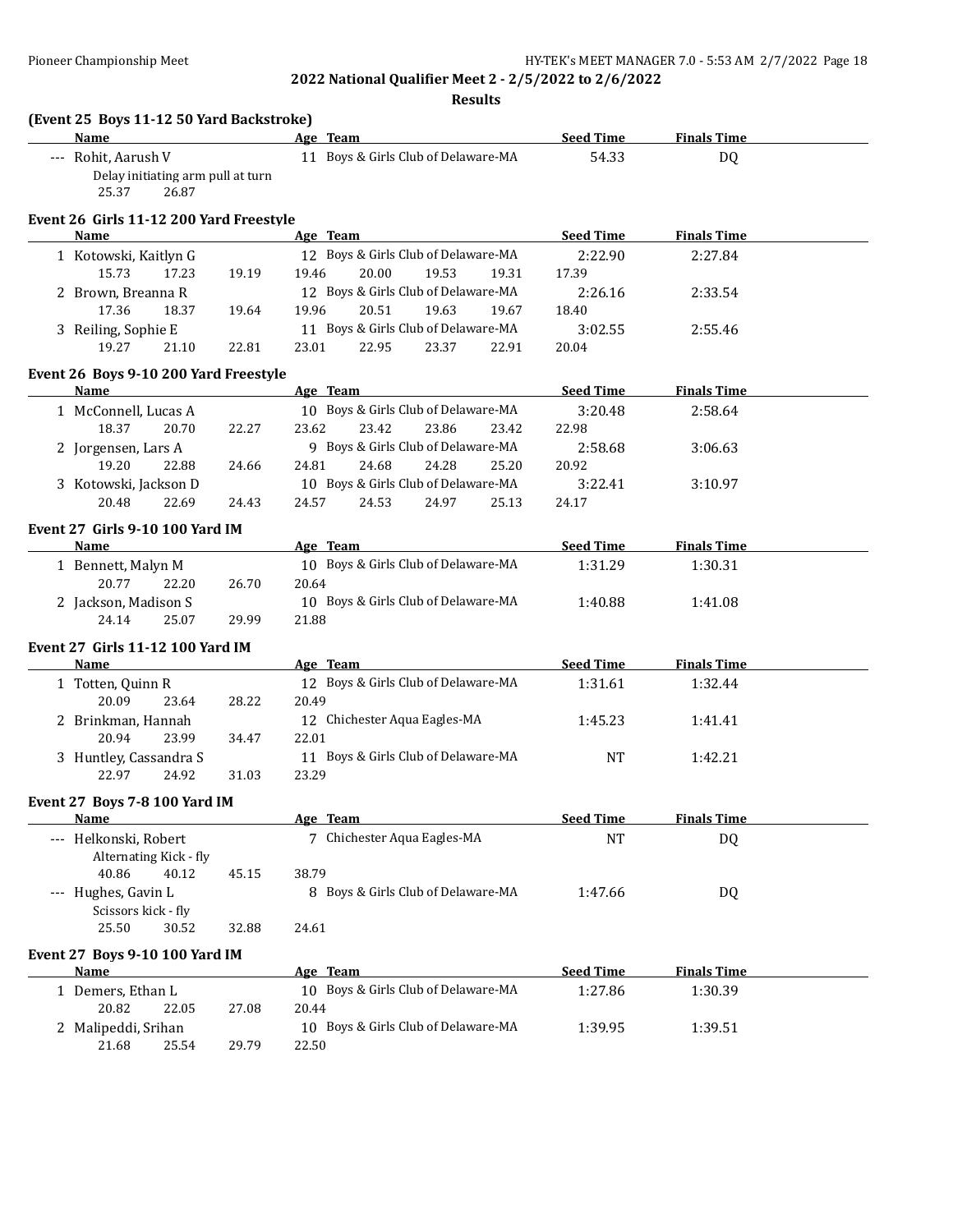**Results**

| Event 27 Boys 11-12 100 Yard IM              |       |       |                                     |                  |                    |  |
|----------------------------------------------|-------|-------|-------------------------------------|------------------|--------------------|--|
| Name                                         |       |       | Age Team                            | <b>Seed Time</b> | <b>Finals Time</b> |  |
| 1 Rigor, Mark R                              |       |       | 12 Boys & Girls Club of Delaware-MA | 1:10.95          | 1:17.18            |  |
| 16.26<br>19.00                               | 23.62 | 18.30 |                                     |                  |                    |  |
| 2 Stambaugh, Luke E                          |       |       | 11 Boys & Girls Club of Delaware-MA | 1:32.81          | 1:30.57            |  |
| 22.25<br>20.14                               | 27.93 | 20.25 |                                     |                  |                    |  |
| 3 Rohit, Aarush V                            |       |       | 11 Boys & Girls Club of Delaware-MA | 2:04.49          | 1:56.45            |  |
|                                              |       |       |                                     |                  |                    |  |
| Event 28 Girls 7-8 25 Yard Butterfly<br>Name |       |       | Age Team                            | <b>Seed Time</b> | <b>Finals Time</b> |  |
|                                              |       |       | 8 Boys & Girls Club of Delaware-MA  |                  | 24.94              |  |
| 1 Jackson, London R                          |       |       |                                     | 23.67            |                    |  |
| 2 Peters, Leah N                             |       |       | 7 Boys & Girls Club of Delaware-MA  | 34.10            | 29.66              |  |
| Event 28 Girls 9-10 25 Yard Butterfly        |       |       |                                     |                  |                    |  |
| Name                                         |       |       | Age Team                            | <b>Seed Time</b> | <b>Finals Time</b> |  |
| 1 Watkins, Ariel L                           |       |       | 10 Boys & Girls Club of Delaware-MA | 18.44            | 18.44              |  |
| --- Huntley, Corinna I                       |       |       | 9 Boys & Girls Club of Delaware-MA  | <b>NT</b>        | DQ                 |  |
| <b>Alternating Kick</b>                      |       |       |                                     |                  |                    |  |
|                                              |       |       |                                     |                  |                    |  |
| Event 28 Girls 11-12 25 Yard Butterfly       |       |       |                                     |                  |                    |  |
| Name                                         |       |       | Age Team                            | <b>Seed Time</b> | <b>Finals Time</b> |  |
| 1 Reiling, Sophie E                          |       |       | 11 Boys & Girls Club of Delaware-MA | 20.95            | 19.99              |  |
| Event 28 Boys 7-8 25 Yard Butterfly          |       |       |                                     |                  |                    |  |
| Name                                         |       |       | Age Team                            | <b>Seed Time</b> | <b>Finals Time</b> |  |
| --- Rohit, Nishil V                          |       |       | 7 Boys & Girls Club of Delaware-MA  | <b>NT</b>        | <b>NS</b>          |  |
|                                              |       |       |                                     |                  |                    |  |
| Event 28 Boys 9-10 25 Yard Butterfly         |       |       |                                     |                  |                    |  |
| Name                                         |       |       | Age Team                            | <b>Seed Time</b> | <b>Finals Time</b> |  |
| 1 Subramaniam, Shlok                         |       |       | 10 Boys & Girls Club of Delaware-MA | <b>NT</b>        | 32.54              |  |
| Event 29 Girls 9-10 100 Yard Freestyle       |       |       |                                     |                  |                    |  |
| Name                                         |       |       | Age Team                            | <b>Seed Time</b> | <b>Finals Time</b> |  |
| 1 Krishnamurthy, Avantika                    |       |       | 10 Boys & Girls Club of Delaware-MA | <b>NT</b>        | 1:48.37            |  |
| 27.61<br>24.48                               | 28.66 | 27.62 |                                     |                  |                    |  |
|                                              |       |       |                                     |                  |                    |  |
| Event 29 Girls 11-12 100 Yard Freestyle      |       |       |                                     |                  |                    |  |
| Name                                         |       |       | Age Team                            | <b>Seed Time</b> | <b>Finals Time</b> |  |
| 1 Jorgensen, Annika L                        |       |       | 12 Boys & Girls Club of Delaware-MA | 1:02.88          | 1:05.28            |  |
| 15.10<br>16.45                               | 17.51 | 16.22 |                                     |                  |                    |  |
| 2 Edge, Olivia Q                             |       |       | 11 Boys & Girls Club of Delaware-MA | 1:07.03          | 1:05.68            |  |
| 14.83<br>16.30                               | 17.54 | 17.01 |                                     |                  |                    |  |
| 3 Kotowski, Kaitlyn G                        |       |       | 12 Boys & Girls Club of Delaware-MA | 1:04.99          | 1:06.14            |  |
| 15.08<br>16.62                               | 17.36 | 17.08 |                                     |                  |                    |  |
| 4 Miller, Katie T                            |       |       | 12 Boys & Girls Club of Delaware-MA | 1:14.51          | 1:14.44            |  |
| 17.09<br>18.86                               | 19.41 | 19.08 |                                     |                  |                    |  |
| 5 Reiling, Sophie E                          |       |       | 11 Boys & Girls Club of Delaware-MA | 1:25.88          | 1:19.45            |  |
| 19.13<br>20.55                               | 20.16 | 19.61 |                                     |                  |                    |  |
| 6 Brinkman, Hannah                           |       |       | 12 Chichester Aqua Eagles-MA        | 1:27.13          | 1:27.60            |  |
|                                              | 46.88 |       |                                     |                  |                    |  |
|                                              |       |       |                                     |                  |                    |  |
| Event 29 Boys 7-8 100 Yard Freestyle         |       |       |                                     |                  |                    |  |
| <b>Name</b>                                  |       |       | Age Team                            | <b>Seed Time</b> | <b>Finals Time</b> |  |
| 1 Malipeddi, Vihan                           |       |       | 8 Boys & Girls Club of Delaware-MA  | 1:51.78          | 1:46.74            |  |
| 22.48<br>26.84                               | 29.38 | 28.04 |                                     |                  |                    |  |

--- Helkonski, Robert 7 Chichester Aqua Eagles-MA NT NS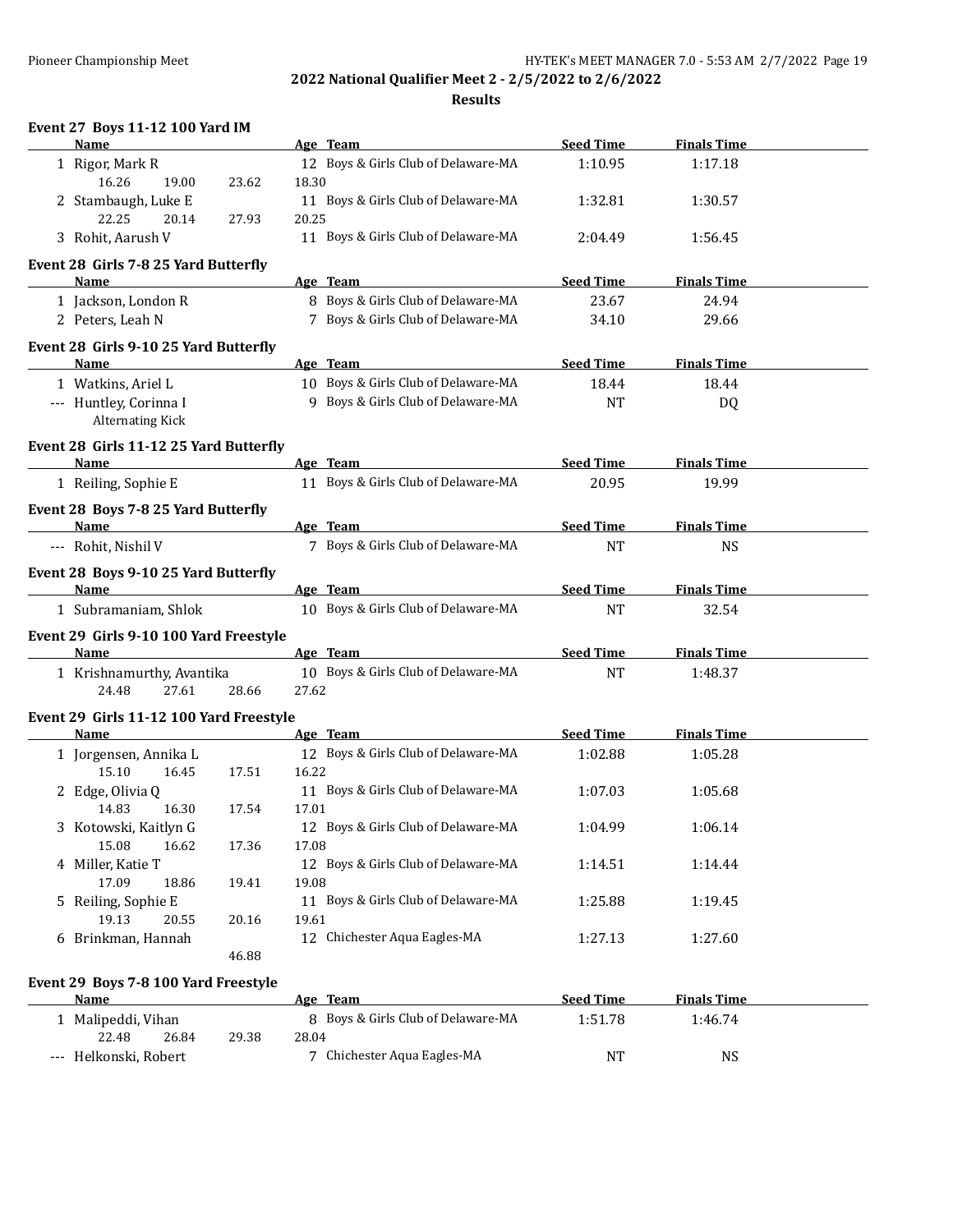**Results**

## **Event 29 Boys 9-10 100 Yard Freestyle**

| Name                  |       |       | Age Team                            | <b>Seed Time</b> | <b>Finals Time</b> |  |
|-----------------------|-------|-------|-------------------------------------|------------------|--------------------|--|
| 1 McConnell, Lucas A  |       |       | 10 Boys & Girls Club of Delaware-MA | 1:16.64          | 1:19.31            |  |
| 19.22                 | 20.25 | 21.08 | 18.76                               |                  |                    |  |
| 2 Jorgensen, Lars A   |       |       | 9 Boys & Girls Club of Delaware-MA  | 1:21.79          | 1:23.38            |  |
| 19.24                 | 21.15 | 22.58 | 20.41                               |                  |                    |  |
| 3 Kotowski, Jackson D |       |       | 10 Boys & Girls Club of Delaware-MA | 1:31.07          | 1:29.51            |  |
| 20.16                 | 22.23 | 23.76 | 23.36                               |                  |                    |  |
| 4 Malipeddi, Srihan   |       |       | 10 Boys & Girls Club of Delaware-MA | 1:26.47          | 1:33.33            |  |
| 20.45                 | 23.40 | 24.64 | 24.84                               |                  |                    |  |

### **Event 29 Boys 11-12 100 Yard Freestyle**

| Name                |       |       | Age Team                               | <b>Seed Time</b> | <b>Finals Time</b> |  |
|---------------------|-------|-------|----------------------------------------|------------------|--------------------|--|
| 1 Young, Quincy A   |       |       | 11 Boys & Girls Club of Delaware-MA    | 1:04.70          | 1:05.16            |  |
| 15.00               | 15.83 | 17.56 | 16.77                                  |                  |                    |  |
| 2 Gunjal, Aarush S  |       |       | 12 Boys & Girls Club of Delaware-MA    | 1:05.42          | 1:05.50            |  |
| 15.32               | 16.51 | 17.46 | 16.21                                  |                  |                    |  |
| 3 Stambaugh, Luke E |       |       | 11 Boys & Girls Club of Delaware-MA    | 1:19.72          | 1:19.45            |  |
| 18.26               | 20.40 | 21.33 | 19.46                                  |                  |                    |  |
| 4 Martin, Aiden A   |       |       | 11 Boys & Girls Club of Delaware-MA    | NT               | 1:44.63            |  |
| 21.79               | 25.80 | 28.96 | 28.08                                  |                  |                    |  |
| --- Rohit, Aarush V |       |       | Boys & Girls Club of Delaware-MA<br>11 | NT               | X1:56.45           |  |
| 27.23               | 28.82 | 32.73 | 27.67                                  |                  |                    |  |

## **Event 30 Girls 11-12 1650 Yard Freestyle**

| <b>Name</b>        |       |       | Age Team |                                     |       |       | <b>Seed Time</b> |       | <b>Finals Time</b> |  |
|--------------------|-------|-------|----------|-------------------------------------|-------|-------|------------------|-------|--------------------|--|
| 1 Brown, Breanna R |       |       |          | 12 Boys & Girls Club of Delaware-MA |       |       | 23:32.31         |       | 24:14.04           |  |
| 38.23              | 41.88 | 43.23 | 42.91    | 43.21                               | 42.05 | 43.25 | 44.27            |       |                    |  |
| 44.58              | 42.63 | 43.32 | 43.22    | 45.31                               | 45.58 | 47.05 | 45.58            |       |                    |  |
| 46.86              | 46.61 | 45.88 | 45.48    | 46.65                               | 45.98 | 44.57 | 45.38            |       |                    |  |
| 45.19              | 43.70 | 45.29 | 43.67    | 42.83                               | 42.71 | 44.13 | 43.66            | 39.15 |                    |  |
|                    |       |       |          |                                     |       |       |                  |       |                    |  |

#### **Event 30 Boys 9-10 1650 Yard Freestyle**

| Name            |                                     |         | Age Team |          |         |          | <b>Seed Time</b> |       | <b>Finals Time</b> |  |
|-----------------|-------------------------------------|---------|----------|----------|---------|----------|------------------|-------|--------------------|--|
| Demers, Ethan L | 10 Boys & Girls Club of Delaware-MA |         |          | 31:02.06 |         | 31:32.45 |                  |       |                    |  |
| 51.80           | 1:00.37                             | 1:01.46 | 1:01.07  | 56.38    | 56.65   |          |                  |       |                    |  |
|                 |                                     |         |          |          |         | 1:00.92  | 1:02.19          |       |                    |  |
| 53.54           | 57.75                               | 53.86   | 53.64    | 59.46    | 1:01.04 | 57.16    | 1:01.34          |       |                    |  |
| 56.23           | 53.79                               | 56.48   | 54.68    | 54.21    | 55.20   | 53.69    | 51.15            | 44.73 |                    |  |
|                 |                                     |         |          |          |         |          |                  |       |                    |  |

#### **Event 31 Boys 13-14 400 Yard IM**

j.

| Name           |       |       | Age   | Team                                |       |       | <b>Seed Time</b> | <b>Finals Time</b> |  |
|----------------|-------|-------|-------|-------------------------------------|-------|-------|------------------|--------------------|--|
| Sigle, Cohen K |       |       |       | 13 Boys & Girls Club of Delaware-MA |       |       |                  | 5:35.25            |  |
| 34.68          | 41.48 | 42.67 | 43.27 | 47.40                               | 46.53 | 40.82 | 38.40            |                    |  |

#### **Event 32 Girls 13-14 25 Yard Butterfly**

| Name                |                                          | Age Team                            | <b>Seed Time</b> | <b>Finals Time</b> |  |  |  |  |  |  |
|---------------------|------------------------------------------|-------------------------------------|------------------|--------------------|--|--|--|--|--|--|
| 1 McGurk, Aoife M   |                                          | 14 Boys & Girls Club of Delaware-MA | 24.23            | 14.18              |  |  |  |  |  |  |
| 2 Wayland, Kyra D   |                                          | 13 Boys & Girls Club of Delaware-MA | <b>NT</b>        | 14.95              |  |  |  |  |  |  |
| 3 Peters, Rachael M |                                          | 14 Boys & Girls Club of Delaware-MA | 15.51            | 15.03              |  |  |  |  |  |  |
|                     | Event 32 Men 15 & Over 25 Yard Butterfly |                                     |                  |                    |  |  |  |  |  |  |
| <b>Name</b>         |                                          | Age Team                            | <b>Seed Time</b> | <b>Finals Time</b> |  |  |  |  |  |  |
| 1 McGurk, Francis H |                                          | Boys & Girls Club of Delaware-MA    | 12.87            | 13.21              |  |  |  |  |  |  |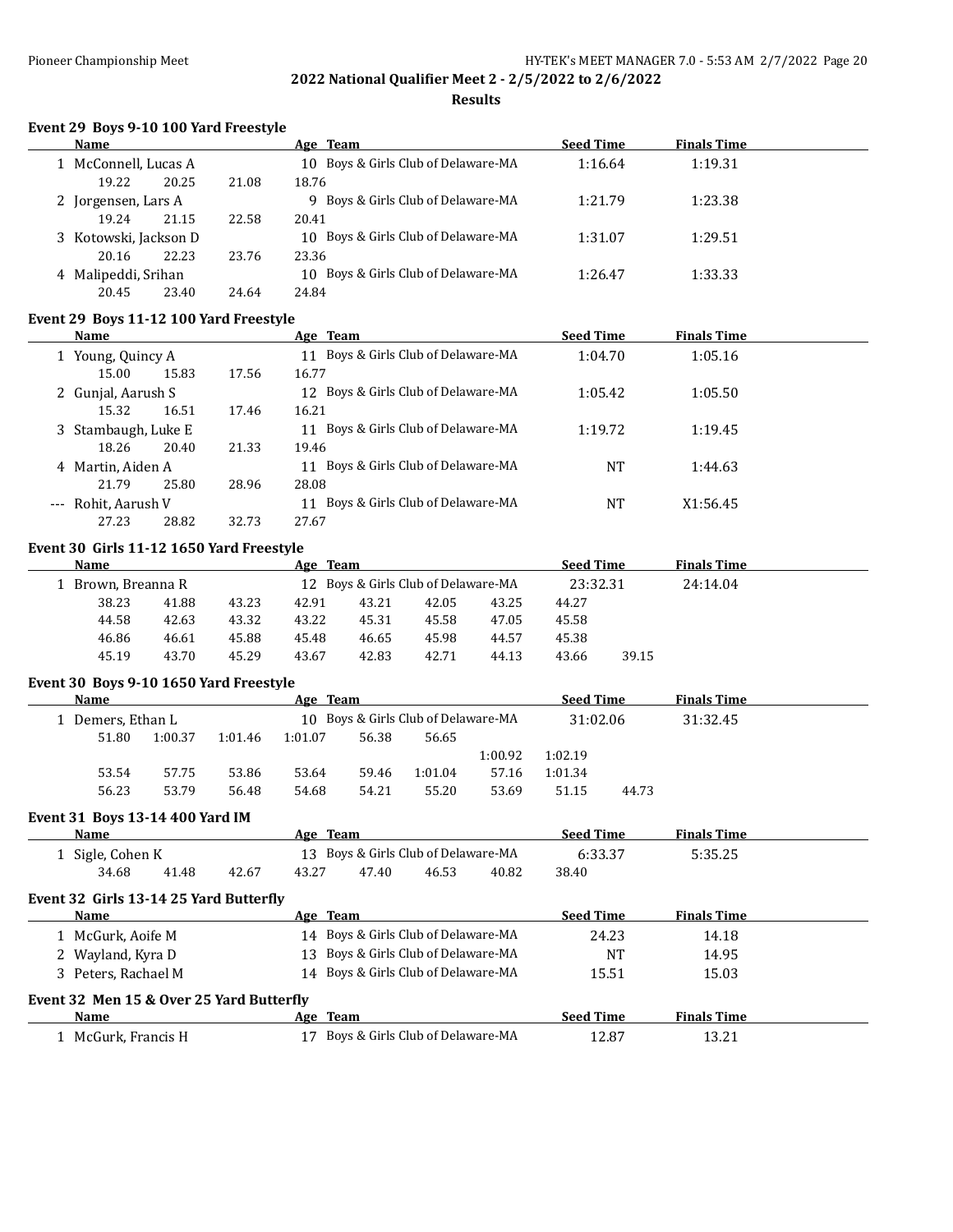|  |      |   |  | Event 33 Girls 13-14 50 Yard Backstroke |        |  |
|--|------|---|--|-----------------------------------------|--------|--|
|  | Name |   |  |                                         | Age Te |  |
|  |      | . |  |                                         |        |  |

| Name                                             | Age Team                            | <b>Seed Time</b> | <b>Finals Time</b> |  |
|--------------------------------------------------|-------------------------------------|------------------|--------------------|--|
| 1 King, Madison K<br>15.43<br>15.80              | 13 Boys & Girls Club of Delaware-MA | 31.02            | 31.23              |  |
| 2 Freeman, Kendyl N<br>16.58<br>16.46            | 13 Boys & Girls Club of Delaware-MA | 32.50            | 33.04              |  |
| 3 Thayer, Mia M<br>17.03<br>16.80                | 13 Boys & Girls Club of Delaware-MA | 37.51            | 33.83              |  |
| 4 McConnell, Jordan R<br>18.16<br>17.60          | 13 Boys & Girls Club of Delaware-MA | 36.41            | 35.76              |  |
| Event 33 Women 15 & Over 50 Yard Backstroke      |                                     |                  |                    |  |
| Name                                             | Age Team                            | <b>Seed Time</b> | <b>Finals Time</b> |  |
| 1 Freeman, Kaila M<br>15.57<br>15.16             | 16 Boys & Girls Club of Delaware-MA | 30.47            | 30.73              |  |
| 2 Kleinmeulman, Cayla E<br>16.44<br>16.93        | 15 Boys & Girls Club of Delaware-MA | 32.14            | 33.37              |  |
| Event 33 Boys 13-14 50 Yard Backstroke           |                                     |                  |                    |  |
| <b>Name</b>                                      | Age Team                            | <b>Seed Time</b> | <b>Finals Time</b> |  |
| 1 Konkle, Andrew D<br>16.09<br>15.48             | 14 Boys & Girls Club of Delaware-MA | 31.40            | 31.57              |  |
| 2 Stambaugh, Cameron A<br>18.93<br>19.53         | 14 Boys & Girls Club of Delaware-MA | 35.52            | 38.46              |  |
| Event 33 Men 15 & Over 50 Yard Backstroke        |                                     |                  |                    |  |
| Name                                             | Age Team                            | <b>Seed Time</b> | <b>Finals Time</b> |  |
| 1 Gupta, Agrim<br>15.09<br>15.02                 | 16 Boys & Girls Club of Delaware-MA | 30.72            | 30.11              |  |
| 2 Kleinmeulman, Aiden J<br>15.98<br>15.77        | 17 Boys & Girls Club of Delaware-MA | 33.91            | 31.75              |  |
| 3 Stambaugh, Ben R<br>16.27<br>16.56             | 15 Boys & Girls Club of Delaware-MA | 32.61            | 32.83              |  |
| Event 34 Girls 13-14 25 Yard Breaststroke        |                                     |                  |                    |  |
| <b>Name</b>                                      | Age Team                            | <b>Seed Time</b> | <b>Finals Time</b> |  |
| 1 McGurk, Aoife M                                | 14 Boys & Girls Club of Delaware-MA | 22.02            | 17.65              |  |
| 2 Wayland, Kyra D                                | 13 Boys & Girls Club of Delaware-MA | 18.35            | 18.78              |  |
| Event 34 Women 15 & Over 25 Yard Breaststroke    |                                     |                  |                    |  |
| Name                                             | Age Team                            | <b>Seed Time</b> | <b>Finals Time</b> |  |
| 1 Freeman, Kaila M                               | 16 Boys & Girls Club of Delaware-MA | 24.62            | 17.39              |  |
| Event 34 Boys 13-14 25 Yard Breaststroke<br>Name | Age Team                            | <b>Seed Time</b> | <b>Finals Time</b> |  |
| 1 Sigle, Cohen K                                 | 13 Boys & Girls Club of Delaware-MA | 17.79            | 18.48              |  |
| Event 35 Girls 13-14 25 Yard Freestyle<br>Name   | Age Team                            | <b>Seed Time</b> | <b>Finals Time</b> |  |
| 1 McGurk, Aoife M                                | 14 Boys & Girls Club of Delaware-MA | 16.90            | 13.82              |  |
| Event 35 Women 15 & Over 25 Yard Freestyle       |                                     |                  |                    |  |
| Name                                             | Age Team                            | <b>Seed Time</b> | <b>Finals Time</b> |  |
| 1 Tierney, Jordan E                              | 18 Boys & Girls Club of Delaware-MA | 11.76            | 11.86              |  |
| 2 Kleinmeulman, Cayla E                          | 15 Boys & Girls Club of Delaware-MA | 13.42            | 13.36              |  |
| 3 Edge, Amanda G                                 | 18 Boys & Girls Club of Delaware-MA | 18.75            | 13.78              |  |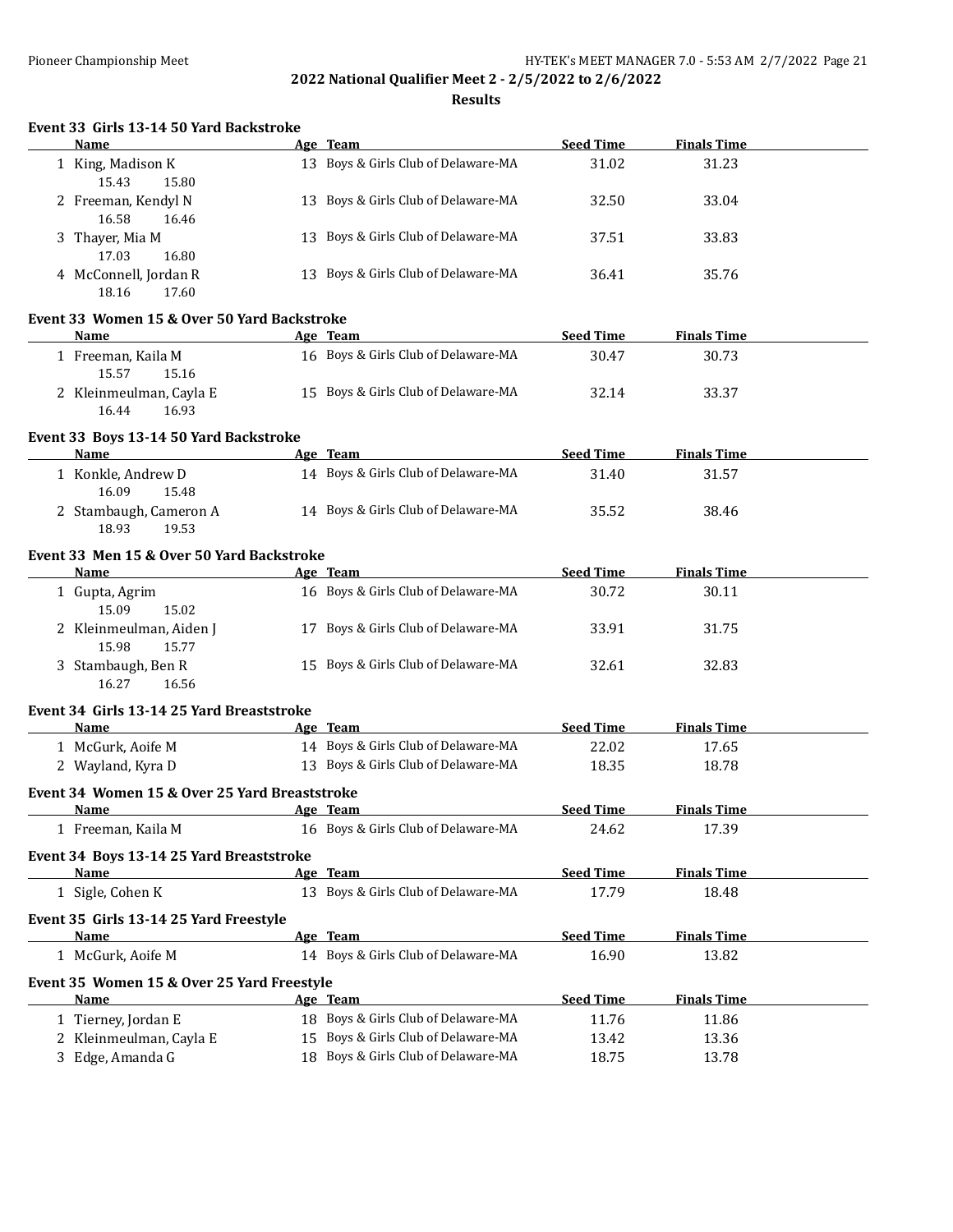| (Event 35 Women 15 & Over 25 Yard Freestyle)<br><b>Name</b> |       |       |                                                                | <b>Seed Time</b> | <b>Finals Time</b> |  |
|-------------------------------------------------------------|-------|-------|----------------------------------------------------------------|------------------|--------------------|--|
| 4 Strong, Gracie E                                          |       |       | Age Team<br>15 Boys & Girls Club of Delaware-MA                | 19.22            | 14.54              |  |
|                                                             |       |       |                                                                |                  |                    |  |
| Event 35 Boys 13-14 25 Yard Freestyle                       |       |       |                                                                |                  |                    |  |
| <b>Name</b>                                                 |       |       | Age Team<br>13 Boys & Girls Club of Delaware-MA                | <b>Seed Time</b> | <b>Finals Time</b> |  |
| 1 Sigle, Cohen K                                            |       |       |                                                                | 13.62            | 13.87              |  |
| Event 35 Men 15 & Over 25 Yard Freestyle                    |       |       |                                                                |                  |                    |  |
| Name                                                        |       |       | Age Team                                                       | <b>Seed Time</b> | <b>Finals Time</b> |  |
| 1 McGurk, Francis H                                         |       |       | 17 Boys & Girls Club of Delaware-MA                            | 11.35            | 12.25              |  |
| Event 36 Girls 13-14 200 Yard Freestyle                     |       |       |                                                                |                  |                    |  |
| <b>Name</b>                                                 |       |       | Age Team                                                       | <b>Seed Time</b> | <b>Finals Time</b> |  |
| 1 Brown, Kira A                                             |       |       | 14 Boys & Girls Club of Delaware-MA                            | 2:08.05          | 2:05.51            |  |
| 13.62<br>14.60                                              | 15.56 | 16.03 | 16.22<br>16.76<br>16.93                                        | 15.79            |                    |  |
| 2 Thayer, Jordan C                                          |       |       | 14 Boys & Girls Club of Delaware-MA                            | 2:18.83          | 2:17.29            |  |
| 14.99<br>16.04                                              | 16.44 | 17.55 | 17.82<br>18.63<br>17.90                                        | 17.92            |                    |  |
| 3 Thayer, Mia M                                             |       |       | 13 Boys & Girls Club of Delaware-MA                            | 2:20.64          | 2:27.15            |  |
| 16.32<br>17.10                                              | 18.33 | 19.11 | 19.55<br>19.00<br>19.45                                        | 18.29            |                    |  |
| 4 Wayland, Kyra D                                           |       |       | 13 Boys & Girls Club of Delaware-MA                            | 2:23.50          | 2:37.51            |  |
| 16.50<br>18.32                                              | 19.18 | 20.91 | 20.53<br>20.41<br>20.78<br>14 Boys & Girls Club of Delaware-MA | 20.88            |                    |  |
| 5 Pennington, Cara G<br>17.21<br>20.28                      | 19.74 | 20.74 | 20.57<br>21.02<br>20.52                                        | 2:33.90<br>20.97 | 2:41.05            |  |
|                                                             |       |       |                                                                |                  |                    |  |
| Event 36 Boys 13-14 200 Yard Freestyle                      |       |       |                                                                |                  |                    |  |
| <b>Name</b>                                                 |       |       | Age Team                                                       | <b>Seed Time</b> | <b>Finals Time</b> |  |
| 1 Stambaugh, Cameron A                                      |       |       | 14 Boys & Girls Club of Delaware-MA                            | 2:31.24          | 2:27.73            |  |
| 16.25<br>17.31                                              | 18.84 | 18.23 | 19.94<br>19.35<br>19.95                                        | 17.86            |                    |  |
| Event 36 Men 15 & Over 200 Yard Freestyle                   |       |       |                                                                |                  |                    |  |
| <b>Name</b>                                                 |       |       | Age Team                                                       | <b>Seed Time</b> | <b>Finals Time</b> |  |
| 1 Stambaugh, Ben R                                          |       |       | 15 Boys & Girls Club of Delaware-MA                            | 2:13.86          | 2:10.45            |  |
| 14.39<br>15.10                                              | 16.24 | 16.50 | 16.62<br>16.97<br>17.66                                        | 16.97            |                    |  |
| --- Edge, Logan B                                           |       |       | 16 Boys & Girls Club of Delaware-MA                            | <b>NT</b>        | X2:16.43           |  |
| 15.50<br>16.32                                              | 17.64 | 17.63 | 17.93<br>17.23<br>17.95                                        | 16.23            |                    |  |
| Event 37 Girls 13-14 100 Yard IM                            |       |       |                                                                |                  |                    |  |
| Name                                                        |       |       | Age Team                                                       | <b>Seed Time</b> | <b>Finals Time</b> |  |
| 1 King, Madison K                                           |       |       | 13 Boys & Girls Club of Delaware-MA                            | 1:11.88          | 1:15.05            |  |
| 15.52<br>19.47                                              | 22.68 | 17.38 |                                                                |                  |                    |  |
| 2 McConnell, Jordan R                                       |       |       | 13 Boys & Girls Club of Delaware-MA                            | 1:19.44          | 1:18.78            |  |
| 17.42<br>19.73                                              | 22.63 | 19.00 |                                                                |                  |                    |  |
| 3 Peters, Rachael M                                         |       |       | 14 Boys & Girls Club of Delaware-MA                            | 1:21.67          | 1:22.05            |  |
| 15.95<br>20.80                                              | 45.30 |       |                                                                |                  |                    |  |
| Event 37 Women 15 & Over 100 Yard IM                        |       |       |                                                                |                  |                    |  |
| <b>Name</b>                                                 |       |       | Age Team                                                       | <b>Seed Time</b> | <b>Finals Time</b> |  |
| 1 Freeman, Kaila M                                          |       |       | 16 Boys & Girls Club of Delaware-MA                            | 1:09.62          | 1:07.75            |  |
| 14.63<br>16.86                                              | 21.10 | 15.16 |                                                                |                  |                    |  |
| 2 Kleinmeulman, Cayla E                                     |       |       | 15 Boys & Girls Club of Delaware-MA                            | 1:12.62          | 1:16.57            |  |
| 15.31<br>20.95                                              | 22.31 | 18.00 |                                                                |                  |                    |  |
| Event 37 Boys 13-14 100 Yard IM                             |       |       |                                                                |                  |                    |  |
| <b>Name</b>                                                 |       |       | Age Team                                                       | <b>Seed Time</b> | <b>Finals Time</b> |  |
| 1 Konkle, Andrew D                                          |       |       | 14 Boys & Girls Club of Delaware-MA                            | 1:06.62          | 1:07.48            |  |
| 14.51<br>16.85                                              | 20.45 | 15.67 |                                                                |                  |                    |  |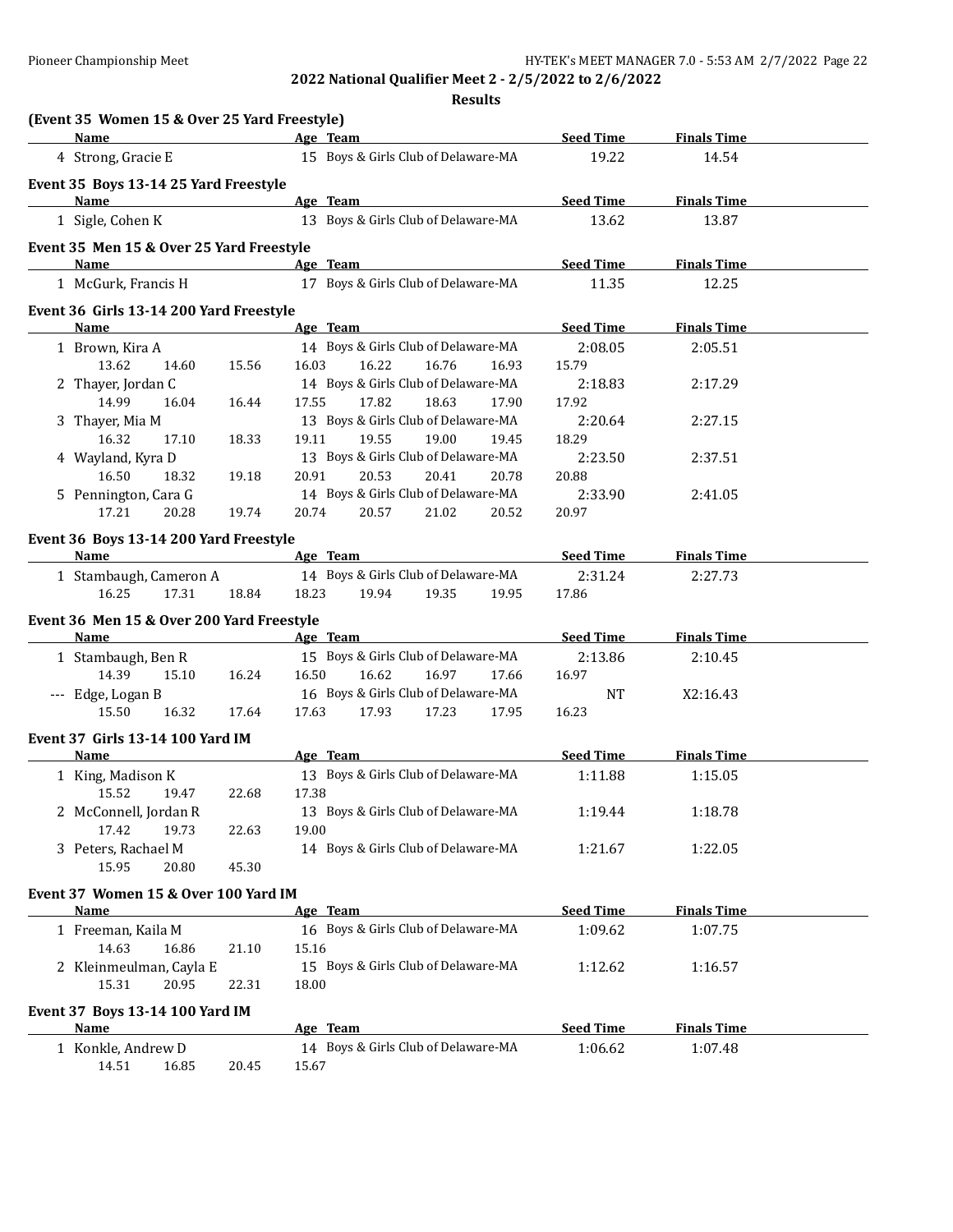**Results**

## **(Event 37 Boys 13-14 100 Yard IM)**

| $\mu$ is a set of $\mu$ is the set of $\mu$ is the set of $\mu$<br><b>Name</b> |       | Age Team and the state of the state of the state of the state of the state of the state of the state of the state of the state of the state of the state of the state of the state of the state of the state of the state of t |       | Seed Time        | <b>Finals Time</b> |  |
|--------------------------------------------------------------------------------|-------|--------------------------------------------------------------------------------------------------------------------------------------------------------------------------------------------------------------------------------|-------|------------------|--------------------|--|
| 2 Sigle, Cohen K                                                               |       | 13 Boys & Girls Club of Delaware-MA                                                                                                                                                                                            |       | 1:14.99          | 1:13.52            |  |
| 16.58<br>18.87                                                                 | 20.63 | 17.44                                                                                                                                                                                                                          |       |                  |                    |  |
| --- Kammerzelt, Beau J                                                         |       | 13 Boys & Girls Club of Delaware-MA                                                                                                                                                                                            |       | 1:08.86          | <b>NS</b>          |  |
| Event 37 Men 15 & Over 100 Yard IM                                             |       |                                                                                                                                                                                                                                |       |                  |                    |  |
| Name                                                                           |       | Age Team                                                                                                                                                                                                                       |       | <b>Seed Time</b> | <b>Finals Time</b> |  |
| 1 Gupta, Agrim                                                                 |       | 16 Boys & Girls Club of Delaware-MA                                                                                                                                                                                            |       | 1:09.96          | 1:07.19            |  |
| 14.06<br>16.38                                                                 | 20.84 | 15.91                                                                                                                                                                                                                          |       |                  |                    |  |
| 2 Kleinmeulman, Aiden J<br>13.83<br>17.74                                      | 20.65 | 17 Boys & Girls Club of Delaware-MA<br>15.37                                                                                                                                                                                   |       | 1:08.45          | 1:07.59            |  |
| Event 38 Girls 13-14 100 Yard Butterfly                                        |       |                                                                                                                                                                                                                                |       |                  |                    |  |
| Name                                                                           |       | Age Team                                                                                                                                                                                                                       |       | <b>Seed Time</b> | <b>Finals Time</b> |  |
| 1 Thayer, Jordan C                                                             |       | 14 Boys & Girls Club of Delaware-MA                                                                                                                                                                                            |       | 1:13.81          | 1:14.54            |  |
| 16.11<br>19.00                                                                 | 19.47 | 19.96                                                                                                                                                                                                                          |       |                  |                    |  |
| 2 McGurk, Aoife M                                                              |       | 14 Boys & Girls Club of Delaware-MA                                                                                                                                                                                            |       | <b>NT</b>        | 1:16.54            |  |
| 16.58<br>19.19                                                                 | 19.67 | 21.10                                                                                                                                                                                                                          |       |                  |                    |  |
| 3 Freeman, Kendyl N                                                            |       | 13 Boys & Girls Club of Delaware-MA                                                                                                                                                                                            |       | 1:17.63          | 1:18.05            |  |
| 16.69<br>20.05                                                                 | 21.20 | 20.11                                                                                                                                                                                                                          |       |                  |                    |  |
| 4 Thayer, Mia M                                                                |       | 13 Boys & Girls Club of Delaware-MA                                                                                                                                                                                            |       | 1:18.70          | 1:23.19            |  |
| 17.53<br>21.69                                                                 | 21.59 | 22.38                                                                                                                                                                                                                          |       |                  |                    |  |
|                                                                                |       |                                                                                                                                                                                                                                |       |                  |                    |  |
| Event 38 Women 15 & Over 100 Yard Butterfly<br>Name                            |       | Age Team                                                                                                                                                                                                                       |       | <b>Seed Time</b> | <b>Finals Time</b> |  |
| 1 Fontaine, Aisha N                                                            |       | 15 Boys & Girls Club of Delaware-MA                                                                                                                                                                                            |       | 1:05.49          | 1:08.87            |  |
| 14.16<br>17.22                                                                 | 18.43 | 19.06                                                                                                                                                                                                                          |       |                  |                    |  |
| 2 Strong, Gracie E                                                             |       | 15 Boys & Girls Club of Delaware-MA                                                                                                                                                                                            |       | 1:26.37          | 1:19.96            |  |
| 16.59<br>19.53                                                                 | 21.41 | 22.43                                                                                                                                                                                                                          |       |                  |                    |  |
|                                                                                |       |                                                                                                                                                                                                                                |       |                  |                    |  |
| Event 38 Boys 13-14 100 Yard Butterfly                                         |       |                                                                                                                                                                                                                                |       |                  |                    |  |
| Name                                                                           |       | Age Team                                                                                                                                                                                                                       |       | <b>Seed Time</b> | <b>Finals Time</b> |  |
| --- Kammerzelt, Beau J                                                         |       | 13 Boys & Girls Club of Delaware-MA                                                                                                                                                                                            |       | 1:06.16          | <b>NS</b>          |  |
| Event 39 Girls 13-14 200 Yard Backstroke                                       |       |                                                                                                                                                                                                                                |       |                  |                    |  |
| <b>Name</b>                                                                    |       | Age Team                                                                                                                                                                                                                       |       | <b>Seed Time</b> | <b>Finals Time</b> |  |
| 1 McConnell, Jordan R                                                          |       | 13 Boys & Girls Club of Delaware-MA                                                                                                                                                                                            |       | 3:02.47          | 2:49.24            |  |
| 18.66<br>20.55                                                                 | 20.79 | 22.16<br>22.32<br>22.73                                                                                                                                                                                                        | 21.49 | 20.54            |                    |  |
| Event 39 Women 15 & Over 200 Yard Backstroke                                   |       |                                                                                                                                                                                                                                |       |                  |                    |  |
| Name                                                                           |       | <u>Age Team</u>                                                                                                                                                                                                                |       | <b>Seed Time</b> | <b>Finals Time</b> |  |
| 1 Edge, Amanda G                                                               |       | 18 Boys & Girls Club of Delaware-MA                                                                                                                                                                                            |       | 2:38.65          | 2:47.00            |  |
| 17.92<br>19.29                                                                 | 20.72 | 21.89<br>21.79<br>21.80                                                                                                                                                                                                        | 22.63 | 20.96            |                    |  |
|                                                                                |       |                                                                                                                                                                                                                                |       |                  |                    |  |
| Event 39 Boys 13-14 200 Yard Backstroke<br><b>Name</b>                         |       | Age Team                                                                                                                                                                                                                       |       | <b>Seed Time</b> | <b>Finals Time</b> |  |
|                                                                                |       | 14 Boys & Girls Club of Delaware-MA                                                                                                                                                                                            |       |                  |                    |  |
| 1 Stambaugh, Cameron A<br>19.35                                                |       | 21.42                                                                                                                                                                                                                          |       | 2:57.88          | 2:50.12            |  |
| 20.93                                                                          | 22.45 | 22.07<br>21.60                                                                                                                                                                                                                 | 22.34 | 19.96            |                    |  |
| Event 39 Men 15 & Over 200 Yard Backstroke                                     |       |                                                                                                                                                                                                                                |       |                  |                    |  |
| <b>Name</b>                                                                    |       | Age Team                                                                                                                                                                                                                       |       | <b>Seed Time</b> | <b>Finals Time</b> |  |
| 1 Duquette, Joseph P                                                           |       | 15 Boys & Girls Club of Delaware-MA                                                                                                                                                                                            |       | 2:00.98          | 1:59.25            |  |
| 13.61<br>14.25                                                                 | 15.28 | 15.18<br>15.49<br>15.11                                                                                                                                                                                                        | 15.34 | 14.99            |                    |  |
| 2 Stambaugh, Ben R                                                             |       | 15 Boys & Girls Club of Delaware-MA                                                                                                                                                                                            |       | 2:28.72          | 2:30.16            |  |
| 17.39<br>18.13                                                                 | 19.08 | 18.90<br>19.42<br>18.86                                                                                                                                                                                                        | 19.58 | 18.80            |                    |  |
| --- Edge, Logan B                                                              |       | 16 Boys & Girls Club of Delaware-MA                                                                                                                                                                                            |       | 2:34.37          | <b>NS</b>          |  |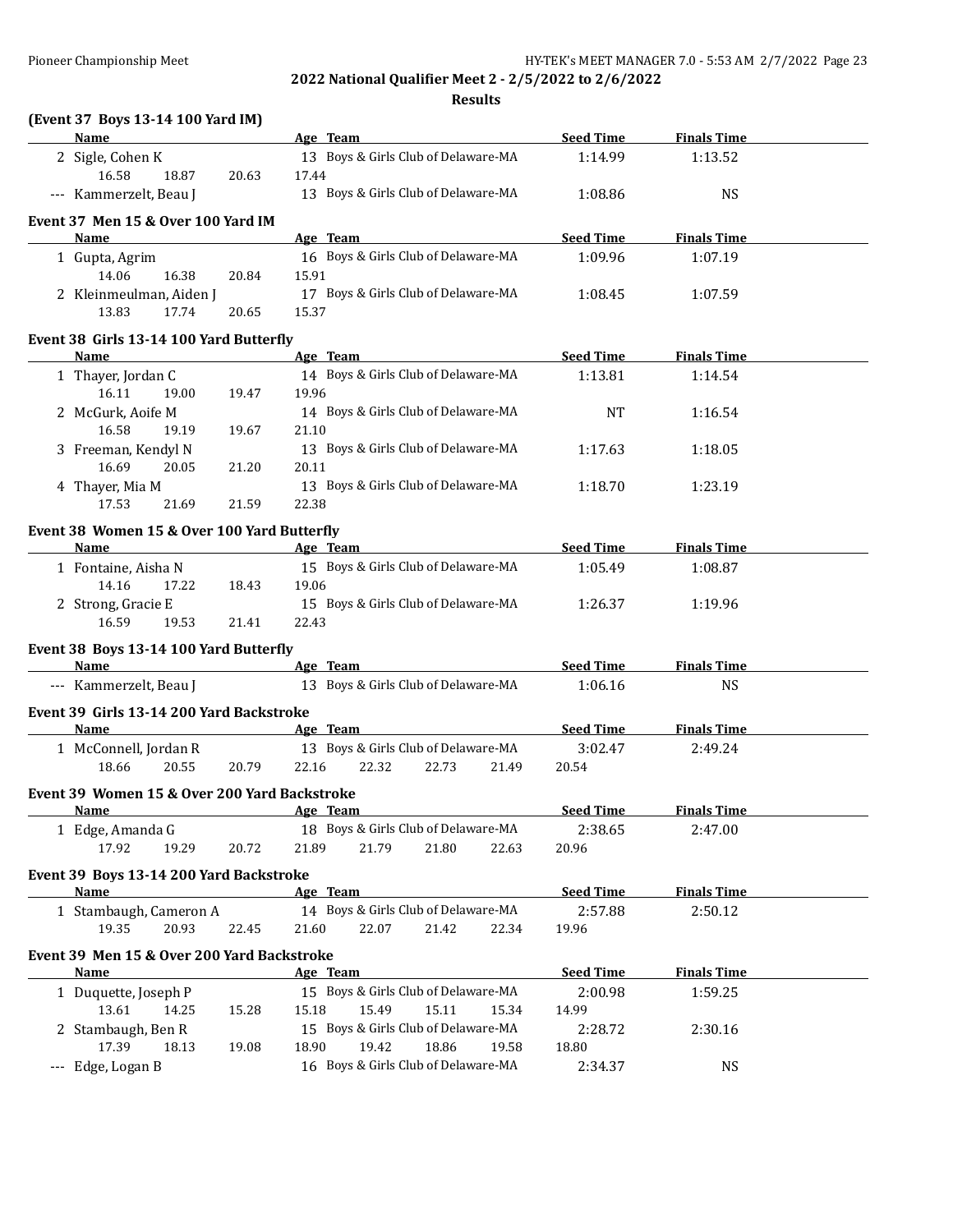| Event 40 Girls 13-14 100 Yard Breaststroke     |       |                                                                  |                  |                    |  |
|------------------------------------------------|-------|------------------------------------------------------------------|------------------|--------------------|--|
| Name                                           |       | Age Team                                                         | <b>Seed Time</b> | <b>Finals Time</b> |  |
| 1 Brown, Kira A<br>16.34<br>18.94              | 19.22 | 14 Boys & Girls Club of Delaware-MA<br>19.41                     | 1:14.18          | 1:13.91            |  |
| 2 Thayer, Jordan C<br>19.03<br>22.15           | 20.95 | 14 Boys & Girls Club of Delaware-MA<br>21.58                     | 1:22.24          | 1:23.71            |  |
| 3 McGurk, Aoife M                              |       | 14 Boys & Girls Club of Delaware-MA                              | 1:40.38          | 1:24.50            |  |
| 19.18<br>22.27<br>--- Wayland, Kyra D          | 22.08 | 20.97<br>13 Boys & Girls Club of Delaware-MA                     | 1:30.71          | DQ                 |  |
|                                                |       | Incomplete stroke cycle other than one pull followed by one kick |                  |                    |  |
| 19.80<br>23.29                                 | 25.02 | 24.82                                                            |                  |                    |  |
| Event 40 Women 15 & Over 100 Yard Breaststroke |       |                                                                  |                  |                    |  |
| Name                                           |       | Age Team                                                         | <b>Seed Time</b> | <b>Finals Time</b> |  |
| 1 Tierney, Jordan E                            |       | 18 Boys & Girls Club of Delaware-MA                              | 1:03.83          | 1:08.14            |  |
| 15.42<br>17.03                                 | 17.98 | 17.71                                                            |                  |                    |  |
| 2 Pennington, Ella M                           |       | 17 Boys & Girls Club of Delaware-MA                              | 1:22.03          | 1:10.94            |  |
| 16.21<br>18.17                                 | 18.38 | 18.18                                                            |                  |                    |  |
| 3 Fontaine, Aisha N                            |       | 15 Boys & Girls Club of Delaware-MA                              | 1:08.89          | 1:12.29            |  |
| 15.57<br>18.58                                 | 18.47 | 19.67                                                            |                  |                    |  |
| Event 40 Boys 13-14 100 Yard Breaststroke      |       |                                                                  |                  |                    |  |
| Name                                           |       | Age Team                                                         | <b>Seed Time</b> | <b>Finals Time</b> |  |
| 1 Sigle, Cohen K                               |       | 13 Boys & Girls Club of Delaware-MA                              | 1:26.36          | 1:23.90            |  |
|                                                | 21.98 | 20.99                                                            |                  |                    |  |
| --- Konkle, Andrew D                           |       | 14 Boys & Girls Club of Delaware-MA                              | 1:15.65          | <b>NS</b>          |  |
| Event 40 Men 15 & Over 100 Yard Breaststroke   |       |                                                                  |                  |                    |  |
| Name                                           |       | Age Team                                                         | <b>Seed Time</b> | <b>Finals Time</b> |  |
| 1 McGurk, Francis H                            |       | 17 Boys & Girls Club of Delaware-MA                              | 1:04.80          | 1:05.09            |  |
| 14.76<br>16.44                                 | 17.24 | 16.65                                                            |                  |                    |  |
| 2 Edge, Logan B                                |       | 16 Boys & Girls Club of Delaware-MA                              | 1:10.90          | 1:09.27            |  |
| 15.81<br>18.10                                 | 17.61 | 17.75                                                            |                  |                    |  |
| 3 Kleinmeulman, Aiden J                        |       | 17 Boys & Girls Club of Delaware-MA                              | 1:17.97          | 1:18.58            |  |
| 17.09<br>19.82                                 | 20.86 | 20.81                                                            |                  |                    |  |
| Event 41 Girls 13-14 100 Yard Freestyle        |       |                                                                  |                  |                    |  |
| <b>Name</b>                                    |       | Age Team                                                         | <b>Seed Time</b> | <b>Finals Time</b> |  |
| 1 King, Madison K<br>14.63<br>16.17            | 16.20 | 13 Boys & Girls Club of Delaware-MA<br>15.92                     | 1:02.69          | 1:02.92            |  |
| 2 Freeman, Kendyl N                            |       | 13 Boys & Girls Club of Delaware-MA                              | 1:05.85          | 1:06.85            |  |
| 15.82<br>17.39                                 | 17.69 | 15.95                                                            |                  |                    |  |
| 3 McConnell, Jordan R                          |       | 13 Boys & Girls Club of Delaware-MA                              | 1:08.09          | 1:09.34            |  |
| 15.76<br>18.02                                 | 18.23 | 17.33                                                            |                  |                    |  |
| 4 Thayer, Mia M                                |       | 13 Boys & Girls Club of Delaware-MA                              | 1:04.35          | 1:09.94            |  |
| 16.07<br>17.54                                 | 18.36 | 17.97                                                            |                  |                    |  |
| 5 Peters, Rachael M                            |       | 14 Boys & Girls Club of Delaware-MA                              | 1:11.69          | 1:12.01            |  |
| 16.91<br>18.29                                 | 18.56 | 18.25                                                            |                  |                    |  |
| 6 Pennington, Cara G                           |       | 14 Boys & Girls Club of Delaware-MA                              | 1:11.31          | 1:16.06            |  |
| 17.26<br>18.73                                 | 19.65 | 20.42                                                            |                  |                    |  |
| Event 41 Women 15 & Over 100 Yard Freestyle    |       |                                                                  |                  |                    |  |
| Name                                           |       | Age Team                                                         | <b>Seed Time</b> | <b>Finals Time</b> |  |
| 1 Fontaine, Aisha N                            |       | 15 Boys & Girls Club of Delaware-MA                              | 58.13            | 59.37              |  |
| 13.30<br>14.67                                 | 16.06 | 15.34                                                            |                  |                    |  |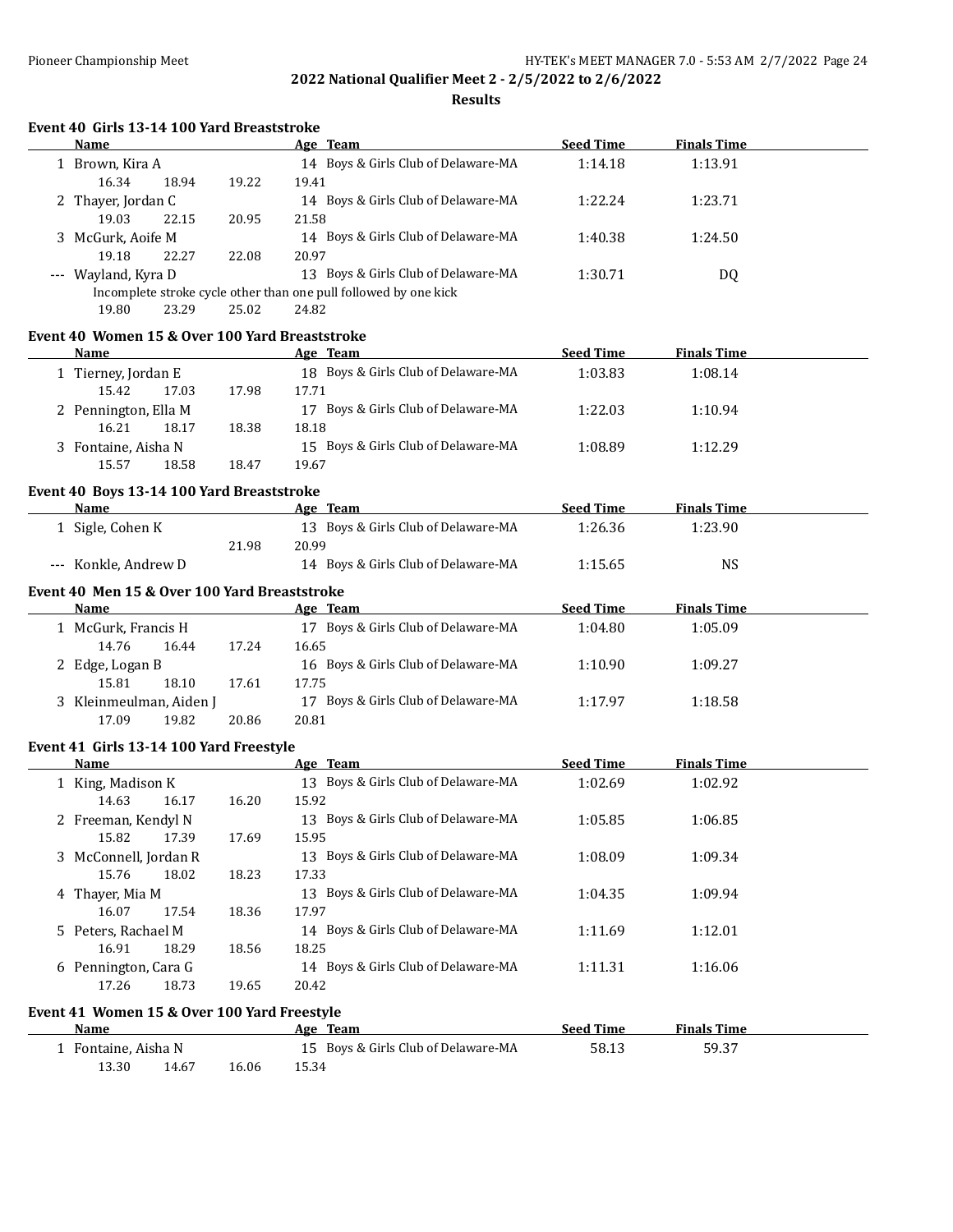**Results**

|  |  |  |  | (Event 41 Women 15 & Over 100 Yard Freestyle) |
|--|--|--|--|-----------------------------------------------|
|--|--|--|--|-----------------------------------------------|

| <b>Name</b>             |                  |       | Age Team                            | <b>Seed Time</b> | <b>Finals Time</b> |  |
|-------------------------|------------------|-------|-------------------------------------|------------------|--------------------|--|
| 2 Kleinmeulman, Cayla E |                  |       | 15 Boys & Girls Club of Delaware-MA | 1:02.77          | 1:06.15            |  |
| 15.38                   | 16.39            | 17.43 | 16.95                               |                  |                    |  |
|                         | 3 Edge, Amanda G |       | 18 Boys & Girls Club of Delaware-MA | 1:03.63          | 1:09.50            |  |
| 14.89                   | 17.14            | 18.38 | 19.09                               |                  |                    |  |
| 4 Strong, Gracie E      |                  |       | 15 Boys & Girls Club of Delaware-MA | 1:08.58          | 1:10.75            |  |
| 16.33                   | 17.70            | 18.57 | 18.15                               |                  |                    |  |

#### **Event 41 Boys 13-14 100 Yard Freestyle**

| <b>Name</b>            |       | Age Team                            | <b>Seed Time</b> | <b>Finals Time</b> |  |
|------------------------|-------|-------------------------------------|------------------|--------------------|--|
| 1 Konkle, Andrew D     |       | 14 Boys & Girls Club of Delaware-MA | 57.91            | 57.14              |  |
| 13.28<br>14.36         | 14.77 | 14.73                               |                  |                    |  |
| 2 Sigle, Cohen K       |       | 13 Boys & Girls Club of Delaware-MA | 1:04.64          | 1:07.69            |  |
| 15.76<br>17.67         | 18.31 | 15.95                               |                  |                    |  |
| --- Kammerzelt, Beau J |       | 13 Boys & Girls Club of Delaware-MA | 1:01.76          | <b>NS</b>          |  |

## **Event 41 Men 15 & Over 100 Yard Freestyle**

| Name                    |       |       | Age Team                               | <b>Seed Time</b> | <b>Finals Time</b> |  |
|-------------------------|-------|-------|----------------------------------------|------------------|--------------------|--|
| 1 Duquette, Joseph P    |       |       | 15 Boys & Girls Club of Delaware-MA    | 50.60            | 52.01              |  |
| 12.12                   | 13.05 | 13.52 | 13.32                                  |                  |                    |  |
| 2 Edge, Logan B         |       |       | 16 Boys & Girls Club of Delaware-MA    | 56.18            | 56.27              |  |
| 12.80                   | 14.30 | 15.24 | 13.93                                  |                  |                    |  |
| 3 Gupta, Agrim          |       |       | 16 Boys & Girls Club of Delaware-MA    | 59.90            | 1:00.38            |  |
| 13.67                   | 15.24 | 15.77 | 15.70                                  |                  |                    |  |
| 4 Stambaugh, Ben R      |       |       | 15 Boys & Girls Club of Delaware-MA    | 1:02.42          | 1:00.90            |  |
| 14.18                   | 15.17 | 16.19 | 15.36                                  |                  |                    |  |
| 5 Kleinmeulman, Aiden J |       |       | Boys & Girls Club of Delaware-MA<br>17 | 1:01.00          | 1:02.48            |  |
| 14.09                   | 15.91 | 16.61 | 15.87                                  |                  |                    |  |

## **Event 42 Girls 13-14 1650 Yard Freestyle**

|                   | Name  |       |       | Age Team                            |       |       |       | <b>Seed Time</b> |       | <b>Finals Time</b> |  |  |
|-------------------|-------|-------|-------|-------------------------------------|-------|-------|-------|------------------|-------|--------------------|--|--|
| l - Brown, Kira A |       |       |       | 14 Boys & Girls Club of Delaware-MA |       |       |       | 20:31.14         |       | 21:12.59           |  |  |
|                   | 33.80 | 37.37 | 38.66 | 38.23                               | 38.91 | 38.30 | 39.12 | 38.47            |       |                    |  |  |
|                   | 38.84 | 39.53 | 38.90 | 38.24                               | 38.74 | 39.70 | 38.88 | 39.16            |       |                    |  |  |
|                   | 39.68 | 39.78 | 39.90 | 40.04                               | 39.57 | 38.05 | 39.32 | 39.53            |       |                    |  |  |
|                   | 38.90 | 38.88 | 38.58 | 40.00                               | 38.31 | 37.20 | 37.66 | 37.00            | 35.34 |                    |  |  |
|                   |       |       |       |                                     |       |       |       |                  |       |                    |  |  |

## **Event 42 Women 15 & Over 1650 Yard Freestyle**

|                    | Name               |       |                                     | Age Team |       |       |       |          | <b>Seed Time</b> | <b>Finals Time</b> |  |
|--------------------|--------------------|-------|-------------------------------------|----------|-------|-------|-------|----------|------------------|--------------------|--|
|                    | Mengel, Kiersten A |       | 17 Boys & Girls Club of Delaware-MA |          |       |       |       | 21:08.85 |                  | 21:48.56           |  |
|                    | 33.88              | 37.52 | 38.65                               | 39.06    | 39.36 | 39.34 | 39.31 | 39.85    |                  |                    |  |
|                    | 40.04              | 39.99 | 40.02                               | 39.92    | 39.89 | 39.76 | 40.19 | 40.79    |                  |                    |  |
|                    | 40.32              | 40.58 | 40.57                               | 40.57    | 40.39 | 40.74 | 40.59 | 40.44    |                  |                    |  |
|                    | 40.25              | 40.72 | 40.62                               | 40.60    | 40.25 | 40.17 | 39.98 | 38.05    | 36.15            |                    |  |
| 2 Strong, Gracie E |                    |       | 15 Boys & Girls Club of Delaware-MA |          |       |       |       |          | NT               | 23:51.97           |  |
|                    | 38.66              | 42.57 | 43.65                               | 44.13    | 43.40 | 43.62 | 43.52 | 44.01    |                  |                    |  |
|                    | 43.34              | 43.77 | 43.73                               | 43.82    | 44.02 | 43.36 | 43.55 | 43.61    |                  |                    |  |
|                    | 43.31              | 43.51 | 43.58                               | 43.60    | 43.71 | 44.12 | 43.50 | 43.57    |                  |                    |  |
|                    | 43.81              | 43.70 | 43.85                               | 44.14    | 43.09 | 43.57 | 43.34 | 42.96    | 41.85            |                    |  |